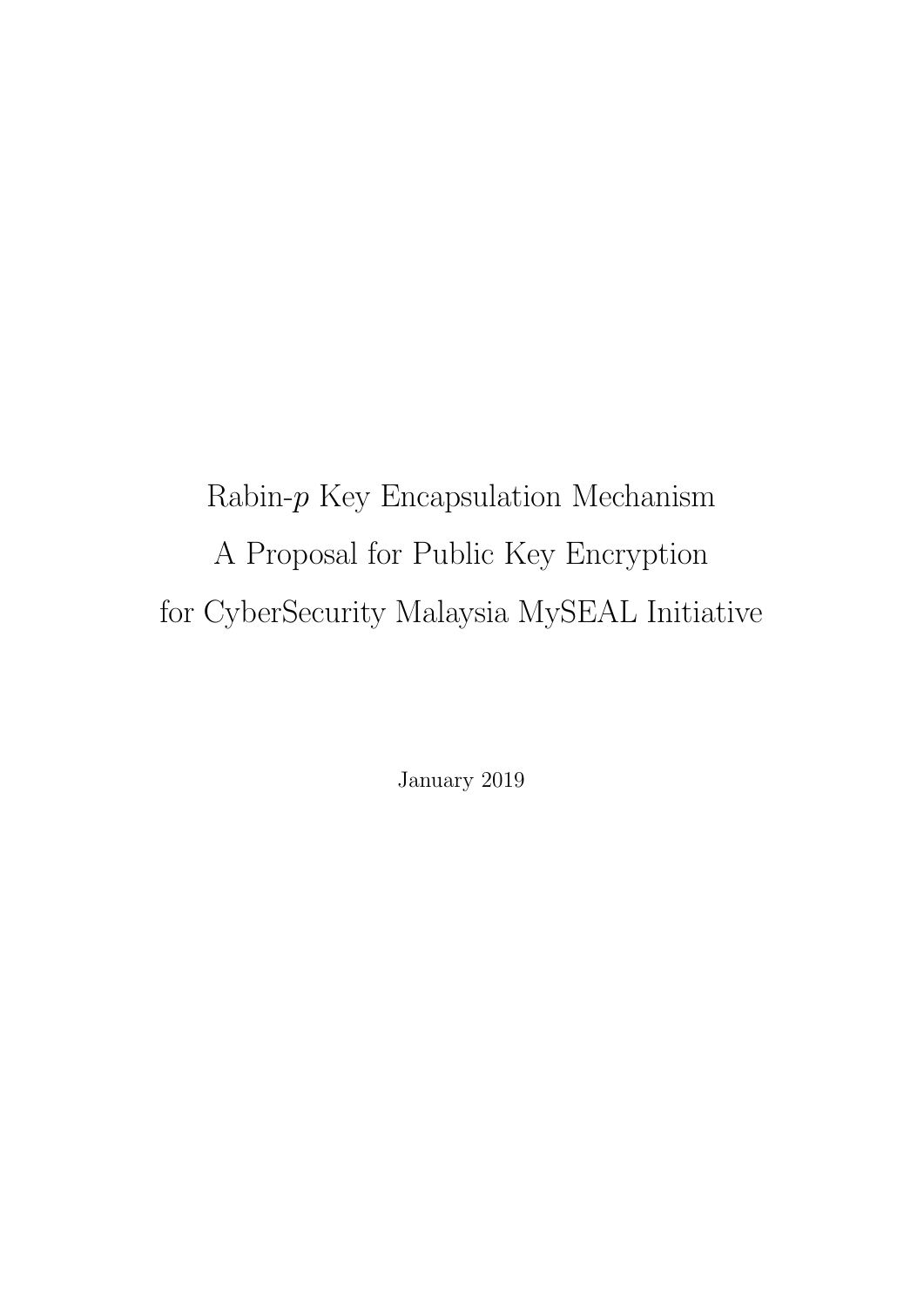#### COVER SHEET

- 1. Name of proposed algorithm : Rabin- $p$  Key Encapsulation Mechanism
- 2. Principal submitter : Muhammad Asyraf Asbullah
- 3. Email : ma asyraf@upm.edu.my
- 4. Organization : Institute for Mathematical Research, Universiti Putra Malaysia (UPM)
- 5. Postal Address : Institute for Mathematical Research (INSPEM), Universiti Putra Malaysia, 43400 UPM, Serdang, Selangor, MALAYSIA
- 6. Inventor : Muhammad Asyraf Asbullah, Muhammad Rezal Kamel Ariffin, Zahari Mahad
- 7. Owner : Universiti Putra Malaysia

Signature:

#### Muhammad Asyraf Asbullah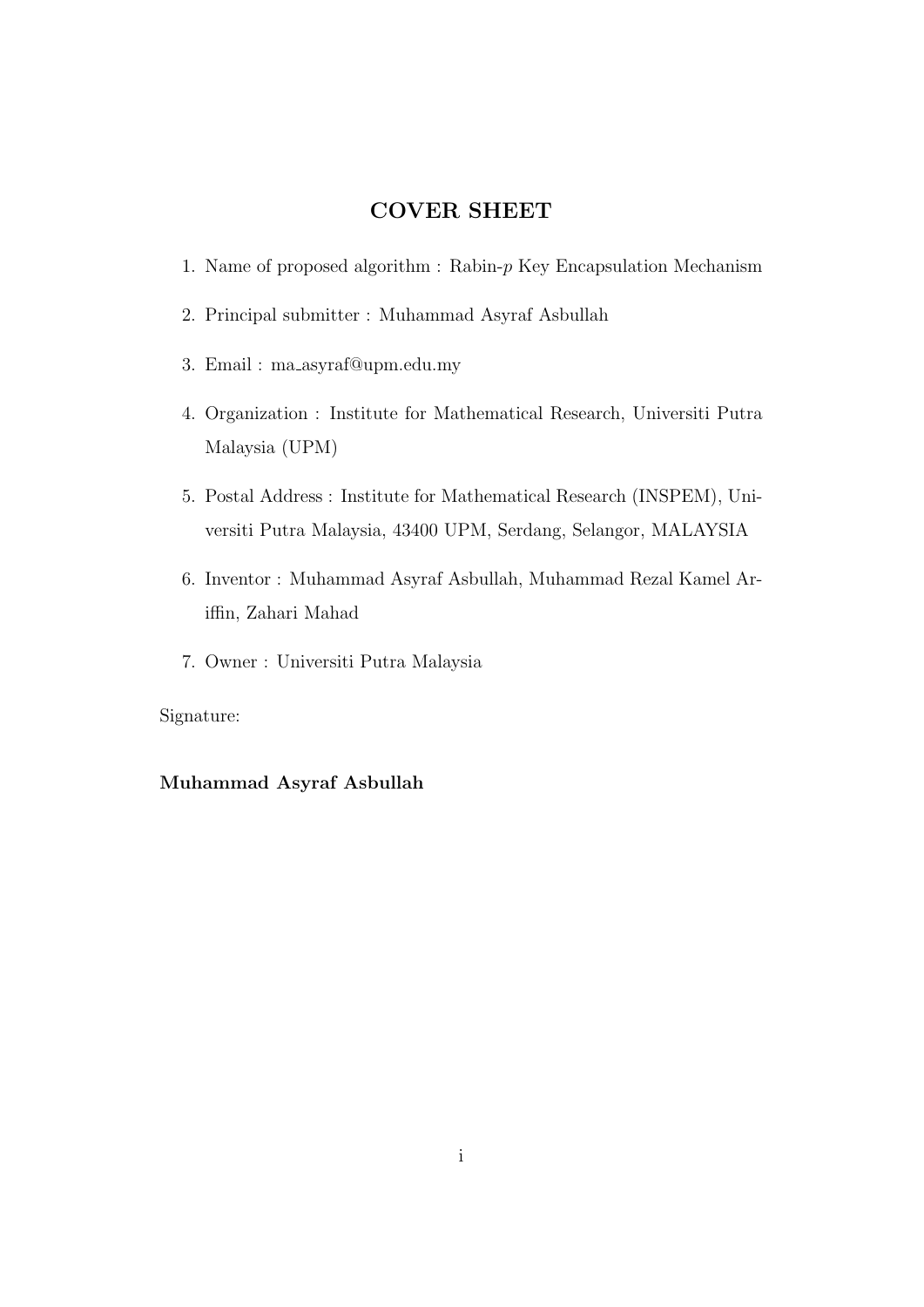## **Contents**

|                |          | List of Tables                                                           | $\mathbf{V}$   |
|----------------|----------|--------------------------------------------------------------------------|----------------|
|                |          | Abbreviations                                                            | vi             |
|                | Abstract |                                                                          | $\mathbf 1$    |
|                |          | Acknowledgement                                                          | $\overline{2}$ |
|                |          | <b>MySEAL Requirements</b>                                               | 3              |
| $\mathbf{1}$   |          | Introduction                                                             | $\bf{5}$       |
|                | 1.1      |                                                                          | $\overline{5}$ |
|                | 1.2      |                                                                          | 6              |
| $\overline{2}$ |          | Rabin- $p$ Cryptosystem: The Design                                      | 9              |
|                | 2.1      |                                                                          | 9              |
|                | 2.2      | Rabin- $p$ Key Generation Algorithm $\ldots \ldots \ldots \ldots \ldots$ | 10             |
|                | 2.3      |                                                                          | 10             |
|                | 2.4      |                                                                          | 11             |
|                | 2.5      | Proof of Correctness for Rabin- $p$ Decryption $\ldots \ldots \ldots$    | 11             |
|                | 2.6      |                                                                          | 15             |
| 3              |          | Rabin- $p$ Cryptosystem: The Analysis                                    | 16             |
|                | 3.1      | Reduction to Factoring $N = p^2q \dots \dots \dots \dots \dots \dots$    | 16             |
|                |          | Algorithm for Factoring $N = p^2q \dots \dots \dots \dots$<br>3.1.1      | 17             |
|                |          | 3.1.2                                                                    | 18             |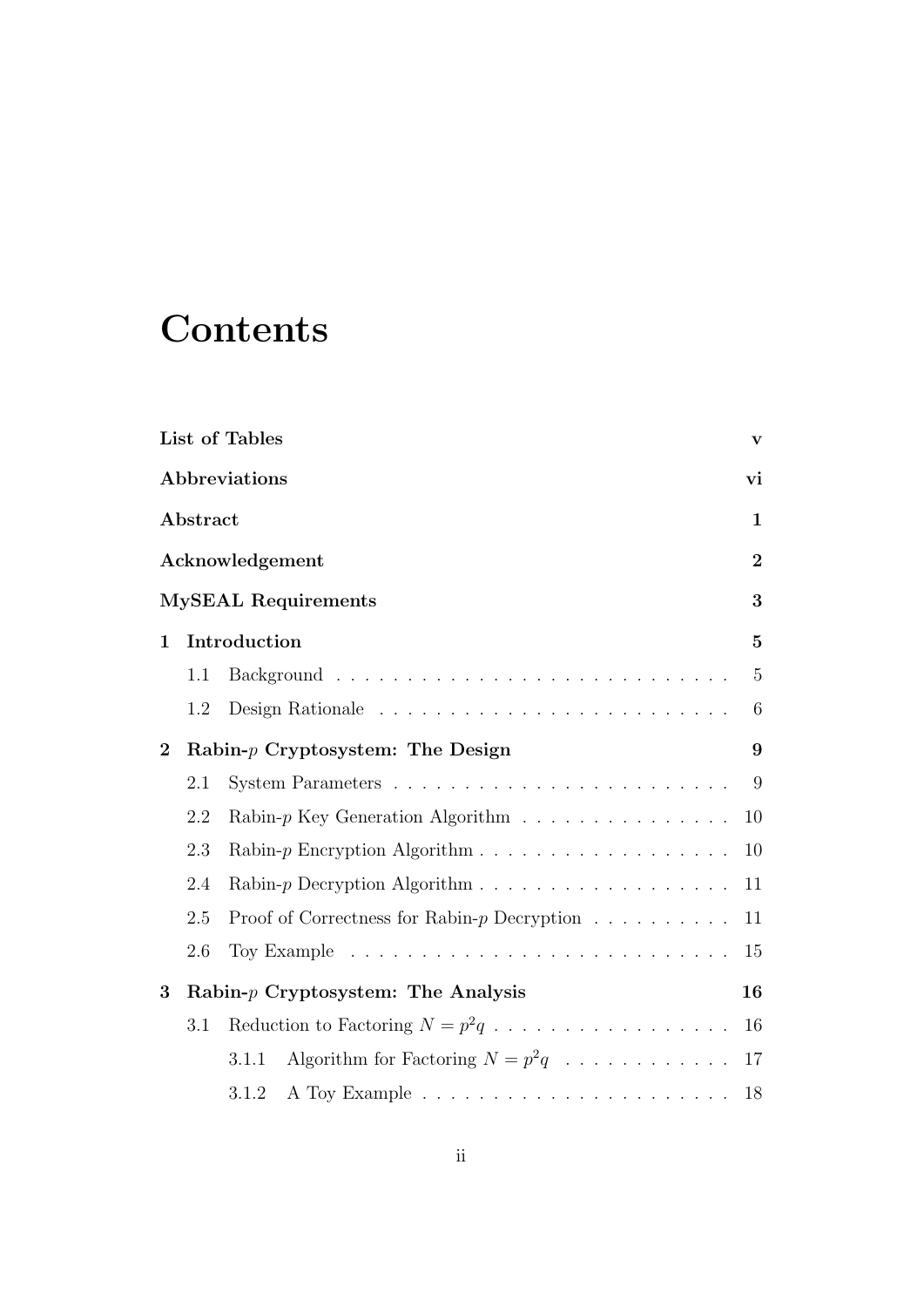|                | 3.2 |       |                                                                     | 19 |
|----------------|-----|-------|---------------------------------------------------------------------|----|
|                | 3.3 |       | Analysis via Continued Fraction's Method                            | 20 |
|                | 3.4 |       | Analysis via Coppersmith's Method                                   | 22 |
|                | 3.5 |       |                                                                     | 23 |
|                | 3.6 |       | Resistant to Chosen Ciphertext Attack $\ldots \ldots \ldots \ldots$ | 24 |
| $\overline{4}$ |     |       | <b>Comparative Analysis</b>                                         | 25 |
|                | 4.1 |       | Security Level and Key Lengths                                      | 25 |
|                | 4.2 |       |                                                                     | 27 |
|                |     | 4.2.1 |                                                                     | 27 |
|                |     | 4.2.2 |                                                                     | 28 |
|                |     | 4.2.3 | Complexity Comparison                                               | 29 |
|                | 4.3 |       |                                                                     | 29 |
|                | 4.4 |       |                                                                     | 30 |
| $\bf{5}$       |     |       | $Rabin-p$ Key Encapsulation Mechanism: The Proposal                 | 31 |
|                | 5.1 |       |                                                                     | 31 |
|                |     |       |                                                                     |    |
|                |     | 5.1.1 | Related Cryptographic Hard Problem                                  | 32 |
|                |     | 5.1.2 | Security Goals and Attack Models                                    | 33 |
|                |     | 5.1.3 | Deterministic Encryption                                            | 34 |
|                |     | 5.1.4 | Key Encapsulation Mechanism - KEM                                   | 35 |
|                | 5.2 |       |                                                                     | 37 |
|                |     |       | 5.2.1 The Security of Rabin- $p$ Encryption                         | 37 |
|                |     | 5.2.2 | Generic construction of secure KEM                                  | 38 |
|                |     | 5.2.3 | The Design of Secure Rabin- $p$ KEM                                 | 39 |
|                |     | 5.2.4 | Security Proof for Rabin- $p$ KEM                                   | 41 |
| 6              |     |       | <b>Implementation Reports</b>                                       | 43 |
|                | 6.1 |       | Encryption Computational Running Time                               | 43 |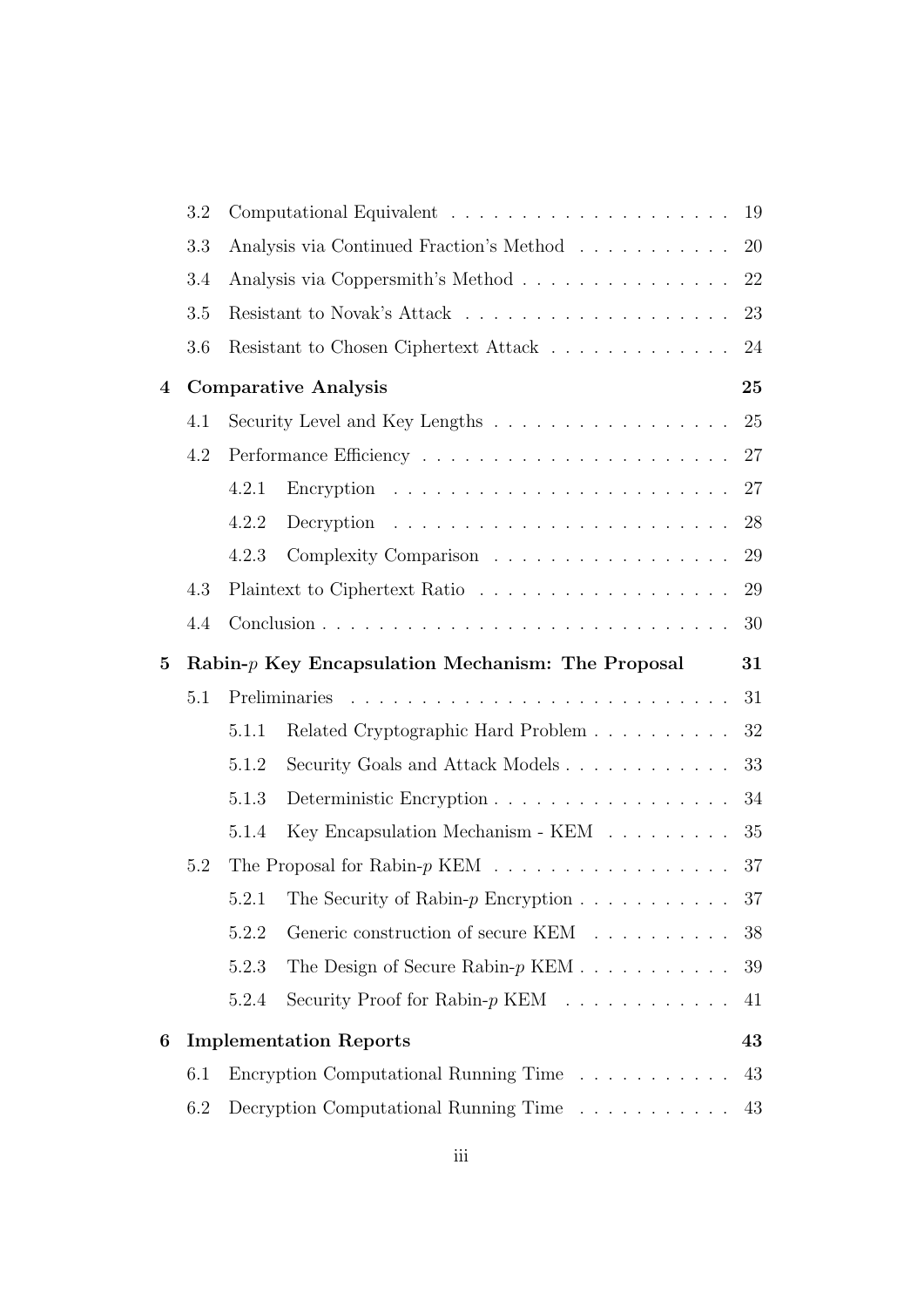|   | 6.3 |                                                                                  | 44 |
|---|-----|----------------------------------------------------------------------------------|----|
|   |     | 6.3.1                                                                            | 44 |
|   |     | 6.3.2                                                                            | 45 |
| 7 |     | <b>Suggested Implementation Practices</b>                                        | 46 |
|   | 7.1 |                                                                                  | 46 |
|   | 7.2 | Rabin-p Encryption Procedure                                                     | 46 |
|   | 7.3 |                                                                                  | 47 |
| 8 |     | <b>Intellectual Property Rights</b>                                              | 48 |
| 9 |     | <b>Full Size Test Vectors</b>                                                    | 50 |
|   | 9.1 |                                                                                  | 50 |
|   |     | 9.1.1                                                                            | 51 |
|   |     | 9.1.2                                                                            | 52 |
|   | 9.2 | Sample Key 2 $\dots \dots \dots \dots \dots \dots \dots \dots \dots \dots \dots$ | 54 |
|   |     | 9.2.1                                                                            | 55 |
|   |     | 9.2.2                                                                            | 56 |
|   | 9.3 |                                                                                  | 57 |
|   |     | 9.3.1                                                                            | 58 |
|   |     | 9.3.2                                                                            | 59 |
|   |     | <b>Bibliography</b>                                                              | 65 |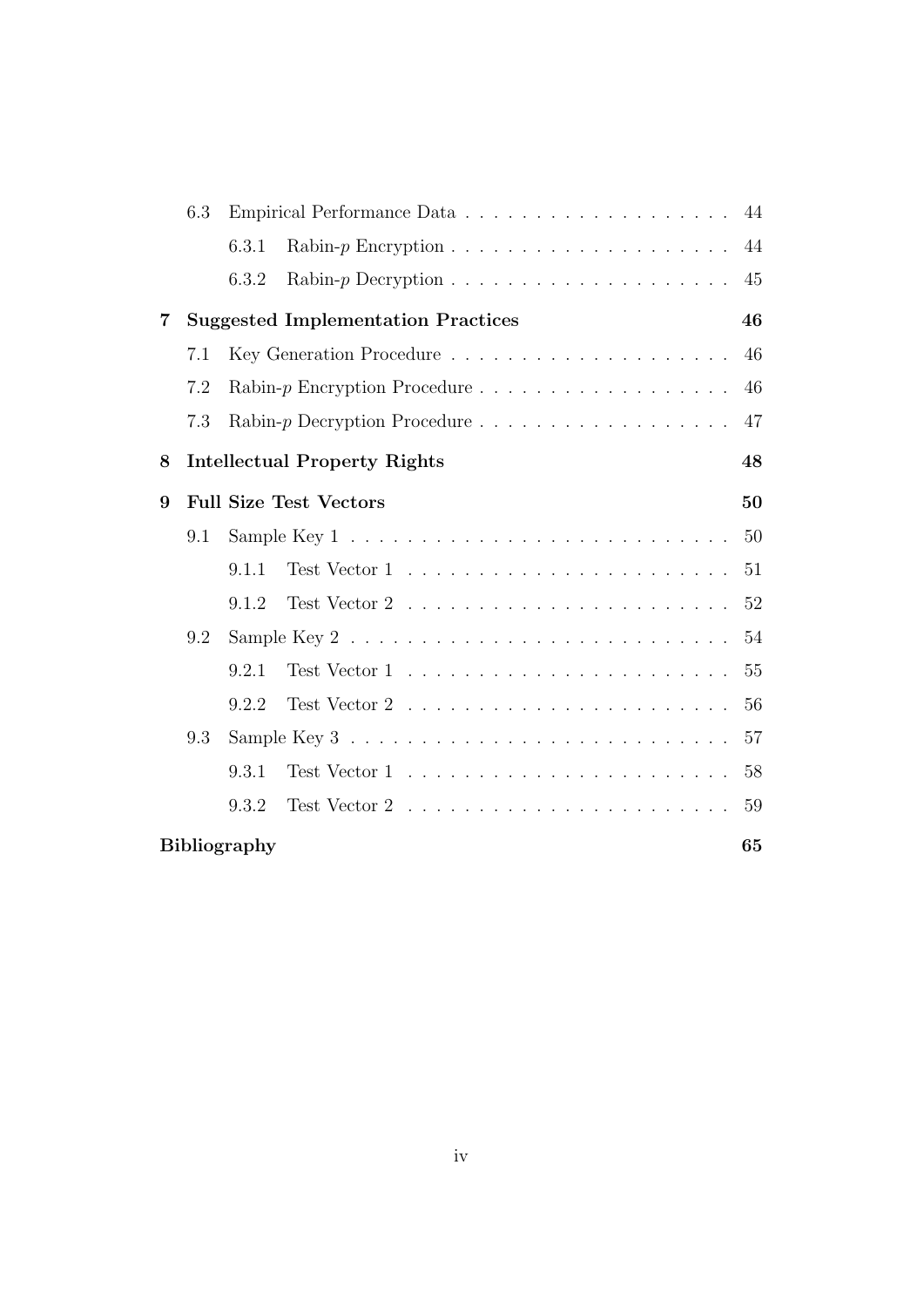## <span id="page-5-0"></span>List of Tables

|     | 4.1 Recommendation modulus length for Rabin- $p$ cryptosystem $\ldots$ 26 |  |
|-----|---------------------------------------------------------------------------|--|
| 4.2 | Key bit length vs $HIME(R)$ , Rabin-SAEP+ and RSA-OAEP . 26               |  |
| 4.3 | Modulus, Public key(s) and Private key(s) of Rabin-p, $HIME(R)$ ,         |  |
|     | Rabin-SAEP+ and RSA-OAEP $\ldots \ldots \ldots \ldots \ldots \ldots 27$   |  |
|     | 4.4 Performance efficiency between the Rabin- $p$ , $HIME(R)$ , Rabin-    |  |
|     |                                                                           |  |
|     | 4.5 Plaintext to Ciphertext Ratio vs $HIME(R)$ , Rabin-SAEP+              |  |
|     |                                                                           |  |
|     |                                                                           |  |
| 6.1 | Rabin-p encryption algorithm execution time. $\dots \dots$ 44             |  |
| 6.2 | Rabin- $p$ decryption algorithm execution time. $\dots \dots \dots$ 45    |  |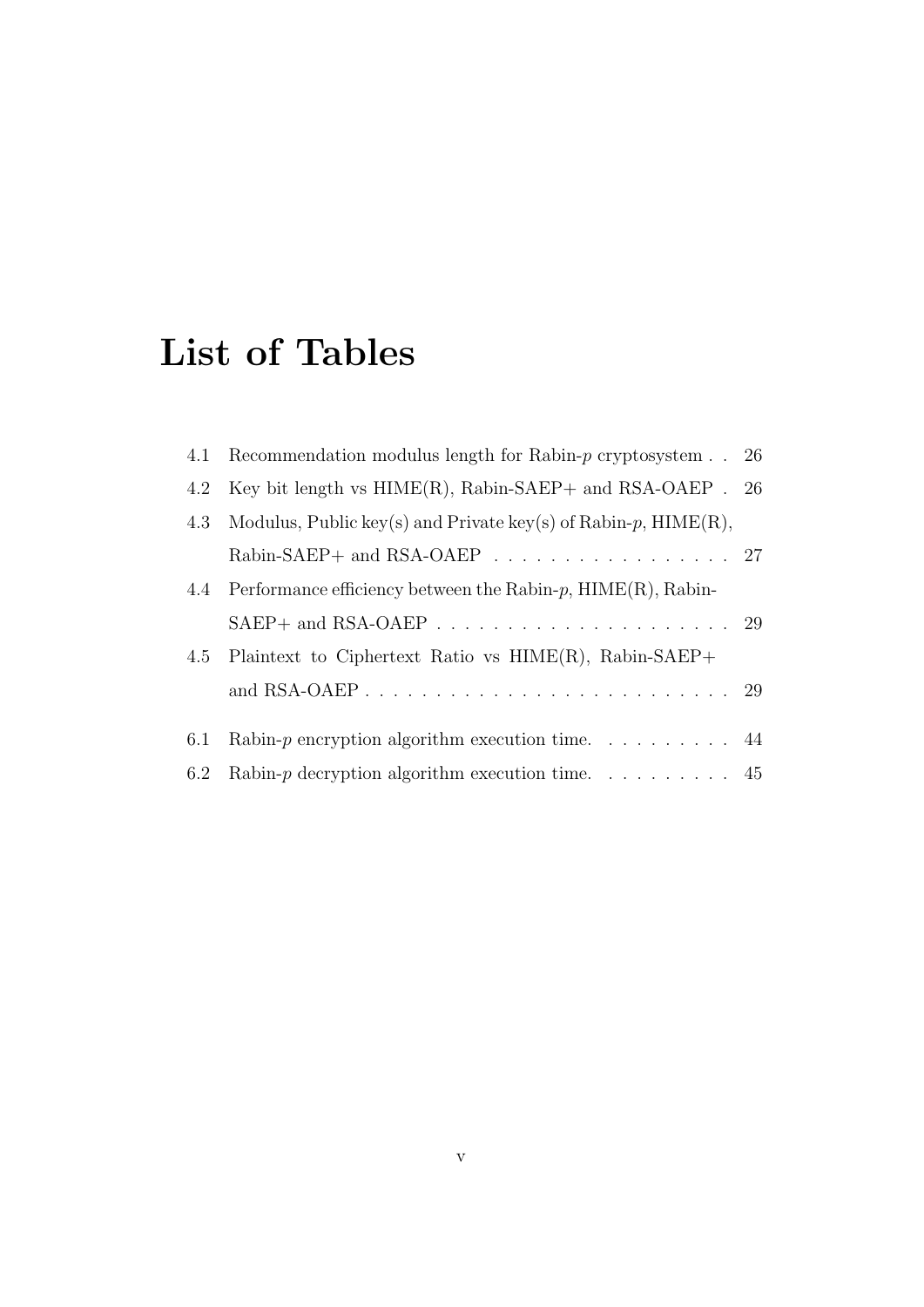## <span id="page-6-0"></span>Abbreviations

| <b>CCA</b> | Chosen Ciphertext Attack              |
|------------|---------------------------------------|
| CCA1       | Non-adaptive CCA                      |
| CCA2       | Adaptive CCA                          |
| <b>CPA</b> | Chosen Plaintext Attack               |
| CRT        | Chinese Remainder Theorem             |
| gcd        | Greatest Common Divisor               |
| <b>IFP</b> | Integer Factorization Problem         |
| <b>IND</b> | Indistinguishability                  |
| IND-CCA2   | Indistinguishable against CCA2        |
| LLL        | Lenstra-Lenstra-Lovasz                |
| OAEP       | Optimal Asymmetric Encryption Padding |
| <b>ROM</b> | Random Oracle Model                   |
| RSA        | Rivest-Shamir-Adleman                 |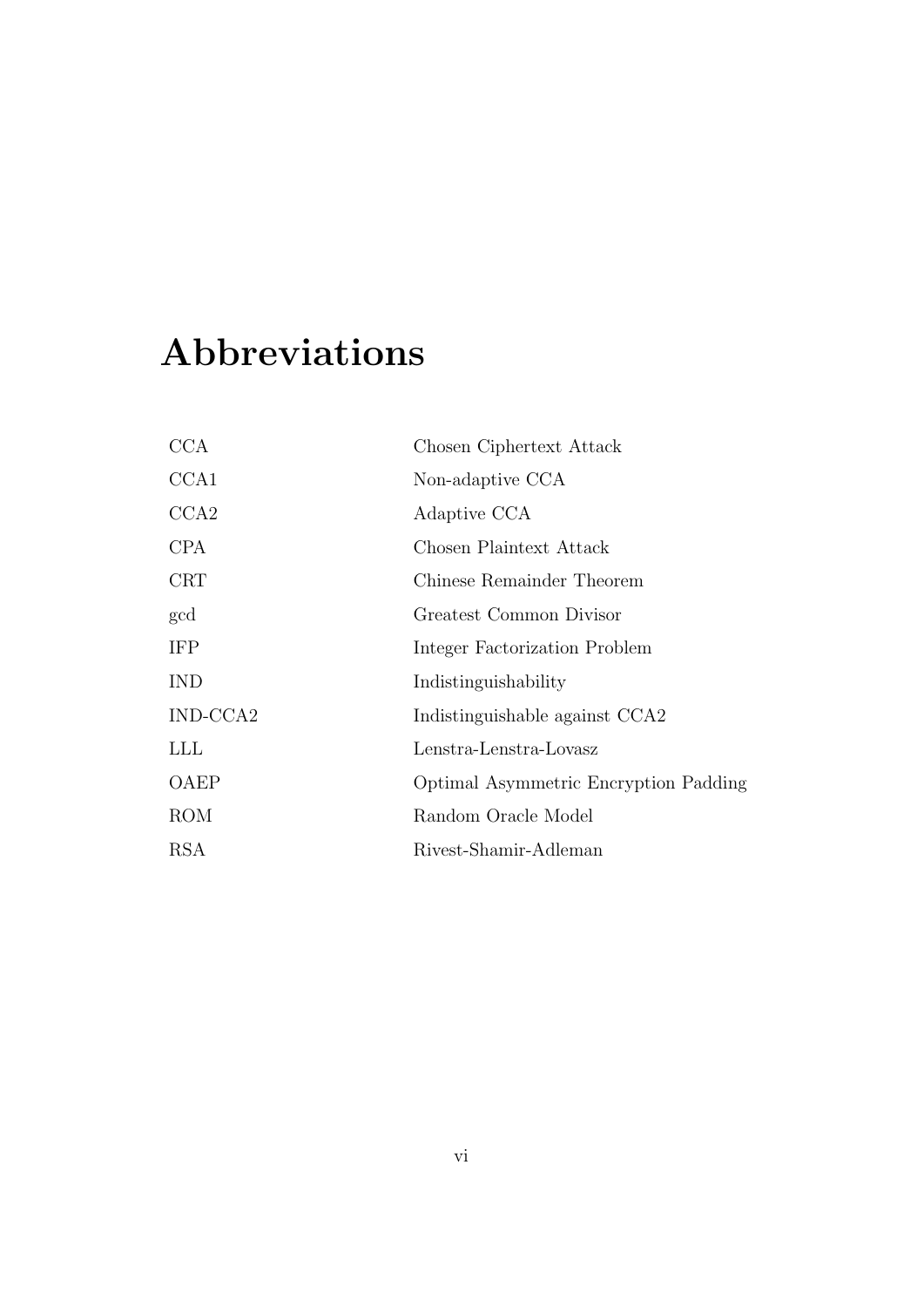## <span id="page-7-0"></span>Abstract

The modular square root problem has a special property of the having computational equivalent to a well-known hard mathematical problem namely integer factorization problem. The proposed Rabin- $p$  Key Encapsulation Mechanism is built upon the said problem as its source of security, aiming for efficient and practical modular square root-based cryptosystem of which accompanied with the following properties;

- 1. improves the performance without plaintext padding mechanisms or sending extra bits during encryption and decryption processes
- 2. the plaintext is uniquely decrypted without decryption failure
- 3. improve decryption efficiency by using only one modular exponentiation
- 4. a decryption key using only a single prime number
- 5. sufficiently large plaintext space
- 6. appropriate plaintext-ciphertext expansion ratio
- 7. implementable on software and hardware with ease
- 8. achieves IND-CPA security.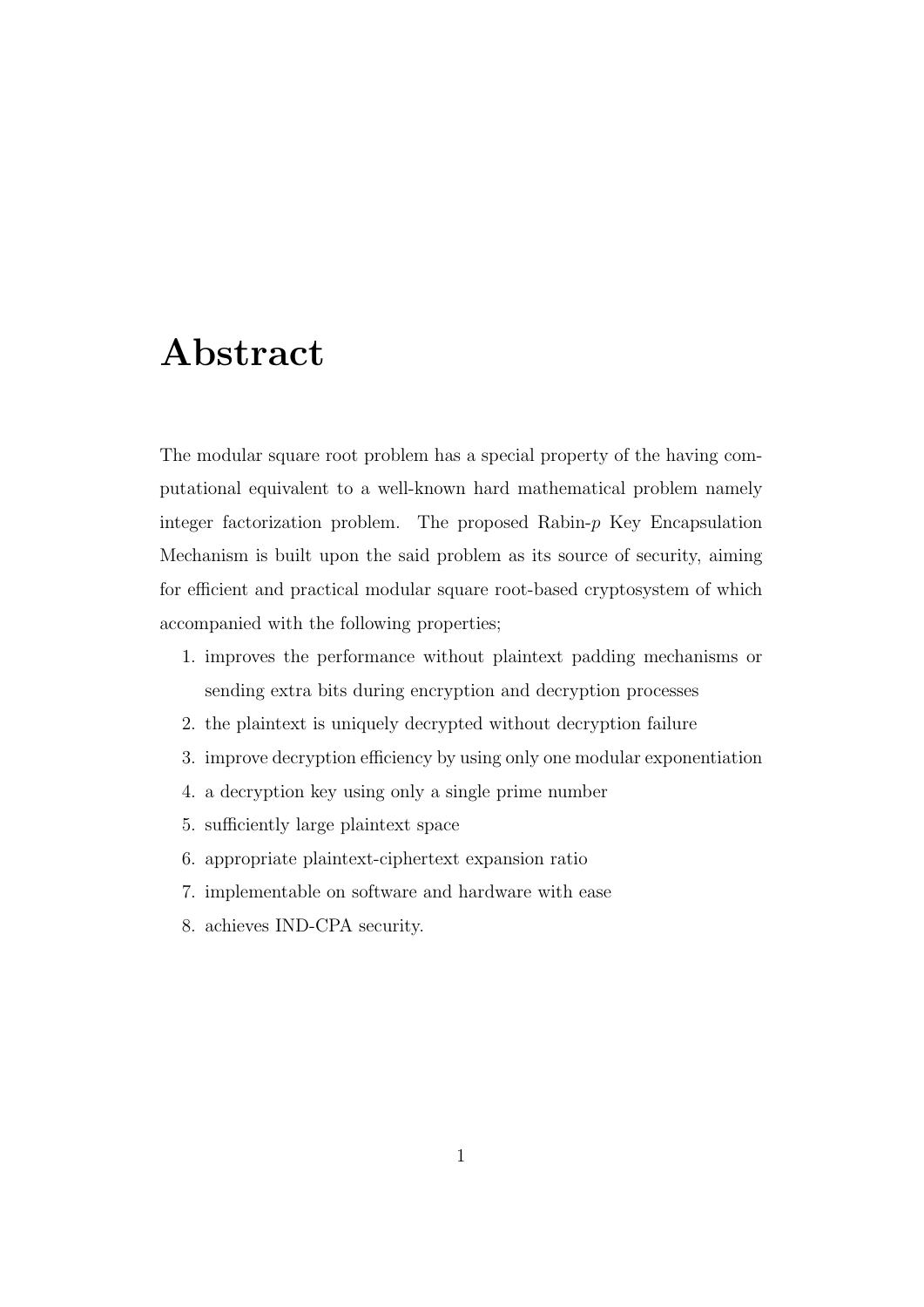## <span id="page-8-0"></span>Acknowledgement

Universiti Putra Malaysia (UPM) would like to acknowledge the following sub-research group members for their contributions.

#### 1. Design, Cryptanalysis and Provable Security Personnel

Muhammad Asyraf Asbullah<sup>[1](#page-8-1)</sup>, Muhammad Rezal Kamel Ariffin<sup>1</sup>

#### 2. External dedicated cryptanalyst

Abderrahmane Nitaj [2](#page-8-2)

#### 3. Implementation Personnel

Zahari Mahad<sup>1</sup>

<span id="page-8-2"></span><span id="page-8-1"></span><sup>1</sup>Universiti Putra Malaysia, Selangor, MALAYSIA

<sup>&</sup>lt;sup>2</sup>Université de Caen, Normandy, FRANCE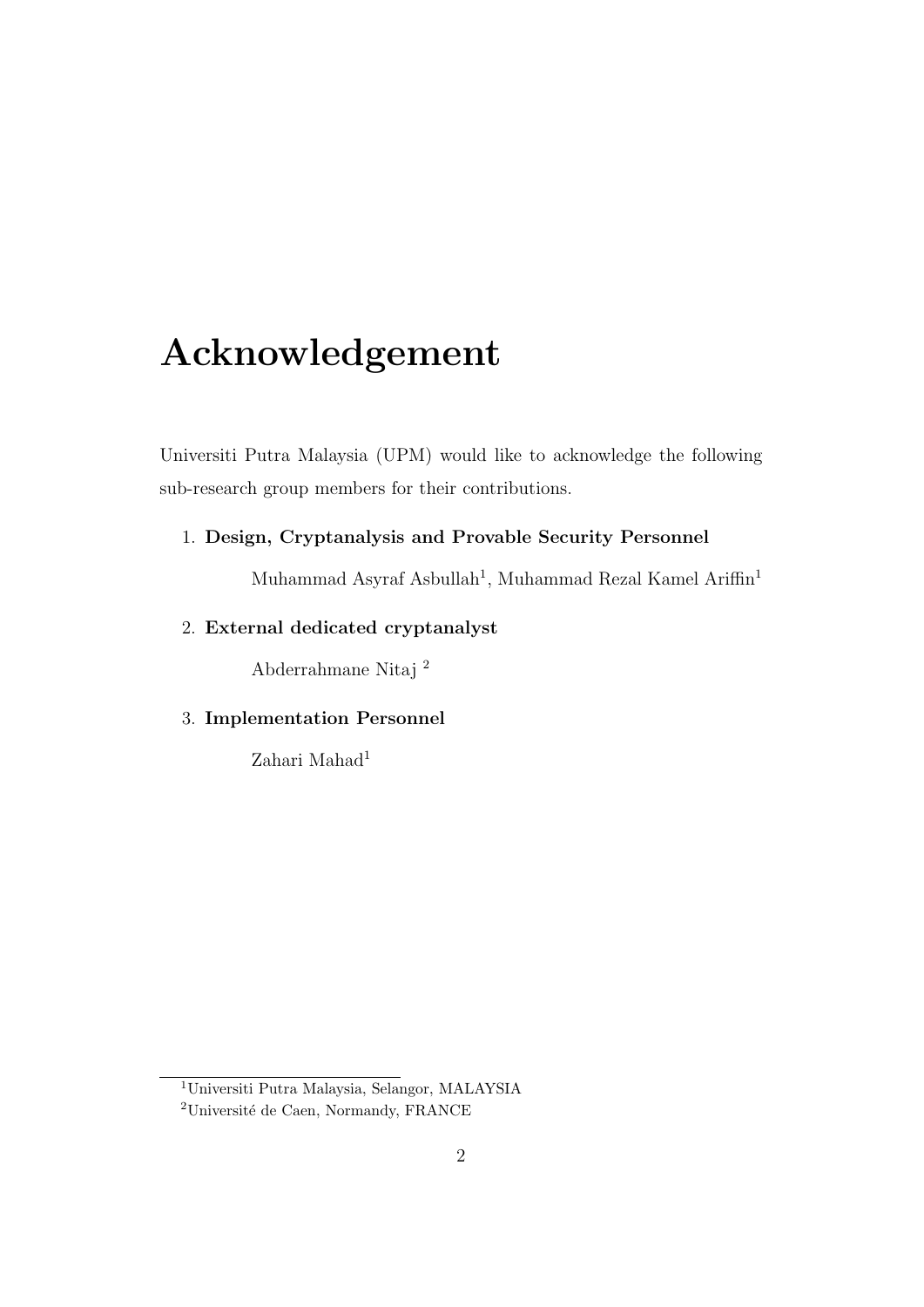## <span id="page-9-0"></span>MySEAL Requirements

This section will link the contents of this document with Section 7.1.B and Annex G as per requirements within MySEAL Submission and Evaluation Criteria document v1.0. It is intended to give evidence that this document has complied with all specifications and checklist needed for MySEAL evaluation process.

### No hidden weaknesses in the algorithm design

We certify that, to the best of our knowledge, we have fully disclosed there are no hidden weaknesses in our algorithms.

### Section 7.1.B

- Complete and unambiguous description of the basic algorithm in the most suitable form is shown in Chapter [2.](#page-15-0)
- Complete and unambiguous description of the Rabin- $p$  Key Encapsulation Mechanism in the most suitable form is shown in Chapter [5.](#page-37-0)
- Method for key generation and parameter selection is shown in Chapter [4](#page-31-0) [Section [4.1\]](#page-31-1).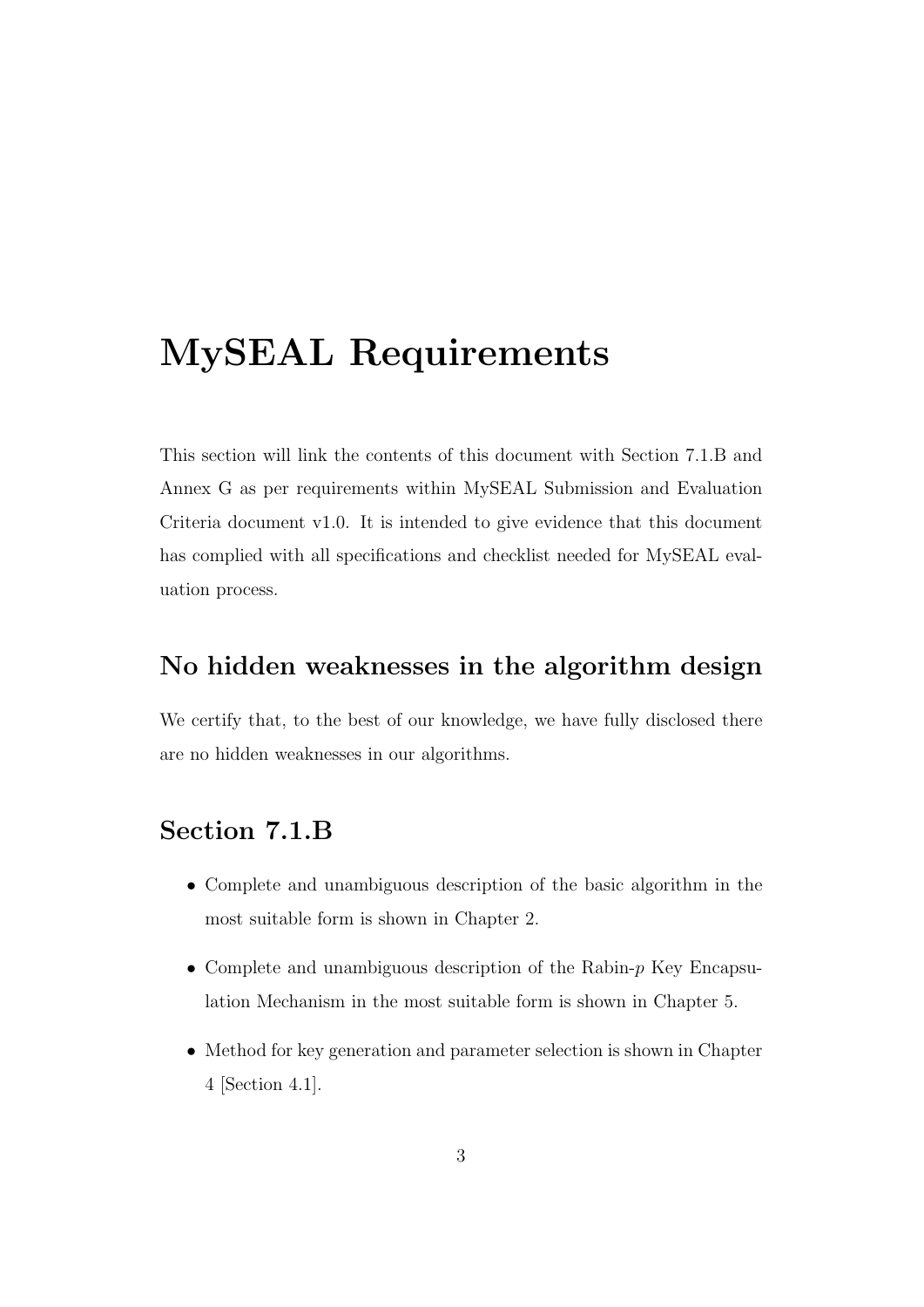- Statement that there are no hidden weaknesses is as the mentioned above.
- Statement of the claim on security properties is discussed in Chapter [3.](#page-22-0)
- Expected security level is shown in Table [4.1.](#page-32-0)
- An analysis of the algorithm with respect to standard cryptanalytic attacks is discussed throughout Chapter [3.](#page-22-0)
- Statement giving the strengths and limitations of the algorithm is described in Chapter [4.](#page-31-0)
- Design rationale explaining design choices is described in Chapter [1](#page-11-0) [Section [1.2\]](#page-12-0).
- Statement of the estimated computational efficiency in software is mentioned in Chapter [6.](#page-49-0)
- Description of the basic techniques for implementers to avoid implementation weaknesses is mentioned in Chapter [7.](#page-52-0)

#### Annex G

- Hard mathematical problems and assumptions are described in Chapter [2,](#page-15-0) [3](#page-22-0) and [5.](#page-37-0)
- Security model and its proof are explained throughout Chapter [5.](#page-37-0)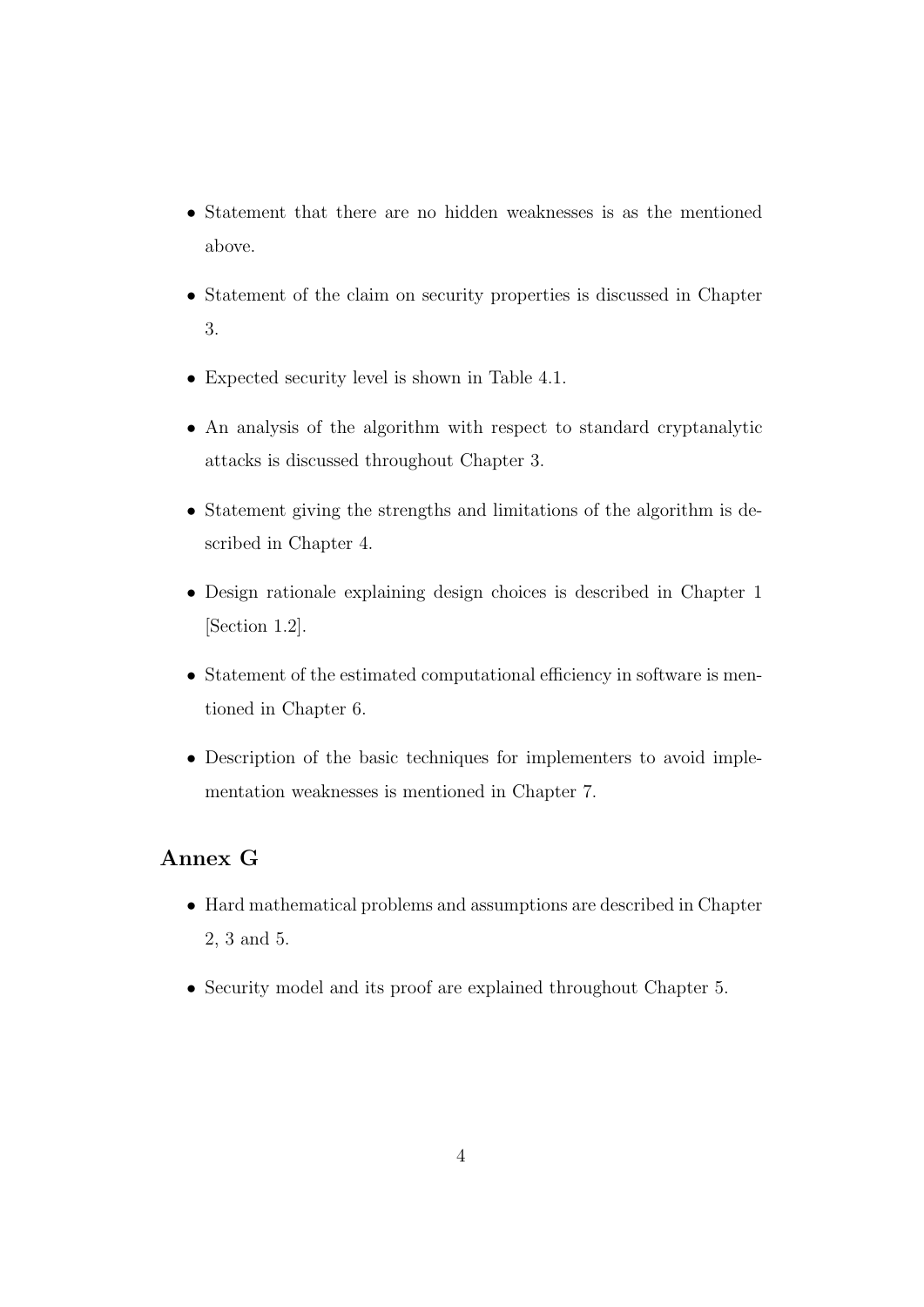## <span id="page-11-0"></span>Chapter 1

## Introduction

### <span id="page-11-1"></span>1.1 Background

The Rabin encryption scheme [\[30\]](#page-70-0) is one of an existing workable asymmetric cryptosystem that comes with nice cryptographic properties. For instance, it has low-cost encryption of which the Rabin encryption is relatively fast to encrypt compared to the widely commercialized RSA cryptosystem [\[32\]](#page-70-1), and it has been proven to be as difficult as the integer factorization problem. On the other hand, the decryption of Rabin's scheme produces four possible answers, which only one is correct. This four-to-one decryption setting of the Rabin decryption could lead to a decryption failure scenario since no indicator for selecting the correct plaintext is given.

Theoretically speaking, it is such a waste to abandon a cryptosystem that possesses nice features such as the Rabin cryptosystem. Hence attempts were made by numerous researchers with the objective to turn the Rabin cryptosystem to be as practical and implementable as the RSA cryptosystem. Broadly speaking, all the previous attempts made seem to employ one or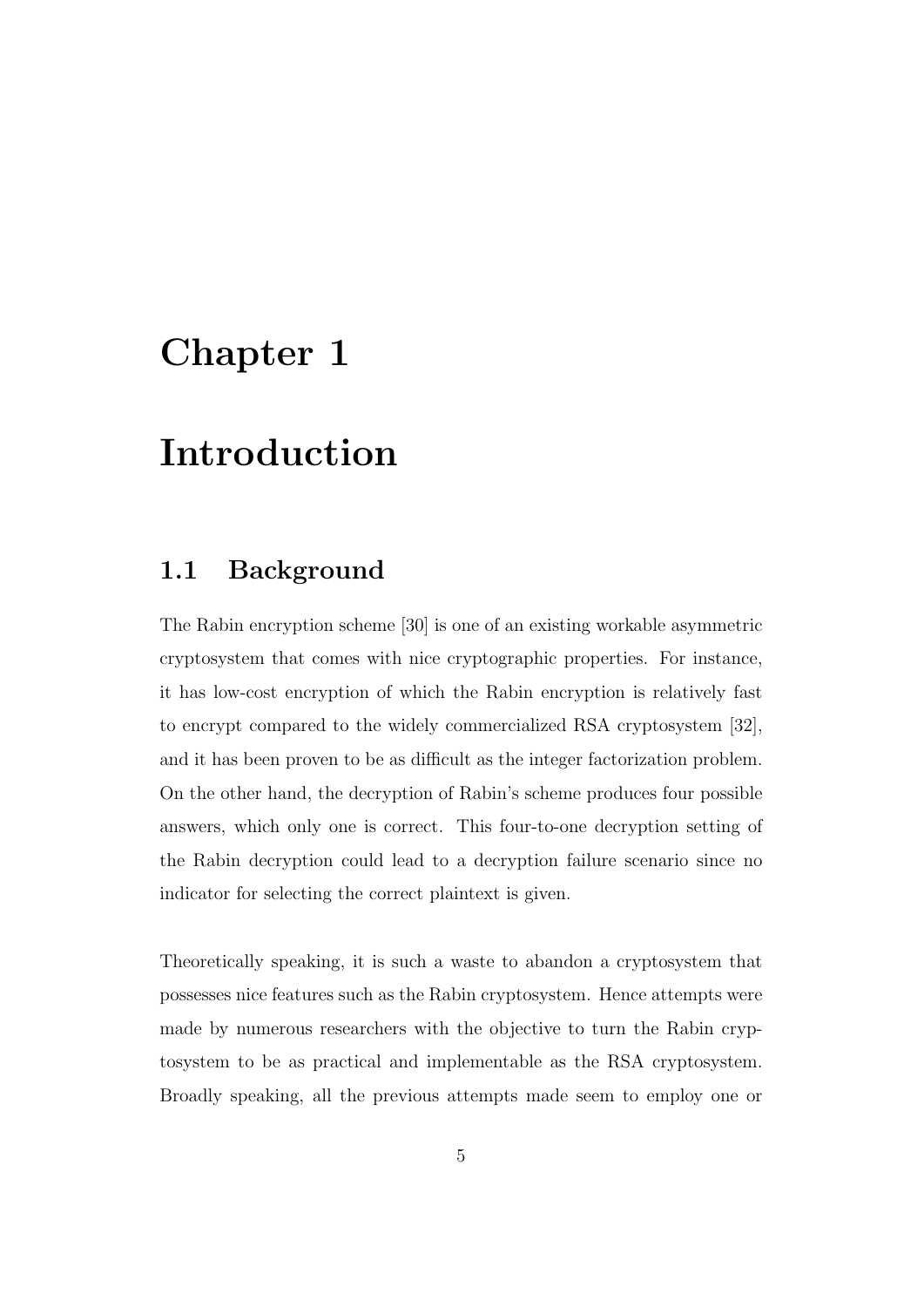more additional features in order to obtain a unique decryption result, but at the same time may have a small probability for decryption failure. One of the ways to accomplish this is through manipulation of some mathematical objects such as the role of the Jacobi symbol or the Dedekind's sums theorem. Also, it can be done by designing an encryption function with a special message structure. Yet, at the same time all the designs lose the computational advantage of the original Rabin's encryption over the RSA cryptosystem.

In order to engage this problem and to overcome all the previous drawbacks of Rabin's original design and its variants, we propose the Rabin- $p$  Key Encapsulation Mechanism, provided with theoretical analysis, perfomance measurement and robust implementation. We revisit the Rabin cryptosystem and then aspire to furnish a new design aiming for efficient, secure and practical Rabin-like cryptosystem. In our design, we use the modulus  $N = p^2q$  and we restrict the plaintext to be less than  $p^2$ . Hence, to decrypt correctly, it suffices to apply an efficient algorithm that solves the square root of quadratic congruence modulo p instead of modulo  $N = p^2 q$ .

### <span id="page-12-0"></span>1.2 Design Rationale

In designing the Rabin- $p$  Key Encapsulation Mechanism, the following are the main criteria that were taken into consideration:

- 1. improves the performance without plaintext padding mechanisms or sending extra bits during encryption and decryption processes
- 2. the plaintext is uniquely decrypted without decryption failure
- 3. improve decryption efficiency by using only one modular exponentiation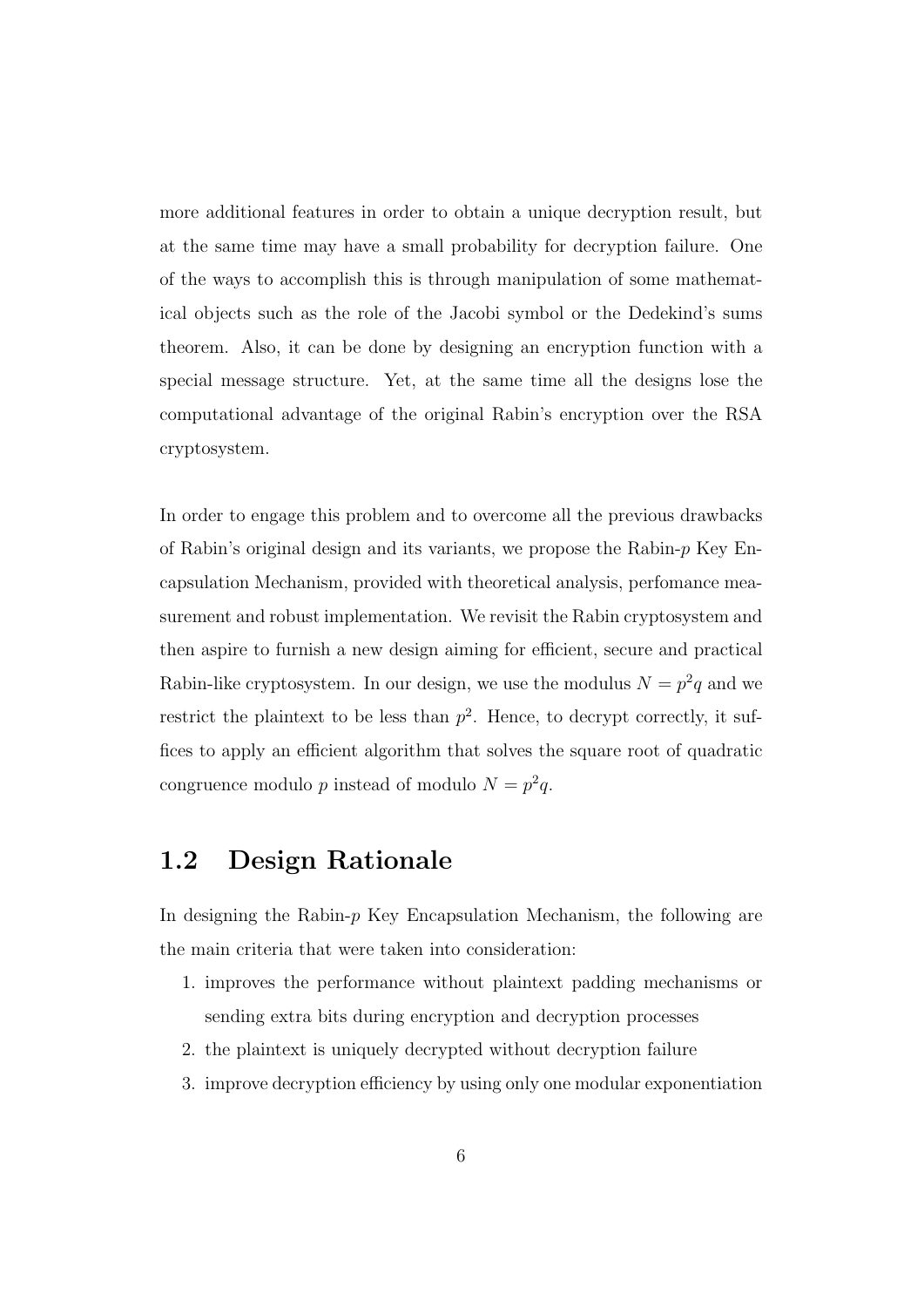- 4. a decryption key using only a single prime number
- 5. sufficiently large plaintext space
- 6. appropriate plaintext-ciphertext expansion ratio
- 7. implementable on software and hardware with ease
- 8. achieves IND-CPA security.

The design principle to overcome the drawbacks of the original Rabin cryptosystem and all its variants are outlined as follows. Firstly, we put the condition on the modulus to be used is of the type  $N = p^2q$ . We note that such modulus  $N = p^2q$  is claimed to be no easier than factoring the conventional modulus of  $N = pq$  [\[5\]](#page-67-1). We then impose restriction on the plaintext m and ciphertext c space as  $m \in \mathbb{Z}_{p^2}$  and  $c \in \mathbb{Z}_{p^2q}$ , respectively. From the plaintext-ciphertext expansion, such restriction leads to a system that is not a length-preserving for the message.

Let m and c be the plaintext and ciphertext and  $c(m)$  be the function of  $c$  taking  $m$  as its input. Say, for instance, the plaintext spaces and the ciphertext spaces in the RSA cryptosystem are the same. Thus we denote the mapping for the RSA cryptosystem as  $c(m) : \mathbb{Z}_{pq} \longrightarrow \mathbb{Z}_{pq}$ . Note that this situation could be an advantage for the RSA scheme since RSA encryption has no message expansion. This is, however, not true for all cryptosystems.

The size of a message  $m$  is determined by the size of its plaintext space. Suppose we put a restriction on the size of such  $m$ . If the intended plaintext  $m$  is merely the secret key needed for the use of a symmetric cryptosystem, then such key is indeed a short message. For example, the plaintext-ciphertext mapping for Okamoto-Uchiyama cryptosystem [\[26\]](#page-70-2) is  $c(m)$ :  $\mathbb{Z}_p \longrightarrow \mathbb{Z}_{p^2}$ ,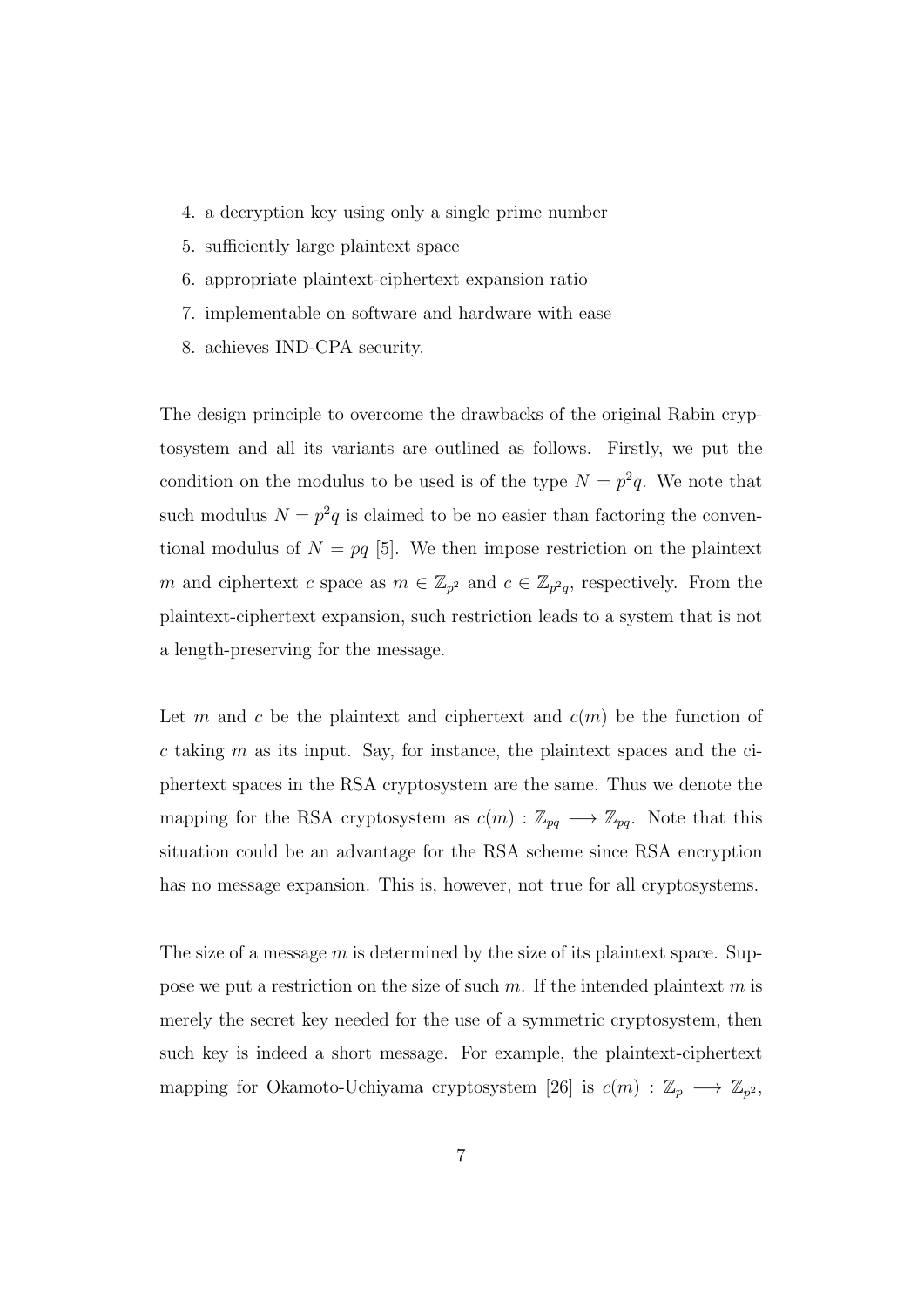Pailier cryptosystem [\[28\]](#page-70-3) and the cryptosystem proposed by [\[11\]](#page-68-0) is  $c(m)$ :  $\mathbb{Z}_{pq} \longrightarrow \mathbb{Z}_{(pq)^2}$ , Rabin-Boneh [\[3\]](#page-67-2) mapping is  $c(m) : \mathbb{Z}_{\frac{pq}{2}} \longrightarrow \mathbb{Z}_{pq}$  and the Ra-bin variant introduced by [\[34\]](#page-71-0) is  $c(m) : \mathbb{Z}_{pq} \longrightarrow \mathbb{Z}_{p^2q}$ .

Therefore, we note that the issue of losing the ability to encrypt a relatively longer  $m$  is insignificant. Hence, we reason that, even imposing restrictions on the plaintext space or to set a prefix message size would not be a hindrance for designing a considerable efficient cryptosystem.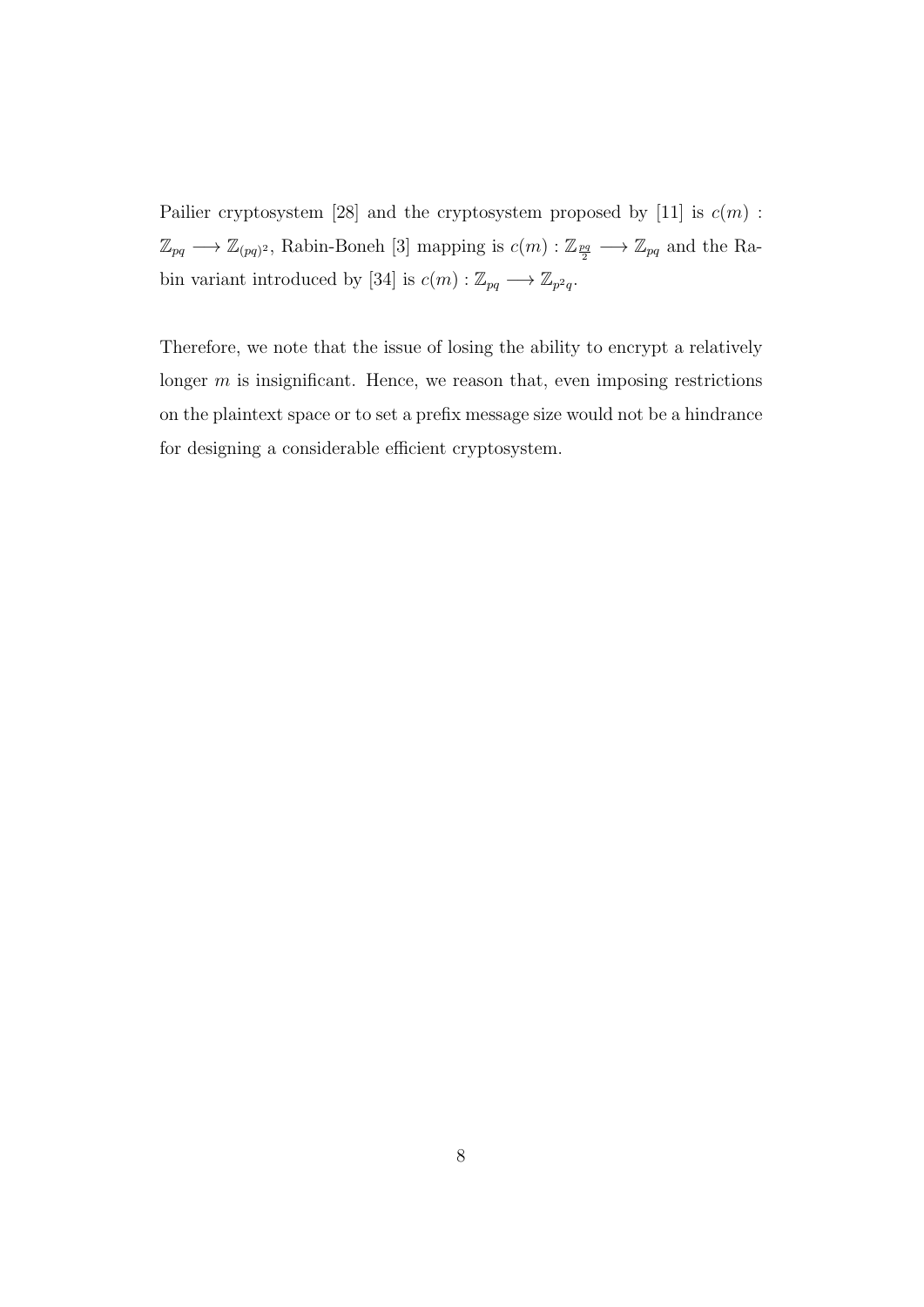## <span id="page-15-0"></span>Chapter 2

# Rabin- $p$  Cryptosystem: The Design

In this chapter, we provide the details of the proposed cryptosystem namely Rabin- $p$  Cryptosystem. Rabin- $p$  is named after the Rabin cryptosystem with the additional  $p$  symbolizing that the proposed scheme only uses a single prime p as the decryption key. This section is structured as follows. We first describe the Rabin-p key generation, encryption and decryption procedures. We then provide the explanation of the Rabin- $p$  decryption process.

### <span id="page-15-1"></span>2.1 System Parameters

The key generation algorithm of the Rabin- $p$  cryptosystem (Algorithm [1\)](#page-16-2) produces two random and distinct primes  $p$  and  $q$  of the same length such that  $p \equiv 3 \pmod{4}$  and  $q \equiv 3 \pmod{4}$ .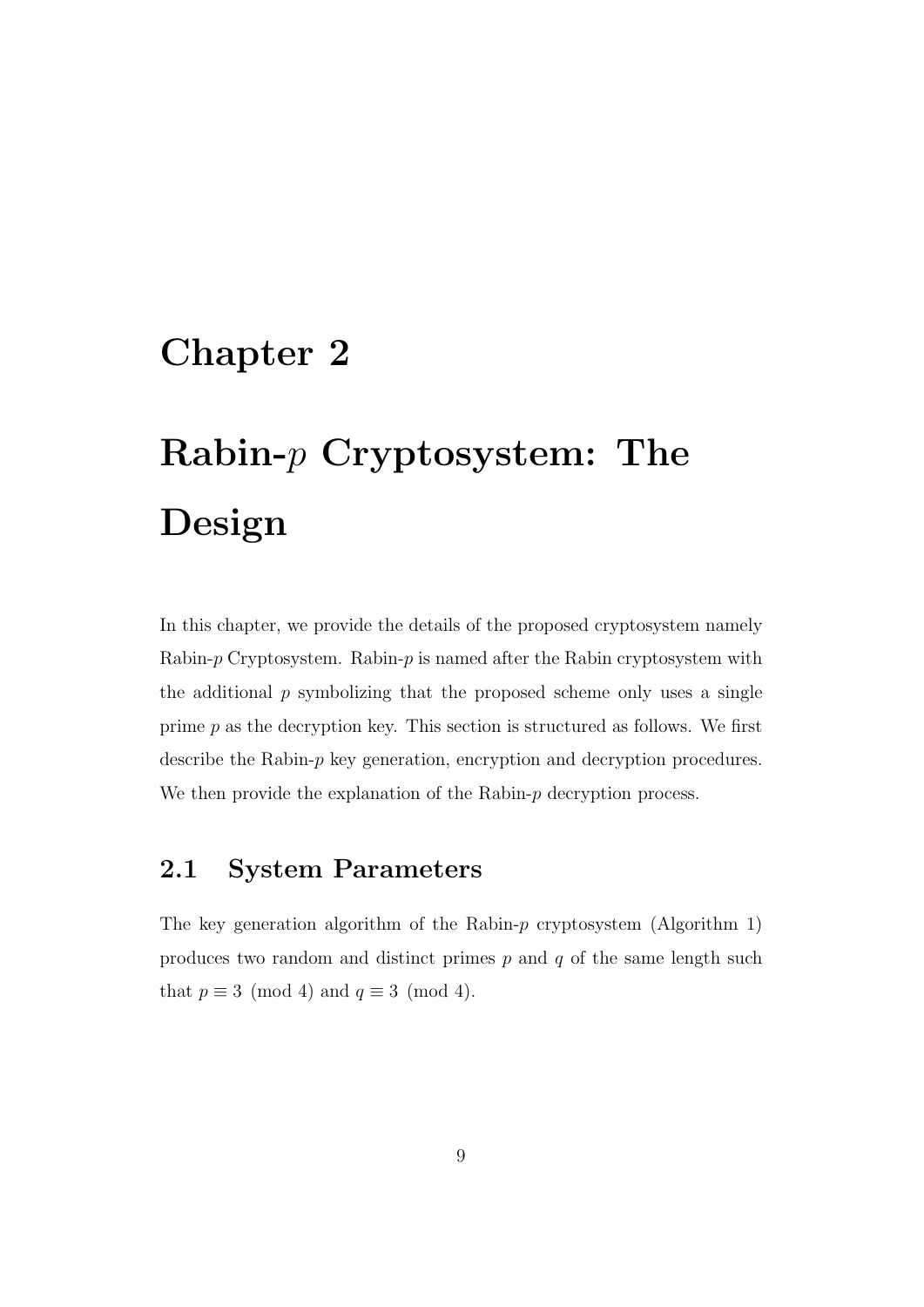### <span id="page-16-0"></span>2.2 Rabin- $p$  Key Generation Algorithm

The key generation algorithm then produces an integer N as a product  $N =$  $p^2q$ , which is denoted as the public key. The private key is the prime p.

<span id="page-16-2"></span>

| <b>Algorithm 1</b> Rabin- $p$ Key Generation Algorithm |
|--------------------------------------------------------|
| <b>Input:</b> The size $k$ of the security parameter   |
|                                                        |

**Output:** The public key  $N = p^2q$  and the private key p

- 1: Choose two random and distinct primes p and q such that  $2^k$  < p, q <  $2^{k+1}$  satisfy  $p, q \equiv 3 \pmod{4}$
- 2: Compute  $N = p^2q$
- 3: Return the public key  $N$  and the private key  $p$

### <span id="page-16-1"></span>2.3 Rabin- $p$  Encryption Algorithm

To encrypt a plaintext, the Rabin- $p$  encryption algorithm with the public key N does the following.

<span id="page-16-3"></span>

**Output:** A ciphertext  $c$ 

- 1: Choose plaintext  $0 < m < 2^{2k-1}$  such that  $gcd(m, N) = 1$
- 2: Compute  $c \equiv m^2 \pmod{N}$
- 3: Return the ciphertext c

**Remark 1.** The encryption algorithm (Algorithm [2\)](#page-16-3) takes the plaintext  $m <$  $2^{2k-1}$  and compute  $c \equiv m^2 \pmod{N}$ . We observe that the plaintext m is restricted to the range of  $m < 2^{2k-1} = \frac{2^{2k}}{2} < \frac{p^2}{2} < p^2$ . The output is the ciphertext c.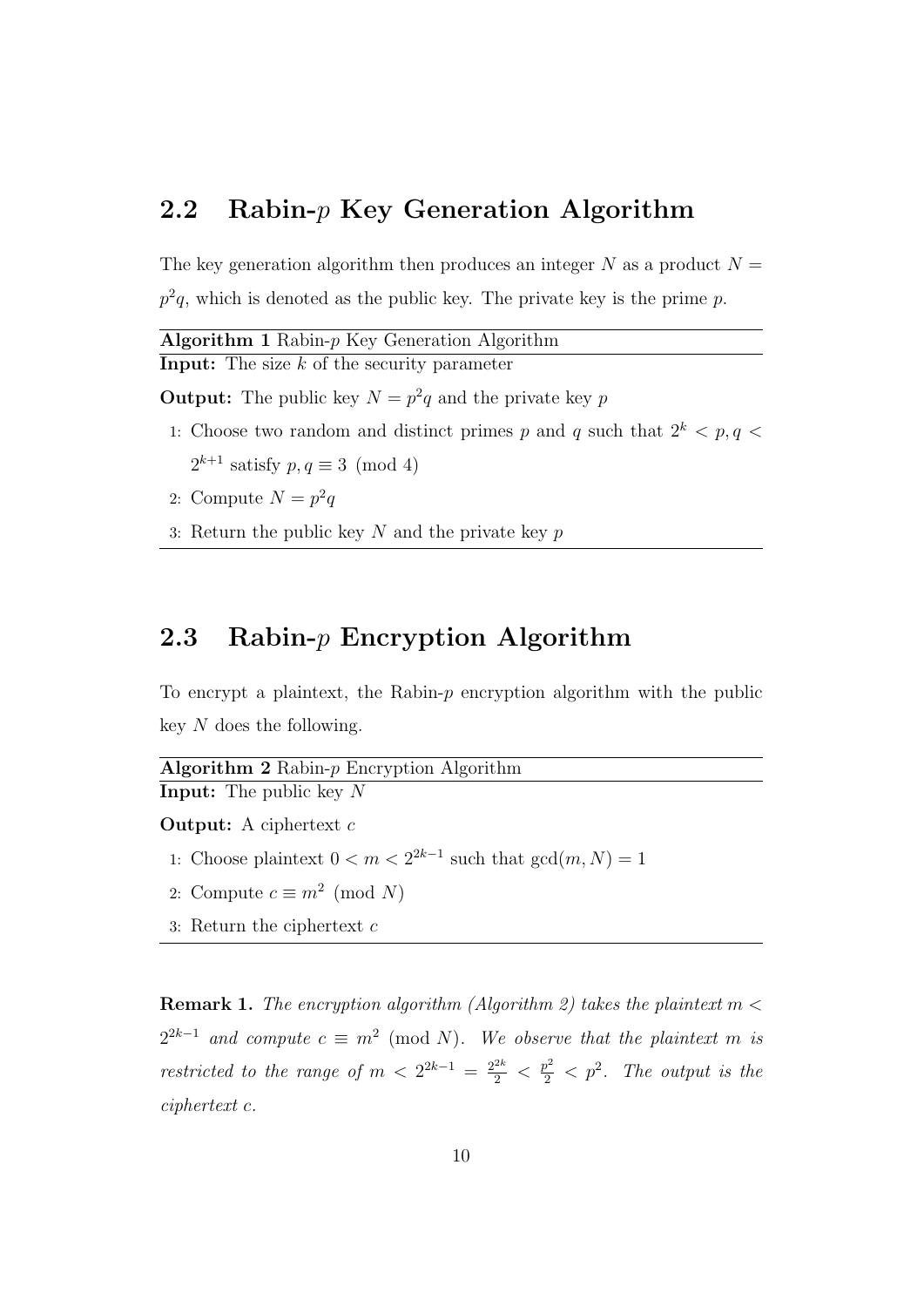### <span id="page-17-0"></span>2.4 Rabin-p Decryption Algorithm

To decrypt a ciphertext, the Rabin- $p$  decryption algorithm with the private key p does the following.

<span id="page-17-2"></span>Algorithm 3 Rabin-p Decryption Algorithm **Input:** A ciphertext c and the private key  $p$ **Output:** The plaintext  $m$ 1: Compute  $w \equiv c \pmod{p}$ 2: Compute  $m_p \equiv w^{\frac{p+1}{4}} \pmod{p}$ 3: Compute  $i = \frac{c - m_p^2}{n}$ p 4: Compute  $j \equiv \frac{i}{2n}$  $\frac{i}{2m_p} \pmod{p}$ 5: Compute  $m_1 = m_p + jp$ 6: If  $m_1 < 2^{2k-1}$ , then return  $m = m_1$ . Else, return  $m = p^2 - m_1$ 

**Remark 2.** We observe that the decryption algorithm needs only a single prime number as its key. Hence, only one modular exponentiation is taking place during the decryption process. Such computational advantage would positively affect the overall operations.

**Remark 3.** We reason that since our proposed scheme does not need to carry out any CRT computation, thus the Novak's attack is not applicable on the Rabin-p cryptosystem (i.e. resilient against Novak's attack).

## <span id="page-17-1"></span>2.5 Proof of Correctness for Rabin- $p$  Decryption

This section explain why the Rabin- $p$  decryption procedure works.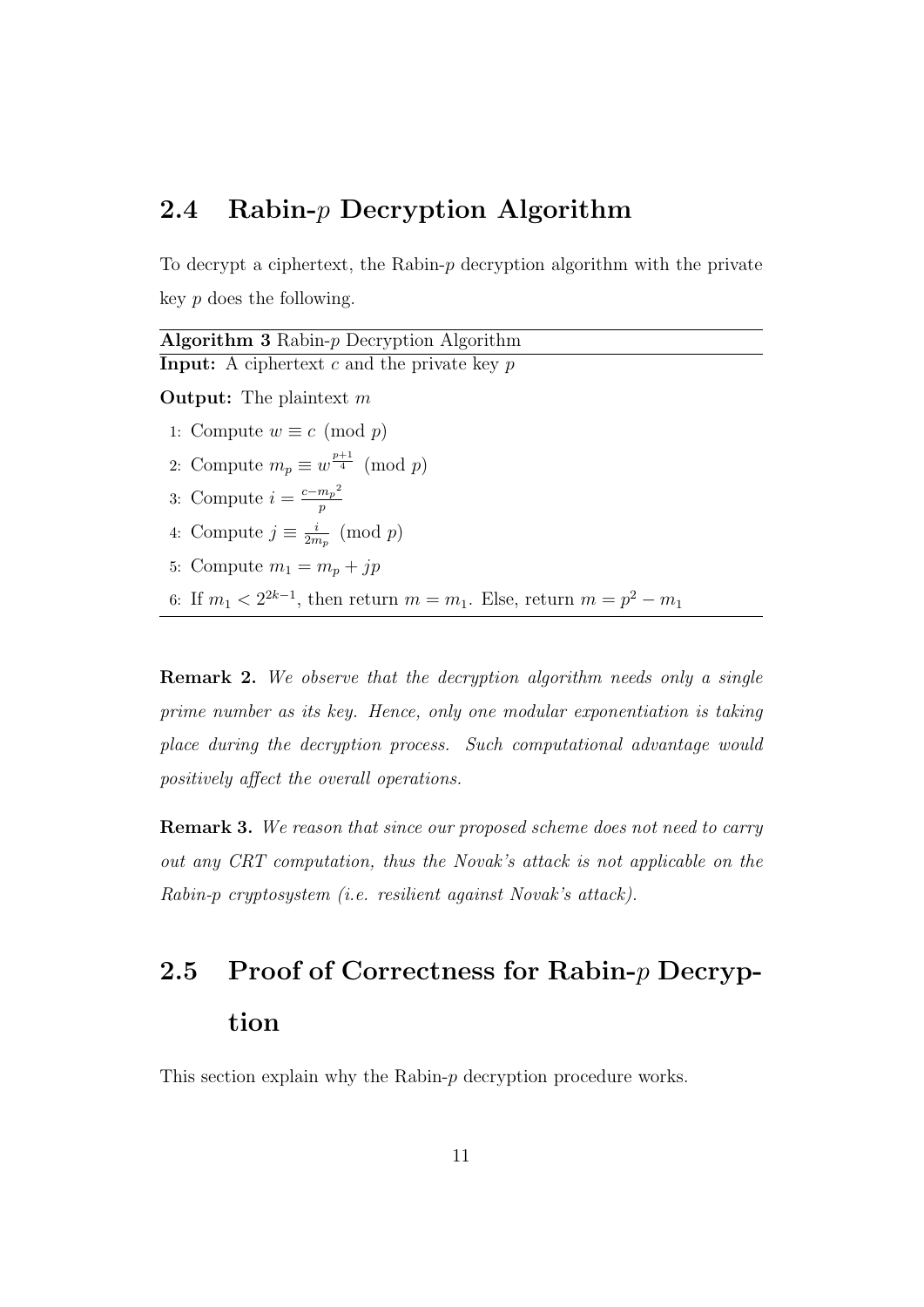**Lemma 1.** [\[19\]](#page-69-0). Let p be a prime number such that  $p \equiv 3 \pmod{4}$  and c an integer such that  $gcd(c, p) = 1$ . The congruence  $c \equiv m^2 \pmod{p}$  has either no solutions or exactly two solutions. If  $m_1$  is a solution, then  $-m_1 \pmod{p}$ is the other solution.

<span id="page-18-0"></span>**Lemma 2.** [\[19\]](#page-69-0). Let p be a prime number such that  $p \equiv 3 \pmod{4}$  and c an integer such that  $gcd(c, p) = 1$ . The congruence  $c \equiv m^2 \pmod{p^2}$  has exactly two solutions if  $c \equiv m^2 \pmod{p}$  has exactly two solutions.

**Proof.** Suppose that  $c \equiv m^2 \pmod{p^2}$  has a solution  $m_1$ . Then any other solution m is such that  $p^2|m^2 - m_1^2$ , that is  $p^2|(m+m_1)(m-m_1)$ . Hence, we consider  $p|(m+m_1)(m-m_1)$  as well. If  $p|(m+m_1)$  and  $p|(m-m_1)$ , then p would divide  $(m + m_1) + (m - m_1) = 2m$  and  $(m + m_1) - (m - m_1) = 2m_1$ . Since  $p \equiv 3 \pmod{4}$  is an odd prime, then  $p \nmid 2$  so p would divide both m and  $m_1$ . Consider  $c \equiv m^2 \pmod{p^2}$ . If  $p|m$  then  $p|m^2$  therefore  $p|c$ , however  $gcd(c, p) = 1$  therefore  $p \nmid c$ . Hence  $p \nmid m$ . The same goes for  $p \nmid m_1$ . Now, consider in the case if  $p|(m + m_1)$  or  $p|(m - m_1)$  but not both. Since  $p^2|(m + m_1)(m - m_1)$ , therefore either  $p^2|(m + m_1)$  or  $p^2|(m - m_1)$ implies that  $m \equiv \pm m_1 \pmod{p^2}$ . Since  $-m_1 \pmod{p^2}$  is always a solution when  $m_1 \pmod{p^2}$  is a solution, therefore the congruence has exactly two solutions.  $\Box$ 

<span id="page-18-1"></span>**Lemma 3.** Consider Lemma [2.](#page-18-0) Let  $c \equiv m^2 \pmod{p^2}$ . Then  $m_1 = m_p + jp$  is a solution to  $c \equiv m^2 \pmod{p^2}$  where  $m_p \equiv c^{\frac{p+1}{4}} \pmod{p}$ ,  $j \equiv \frac{i}{2m}$  $\frac{i}{2m_p} \pmod{p}$ such that  $i = \frac{c - m_p^2}{n}$  $\frac{m_p^2}{p}$ . Furthermore  $m_2 \equiv -m_1 \pmod{p^2}$  is the other solution.

**Proof.** Suppose we consider  $c \equiv m^2 \pmod{p^2}$  as in Lemma [2.](#page-18-0) Let  $m_p \equiv c^{\frac{p+1}{4}}$ (mod p) such that  $m_p^2 \equiv c \pmod{p}$ . Suppose that  $m_1 = m_p + jp$  is a solution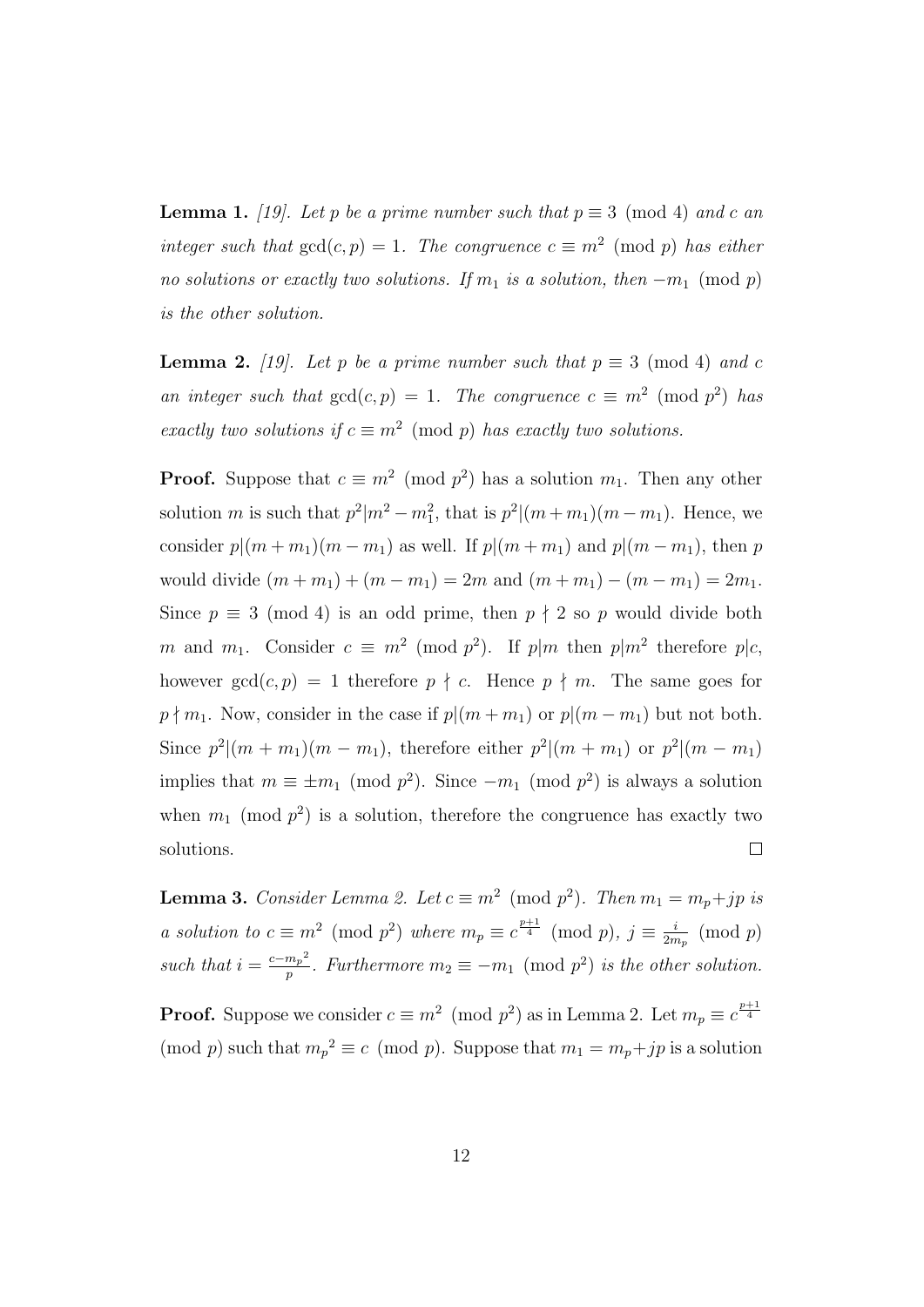for  $c \equiv m^2 \pmod{p^2}$ , then we have

<span id="page-19-0"></span>
$$
c \equiv m_1^2
$$
  
\n
$$
\equiv (m_p + jp)^2
$$
  
\n
$$
\equiv m_p^2 + 2m_pjp \pmod{p^2}
$$
 (2.1)

Then, rearrange [\(2.1\)](#page-19-0) as

<span id="page-19-1"></span>
$$
2m_p j p \equiv c - m_p^2 \pmod{p^2}
$$
\n<sup>(2.2)</sup>

Note that from  $m_p^2 \equiv c \pmod{p}$ , we have  $c - m_p^2 \equiv 0 \pmod{p}$  which means that  $c - m_p^2$  is a multiple of p. Let  $ip = c - m_p^2$  for some integer i, then we obtain  $i = \frac{c - m_p^2}{n}$  $\frac{m_p}{p}$ . We then rewrite  $(2.2)$  as

$$
2m_p j p \equiv i p \pmod{p^2},
$$

of which such congruence implies that  $2m_p j \equiv i \pmod{p}$ . Hence, we obtain  $j \equiv \frac{i}{2n}$  $\frac{i}{2m_p}$  (mod p). To conclude, we have the solution  $m_1 = m_p + j_p$  such that  $c \equiv m_1^2 \pmod{p^2}$ . Furthermore, we observe that  $m_2 \equiv -m_1 \pmod{p^2}$ is the other solution as in Lemma [2.](#page-18-0)  $\Box$ 

<span id="page-19-2"></span>**Lemma 4.** Consider Lemma [3.](#page-18-1) If  $m_1$  and  $m_2$  are the two distinct integers solution for  $c \equiv m^2 \pmod{p^2}$ , then  $m_1 + m_2 = p^2$ .

**Proof.** Suppose  $m_1 \not\equiv m_2 \pmod{p^2}$  such that  $m_1^2 \equiv m_2^2 \equiv c \pmod{p^2}$ . Observe that, from Lemma [3](#page-18-1) if  $m_1$  is a solution for  $c \equiv m^2 \pmod{p^2}$ , then  $m_2 \equiv -m_1 \pmod{p^2}$  is also a solution. Thus,  $m_2 \equiv -m_1 \pmod{p^2}$  can be reinterpreted as  $m_2 = p^2 - m_1$ . Hence  $m_1 + m_2 = p^2$ .  $\Box$ 

<span id="page-19-3"></span>**Lemma 5.** Let  $m_1$  and  $m_2$  be integers such that  $m_1 + m_2 = p^2$  with  $p^2$  is an odd integer. Then either  $m_1$  or  $m_2$  is less than  $\frac{p^2}{2}$  $\frac{p^2}{2}$ .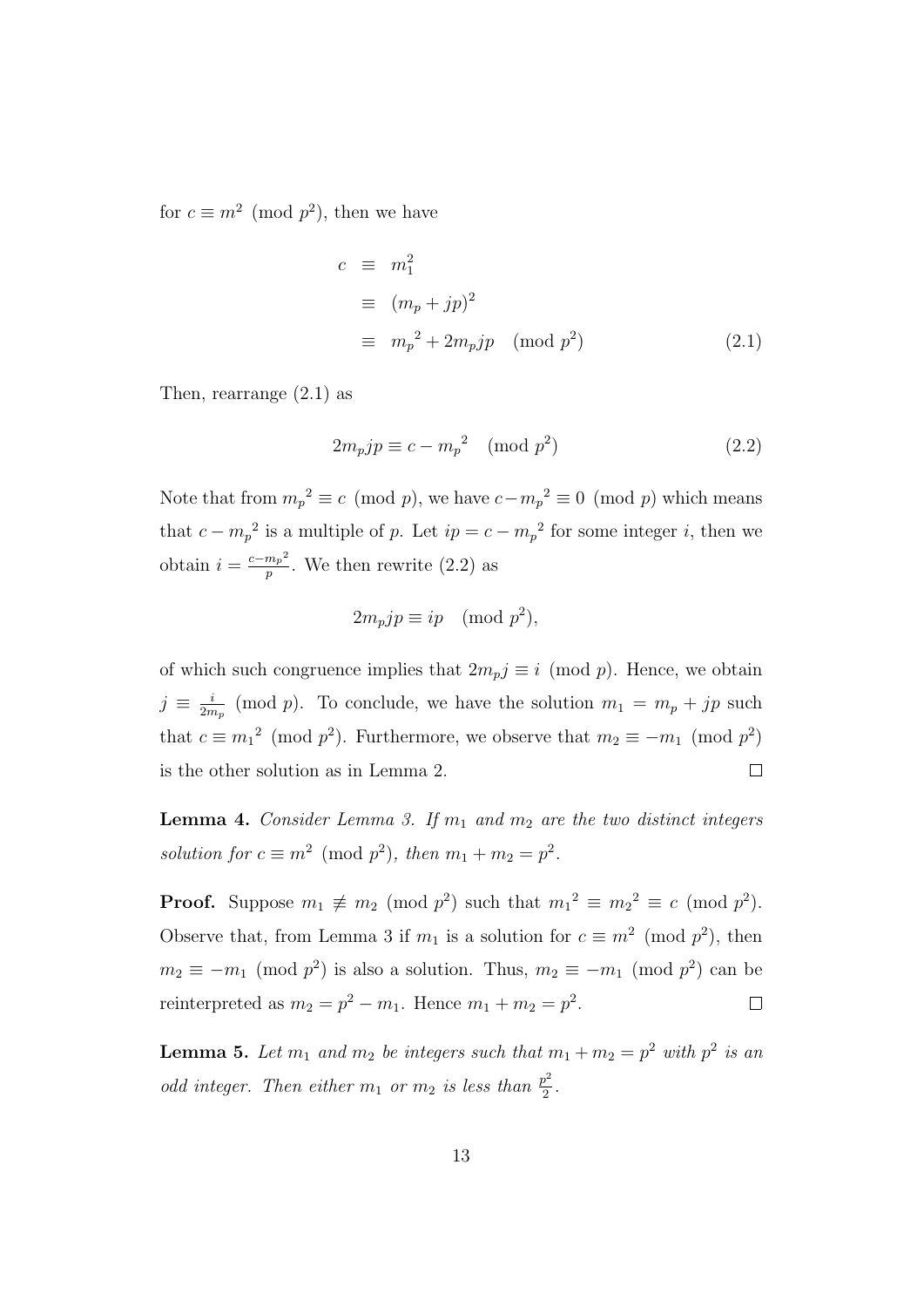**Proof.** Suppose  $p^2$  is an odd integer, then by definition  $\frac{p^2}{2}$  must not be an integer. Let  $m_1 + m_2 = p^2$ . Since that  $m_1$  and  $m_2$  are integers, therefore  $m_1$ and  $m_2$  must not be equal to  $\frac{p^2}{2}$  $\frac{p^2}{2}$ . Suppose we consider the following cases. If for both  $m_1$  and  $m_2$  are less than  $\frac{p^2}{2}$  $\frac{p^2}{2}$ , then we should have  $m_1 + m_2 < p^2$ . Therefore this case contradicts with the fact that  $m_1+m_2=p^2$ . On the other hand, if  $m_1$  and  $m_2$  are greater than  $\frac{p^2}{2}$  $\frac{p^2}{2}$ , then we should have  $m_1 + m_2 > p^2$ , which also contradicts with the fact that  $m_1 + m_2 = p^2$ . Hence, we consider the case where either  $m_1$  or  $m_2$  is less than  $\frac{p^2}{2}$  $\frac{p^2}{2}$ . Let  $m_1 < \frac{p^2}{2}$  $\frac{p^2}{2}$ , then there exists a real number  $\epsilon_1$  such that  $m_1 + \epsilon_1 = \frac{p^2}{2}$  $\frac{p^2}{2}$ . On the other hand, since  $m_1 < \frac{p^2}{2}$  $\frac{p^2}{2}$ , then  $m_2$  must be greater than  $\frac{p^2}{2}$  $\frac{2^2}{2}$ . Therefore there exists a real number  $\epsilon_2$ such that  $m_2 - \epsilon_2 = \frac{p^2}{2}$  $\frac{p^2}{2}$ . If we add up these equations, we have

$$
(m_1 + \epsilon_1) + (m_2 - \epsilon_2) = \frac{p^2}{2} + \frac{p^2}{2} = p^2
$$

Since  $m_1 + m_2 = p^2$ , thus  $\epsilon_1 - \epsilon_2$  should be equal to zero, meaning that  $\epsilon_1 = \epsilon_2$ . We conclude that only one of  $m_1$  or  $m_2$  is less than  $\frac{p^2}{2}$  $\frac{p^2}{2}$ .  $\Box$ 

**Theorem 1.** Let  $c \equiv m^2 \pmod{N}$  be the Rabin-p ciphertext. Then Algo-rithm [3](#page-17-2) is **correct**.

**Proof.** Suppose  $c \equiv m^2 \pmod{N}$  be the Rabin-p ciphertext where  $N = p^2 q$ , thus we have  $c - m^2 \equiv 0 \pmod{N}$ . Since  $p^2 | N$ , then  $p^2 | c - m^2$ . Algorithm [2](#page-16-3) show that  $m < p^2$ , therefore it is sufficient just solving for  $c \equiv m^2 \pmod{p^2}$ which is efficiently solved using Lemma [3.](#page-18-1) In addition, according to Lemma [2,](#page-18-0) there are exactly two distinct solution  $m_1$  and  $m_2$  satisfies  $c \equiv m^2 \pmod{p^2}$ . From Lemma [4](#page-19-2) we have  $m_1 + m_2 = p^2$ . We now show that the Algorithm [3](#page-17-2) only produce a unique solution for  $m < 2^{2k-1}$ . Observe that the upper bound for  $m < \frac{p^2}{2}$  $\frac{p^2}{2}$ . Consider Lemma [5,](#page-19-3) then we have either  $m_1$  or  $m_2$  is less than  $\frac{p^2}{2}$  $\frac{p^2}{2}$  such that  $m_1 + m_2 = p^2$  satisfy  $m < 2^{2k-1}$ . Finally, we conclude that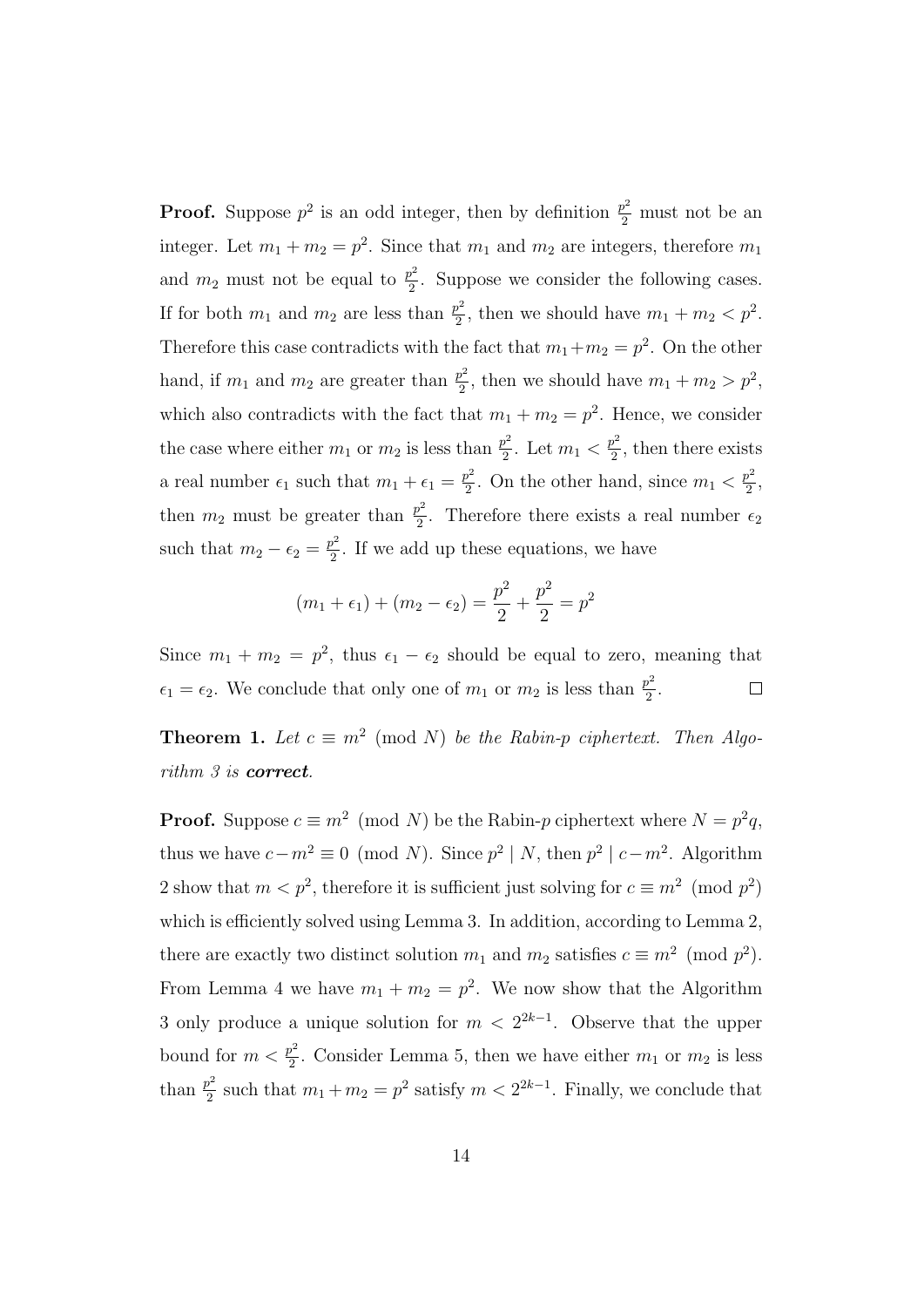only one of  $m_1$  or  $m_2$  are less than  $\frac{p^2}{2}$  $\frac{p^2}{2}$  and will be outputted by Algorithm [3](#page-17-2) . as the unique  $m < 2^{2k-1}$  $\Box$ 

### <span id="page-21-0"></span>2.6 Toy Example

Suppose we have two communicating parties, namely Bob as the sender of a message and Alice as its corresponding receiver. Let the security parameter  $k = 15$ .

#### Key generation:

Alice generate two distinct primes  $p = 32779, q = 40829$ .

- 1. Compute  $N = p^2q = 43869243335189$
- 2. Alice keeps her private key p
- 3. Alice publish her public key N

#### Encryption:

Bob receives Alice's public key. He would like to send a message  $m =$ 479571937.

- 1. Compute  $c \equiv m^2 \pmod{N} = 26669194871231$
- 2. Bob send c to Alice as his ciphertext.

#### Decryption:

Alice receives a ciphertext  $c = 26669194871231$  from Bob. To decrypt c,

Alice then executes:

- 1. Compute  $w \equiv c \pmod{p} = 27646$
- 2. Compute  $m_p \equiv c^{\frac{p+1}{4}} \pmod{p} = 15167$
- 3. Compute  $i = \frac{c m_p^2}{p} = 24318$
- 4. Compute  $j \equiv \frac{i}{2n}$  $\frac{i}{2m_p} \pmod{p} = 14630.$
- 5. Compute  $m_1 = m_p + jp = 479571937$ .
- 6. Since the integer  $m_1 < 2^{2k-1}$ , then return the plaintext  $m = m_1$ .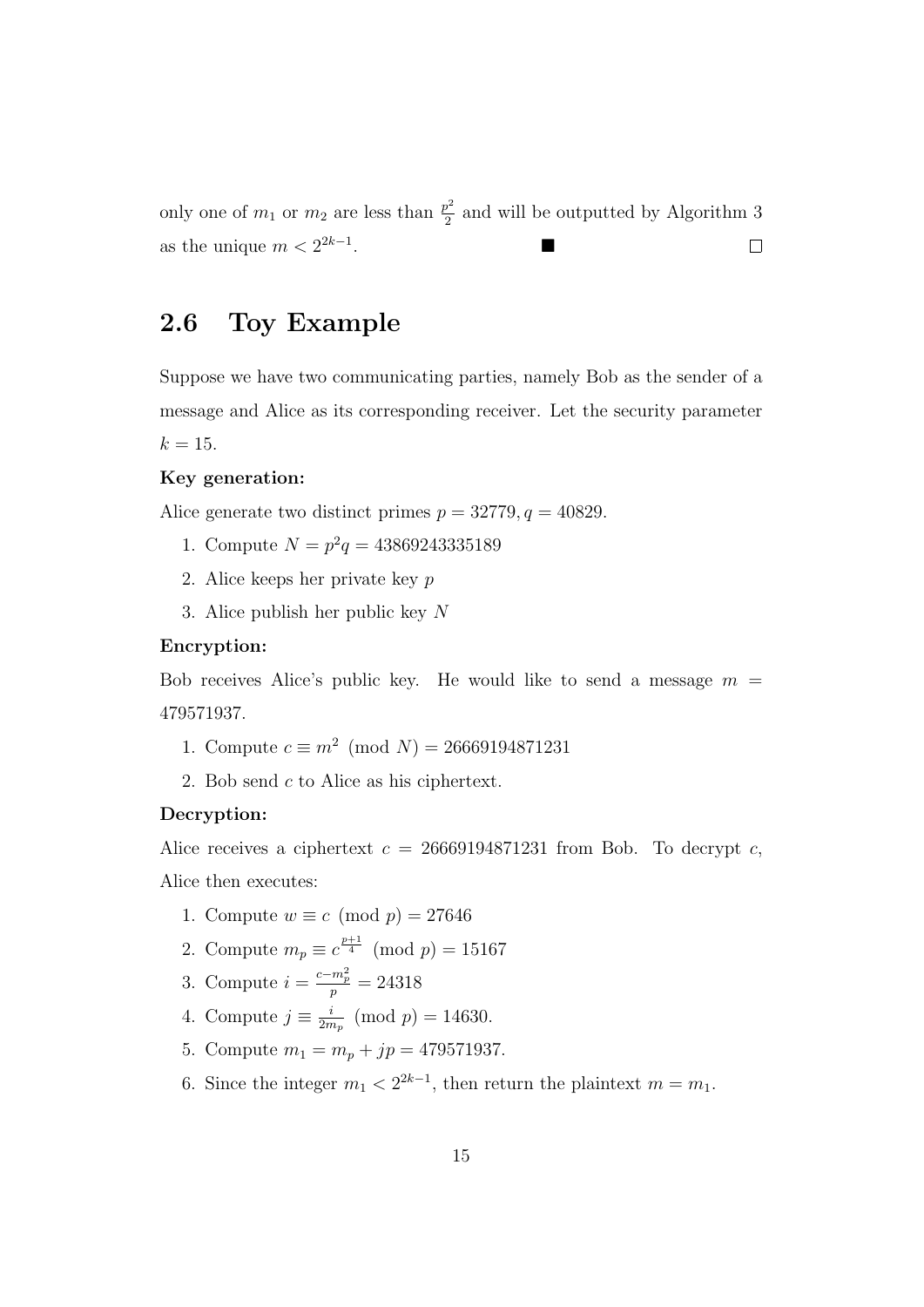## <span id="page-22-0"></span>Chapter 3

# Rabin-p Cryptosystem: The Analysis

This chapter discusses the hard problem that becomes the source of security for the Rabin-p cryptosystem. In the following sections, we show that the problem of solving the Rabin-p ciphertext is reduced to factoring  $N = p^2 q$ . Hence, in conclusion, it proves that breaking the Rabin- $p$  cryptosystem is indeed equivalent to factoring  $N = p^2q$ . We then extend our security analysis by discussing some possible cryptanalysis, for instance; the continued fraction's attack, the Coppersmith's theorems and the Novak's attack.

### <span id="page-22-1"></span> $\textbf{3.1} \quad \textbf{Reduction to Factoring} \, \, N = p^2 q$

In this section, we show that if there exists an algorithm that can decrypt message  $m$  from any random Rabin- $p$  ciphertext, then such algorithm also be able to factor  $N = p^2q$ . We observe the following.

<span id="page-22-2"></span>**Theorem 2.** Let  $N = p^2q$ ,  $m < 2^{2k-1}$  and  $2^{2k-1} < \hat{m} < p^2$  such that  $m + \hat{m} = p^2$ . Then  $gcd(m + \hat{m}, N) = p^2$ .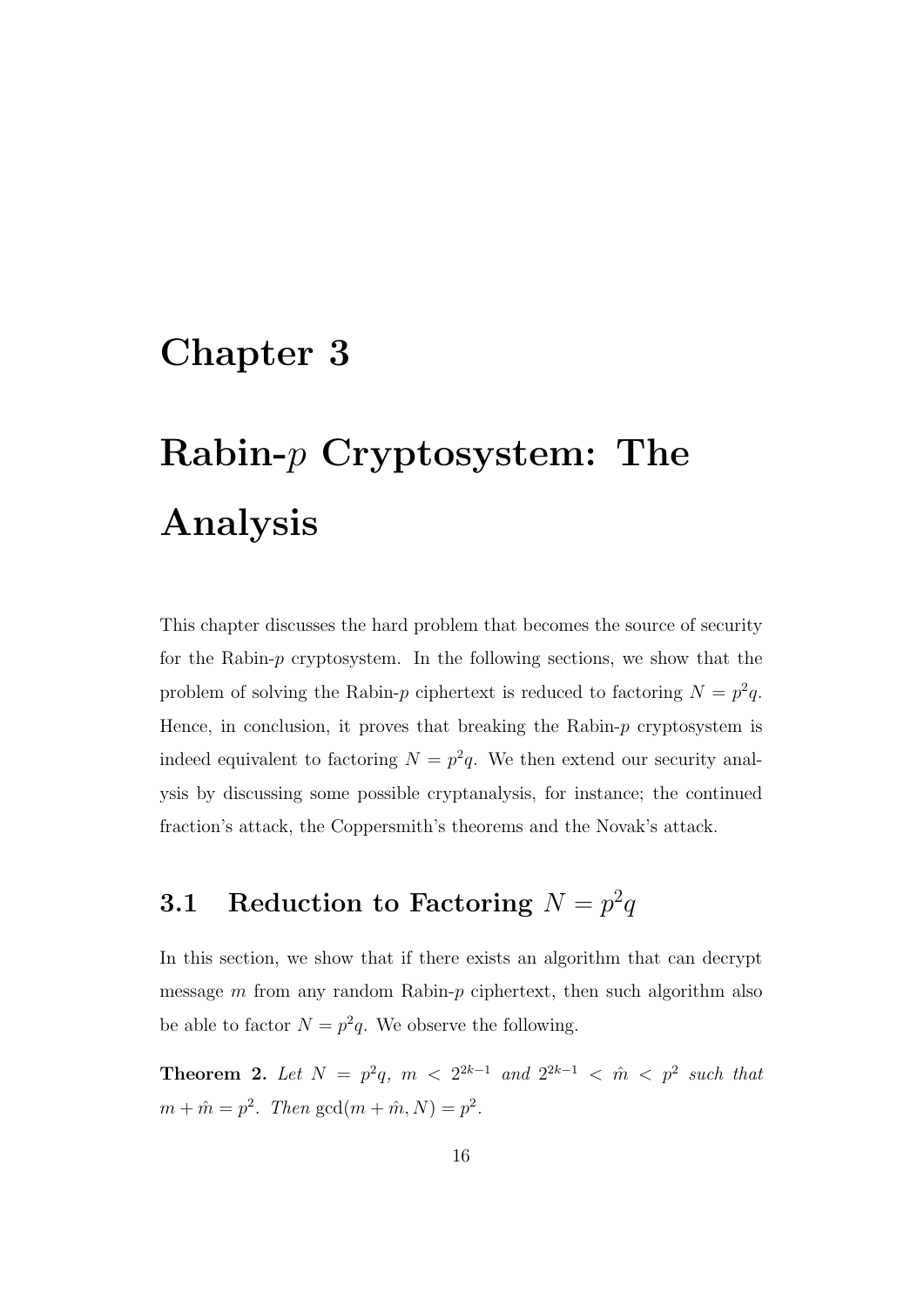**Proof.** Suppose  $2^k < p < 2^{k+1}$ , then  $2^{2k} < p^2 < 2^{2k+2}$ , and  $2^{2k-1} < \frac{p^2}{2} <$  $2^{2k+1}$ . Suppose  $m < 2^{2k-1}$ , then from Lemma [5](#page-19-3) there exists another integer  $\hat{m} > 2^{2k-1}$  such that  $m + \hat{m} = p^2$ . Thus this implies  $p^2 - \hat{m} = m < 2^{2k-1}$ . Now, we determine the range of the  $\hat{m}$  such that  $p^2 - \hat{m} < 2^{2k-1}$ . Then we obtain the lower bound for  $\hat{m}$ , of which

$$
\begin{array}{rcl} \hat{m} & > & p^2 - 2^{2k - 1} \\ & > & 2^{2k} - 2^{2k - 1} \\ & > & 2^{2k - 1} \end{array}
$$

and upper bounded by  $\hat{m} < p^2$ . Take the  $gcd(m + \hat{m}, N)$ , then we obtain  $p^2$ . Hence  $q = \frac{N}{n^2}$  $\frac{N}{p^2}.$  $\Box$ 

**Remark 4.** Theorem [2](#page-22-2) implies that if there exists someone or an algorithm that can decrypt the message m from the Rabin-p's ciphertext, then that someone must also be able to factor  $N = p^2q$ .

### <span id="page-23-0"></span>3.1.1 Algorithm for Factoring  $N = p^2q$

Note that the Algorithm [3](#page-17-2) will output only the integer  $m < 2^{2k-1}$ . Hence, if we generate an integer  $\hat{m}$  such that  $2^{2k-1} < \hat{m} < 2^{2k}$ , then we can build a factoring algorithm for N, according to Theorem [2](#page-22-2) and the Algorithm [3.](#page-17-2) The factoring algorithm is defined as follows.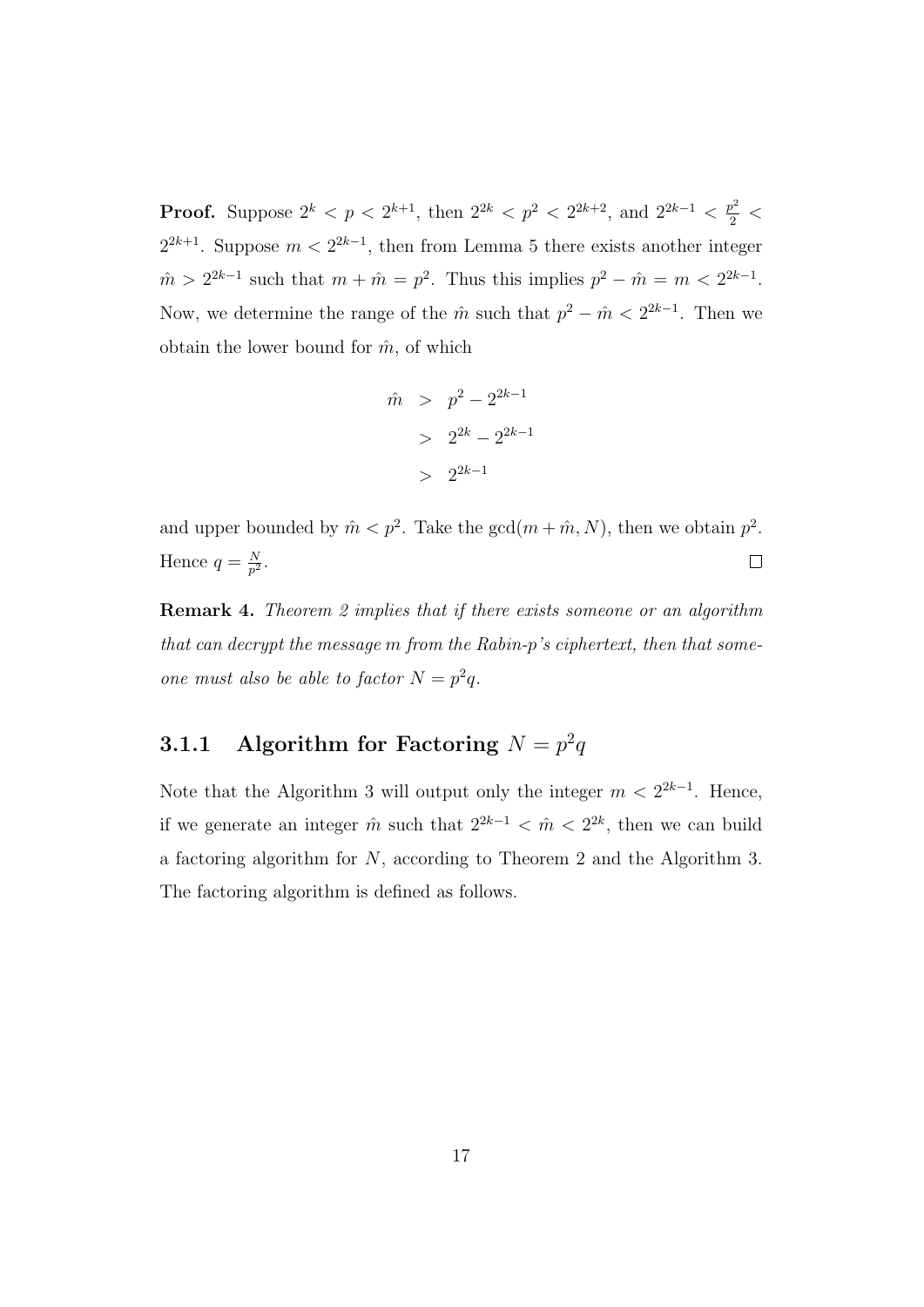<span id="page-24-1"></span>**Algorithm 4** Algorithm for Factoring  $N = p^2q$ **Input:** A ciphertext  $c$  and the modulus  $N$ 

**Output:** The prime factors  $p,q$ 

- 1: Choose an integer  $2^{2k-1} < \hat{m} < 2^{2k}$
- 2: Compute  $\hat{c} \equiv \hat{m}^2 \pmod{N}$
- 3: Ask the decryption of  $\hat{c}$  from Algorithm [3](#page-17-2)
- 4: Algorithm [3](#page-17-2) output  $m < 2^{2k-1}$ , else reject
- 5: Compute  $gcd(\hat{m} + m, N)$
- 6: If  $gcd(\hat{m} + m, N) = 1$ , then reject
- 7: If  $gcd(\hat{m} + m, N) \neq 1$ , then return  $p^2$
- 8: Compute  $\frac{N}{p^2} = q$
- 9: Return the prime factors  $p, q$

#### <span id="page-24-0"></span>3.1.2 A Toy Example

Let the security parameter  $k = 15$ . Consider the Algorithm [4](#page-24-1) and the key generation from Example [2.6.](#page-21-0) Factoring  $N = p^2q$  according to Theorem [2:](#page-22-2)

- 1. Generate an integer  $\hat{m} = 786696491$  such that  $2^{2k-1} < \hat{m} < 2^{2k}$
- 2. Compute  $\hat{c} \equiv \hat{m}^2 \pmod{N} = 27953222201858$
- 3. Ask the decryption of ciphertext  $\hat{c}$  from Algorithm [3](#page-17-2)
- 4. Receive the output  $m = 287766350$
- 5. Compute  $gcd(\hat{m} + m, N) = 1074462841$
- 6. Compute  $\frac{N}{1074462841} = 40829$
- 7. Return the prime factors  $p =$ √  $1074462841 = 32779$  and  $q = 40829$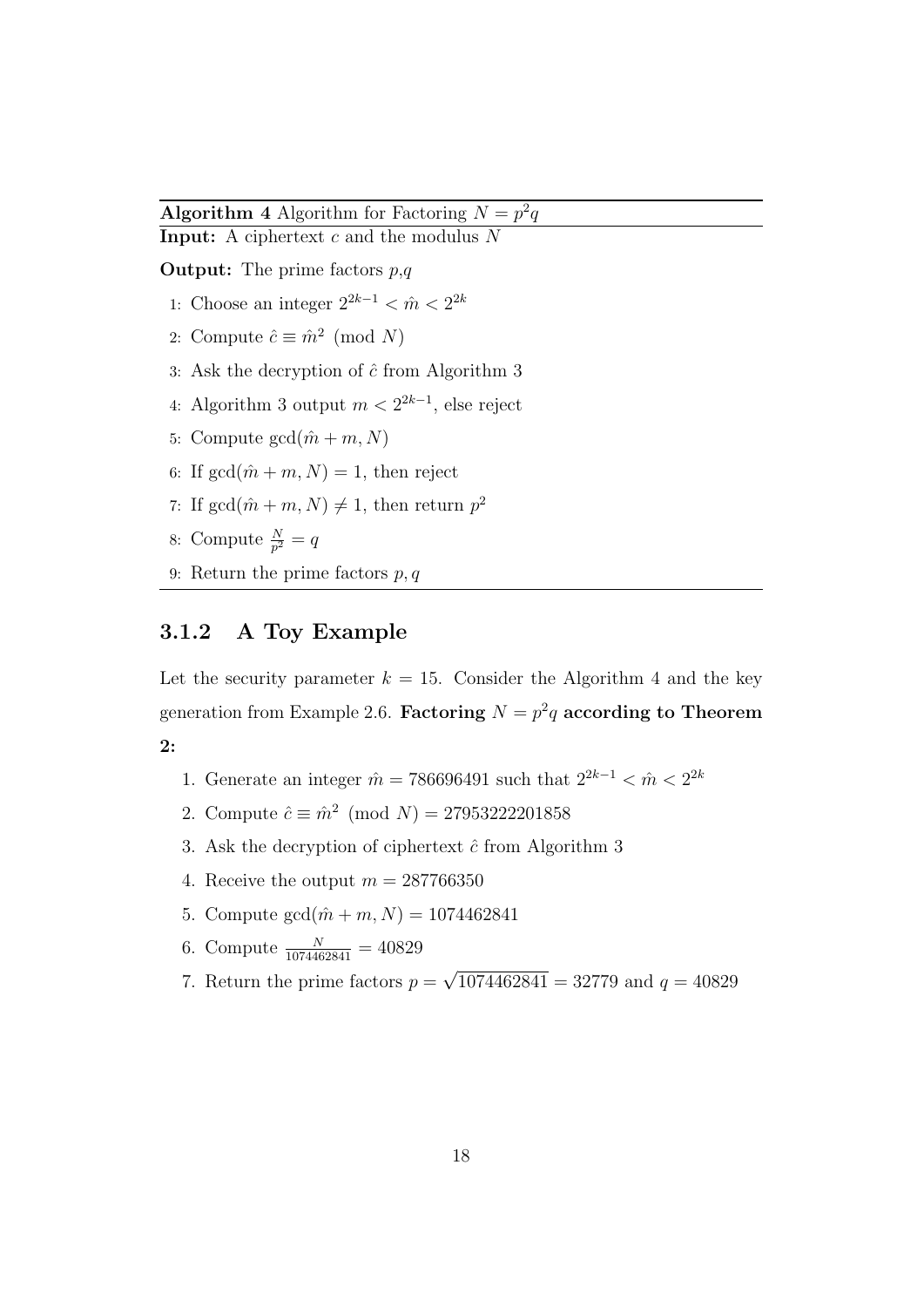### <span id="page-25-0"></span>3.2 Computational Equivalent

If a new cryptosystem is designed, we are expected to provide a comparison of the relative difficulty of breaking the scheme into the solving any existing hard problems. Now, we show that breaking the Rabin-p cryptosystem is indeed reducible to factoring the modulus  $N = p^2q$ . Furthermore, the converse of such statement is also true.

<span id="page-25-1"></span>**Lemma 6.** Breaking the Rabin-p cryptosystem is reducible to factoring  $N =$  $p^2q$ .

**Proof.** Suppose there exists an algorithm  $A_1$  with the ability to factor the modulus  $N = p^2q$ , then we obtain the primes p and q. Thus, we can solve the Rabin-p's ciphertext  $c \equiv m^2 \pmod{N}$  directly by using the Algorithm [3.](#page-17-2)  $\Box$ 

<span id="page-25-2"></span>**Lemma 7.** Factoring  $N = p^2q$  is reducible to breaking the Rabin-p cryptosystem.

**Proof.** Conversely, suppose there exists an algorithm  $A_2$  that breaks the Rabin- $p$  cryptosystem. Then such algorithm is able to find the message m from the ciphertext  $c \equiv m^2 \pmod{N}$ . By using the same approach as Theorem [2,](#page-22-2) hence  $\mathcal{A}_2$  can proceed to compute  $\hat{m}$ . Finally, with the help of Algorithm [4,](#page-24-1)  $A_2$  can easily factor the modulus  $N = p^2 q$ .  $\Box$ 

Theorem 3. Breaking the Rabin-p cryptosystem is equivalent to factoring the modulus  $N = p^2 q$ .

Proof. This assertion is a consequence from Lemma [6](#page-25-1) and Lemma [7.](#page-25-2)  $\Box$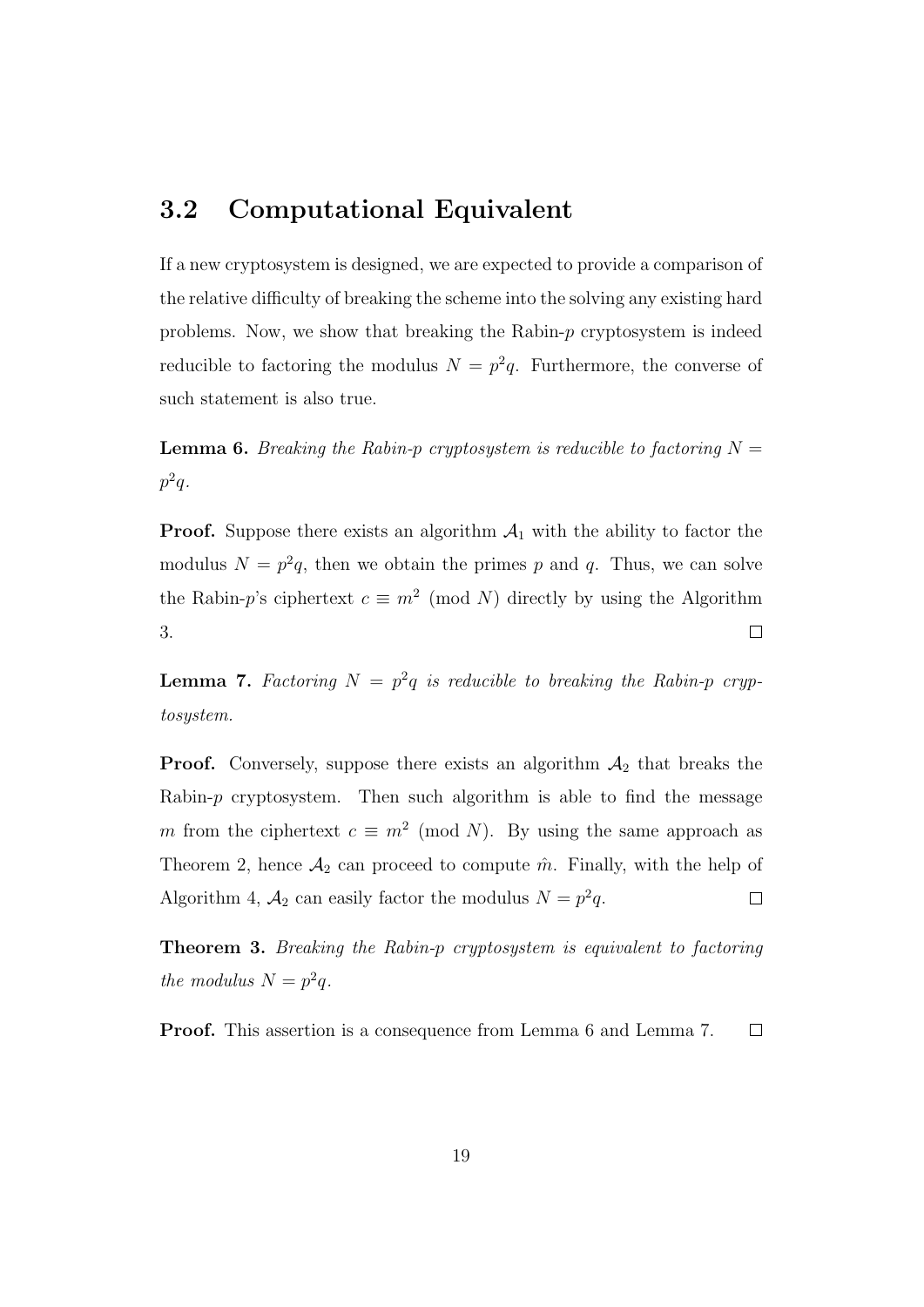#### <span id="page-26-0"></span>3.3 Analysis via Continued Fraction's Method

We begin with the definition of the continued fractions, which serves as a very useful mathematical tool and has been applied in many cryptanalytic works.

**Definition 1** (Continued Fractions). [\[14\]](#page-68-1). The continued fraction of a real number  $R \in \mathbb{R}$  is an expression of the form

<span id="page-26-1"></span>
$$
R = a_0 + \frac{1}{a_1 + \frac{1}{a_2 + \frac{1}{a_3 + \dots}}}
$$
\n(3.1)

where  $a_0 \in \mathbb{Z}$  and  $a_i \in \mathbb{N}-\{0\}$  for  $i \geq 1$ . The numbers  $a_0, a_1, a_2, \ldots$  are called the partial quotients. The equation [\(3.1\)](#page-26-1) can be denoted as  $R = [a_0, a_1, a_2, \ldots]$ and are called the convergents of the continued fraction expansion of R. If R is a rational number then the continued fraction expansion of  $R$  is finite.

Following this definition is an important theorem of the continued fraction which be used widely throughout this proposal. This theorem simply says, the unknown integers  $x$  and  $y$  can be recovered from the list of continued fraction expansion of a rational number  $R$  satisfying the given inequality.

<span id="page-26-3"></span>**Theorem 4** (Legendre's Theorem). [\[14\]](#page-68-1) Let R is a rational number. Let  $x, y \in \mathbb{Z}, y \neq 0$  and  $gcd(x, y) = 1$ . Suppose

<span id="page-26-2"></span>
$$
\left| R - \frac{x}{y} \right| < \frac{1}{2y^2}
$$

Then  $\frac{x}{y}$  is a convergent of the continued fraction expansion of R.

We outline the analysis by continued fraction's method as follows. Suppose  $c$ and  $N$  are the parameters from the Rabin- $p$  cryptosystem. Since we have the ciphertext c (mod N), thus  $c < N$ . Therefore c can be written as  $c = a + bpq$ or  $c = a' + b'p^2$  for some integer  $a, a', b, b'$ .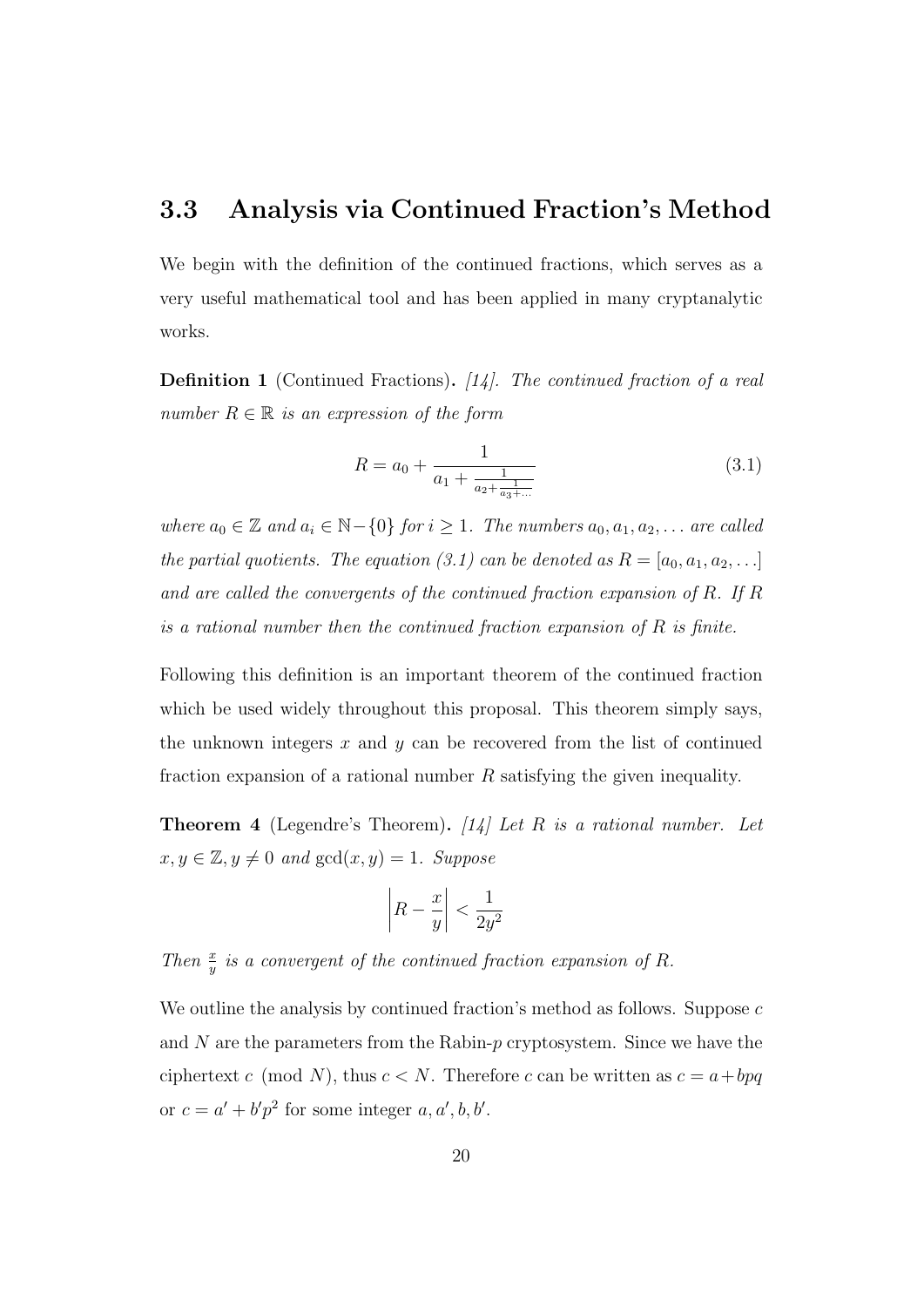**Theorem 5.** Let  $c = a + bpq$  for some positive integer a and b. If  $a < \frac{q}{2}$  and  $b < p$ , then  $\frac{b}{p}$  is a convergent of the continued fraction expansion of  $\frac{c}{N}$ .

**Proof.** Consider the value  $c = a + bpq$  and  $N = p^2q$ . If we divide  $c = a + bpq$ by  $N$ , then we obtain

$$
\frac{c}{N} = \frac{a + bpq}{N}
$$
\n
$$
= \frac{a}{N} + \frac{bpq}{N}
$$
\n
$$
= \frac{a}{N} + \frac{b}{p}
$$
\n(3.2)

Rearranging [\(3.2\)](#page-26-2),

<span id="page-27-0"></span>
$$
\frac{c}{N} - \frac{b}{p} = \frac{a}{N}
$$

Thus, to show that

$$
\left|\frac{c}{N} - \frac{b}{p}\right| < \frac{1}{2p^2}
$$

it suffices if  $\frac{a}{N} < \frac{1}{2p}$  $\frac{1}{2p^2}$ , which implies that  $a < \frac{N}{2p^2} = \frac{q}{2}$  $\frac{q}{2}$ . Hence, by Theorem [4,](#page-26-3)  $\frac{b}{p}$  is a convergent of the continued fraction expansion of  $\frac{c}{N}$  if  $a < \frac{q}{2}$ . This leads to finding  $p$  and then  $q$ .  $\Box$ 

**Theorem 6.** Let  $c = a' + b'p^2$  for some positive integer a' and b'. If  $a' < \frac{p^2}{2c}$ 2q and  $b' < q$ , then  $\frac{b'}{q}$  $\frac{b'}{q}$  is a convergent of the continued fraction expansion of  $\frac{c}{N}$ .

**Proof.** Consider the value  $c = a' + b'p^2$  and  $N = p^2q$ . If we divide  $c = a' + b'p^2$ by  $N$ , then we obtain

$$
\frac{c}{N} = \frac{a' + b'p^2}{N}
$$
\n
$$
= \frac{a'}{N} + \frac{b'p^2}{N}
$$
\n
$$
= \frac{a'}{N} + \frac{b'}{q}
$$
\n(3.3)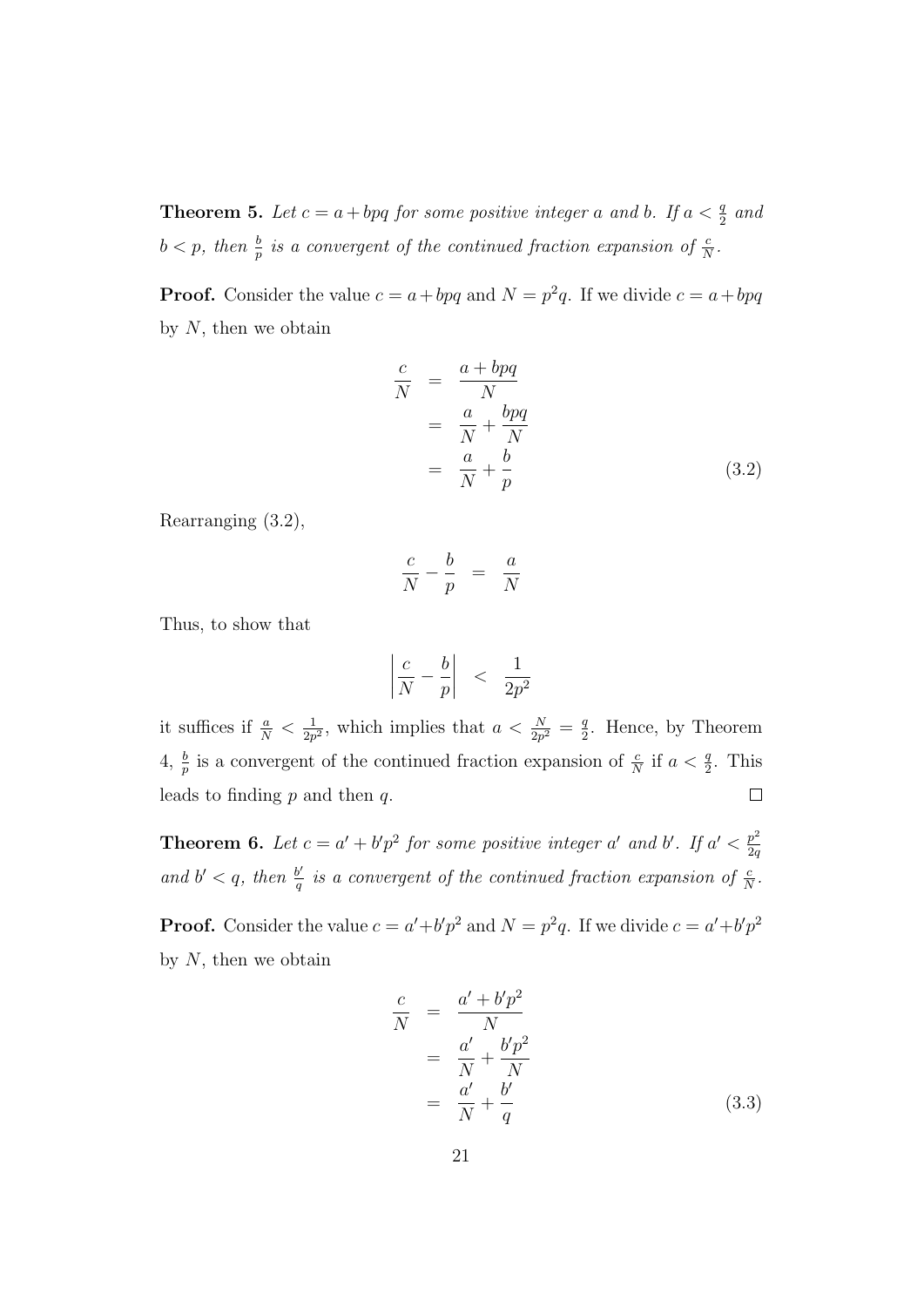Rearranging [\(3.3\)](#page-27-0),

$$
\frac{c}{N}-\frac{b'}{q} ~=~ \frac{a'}{N}
$$

Thus, to show that

$$
\left|\frac{c}{N} - \frac{b'}{q}\right| < \frac{1}{2q^2}
$$

 $\frac{N}{2q^2} = \frac{p^2}{2q}$ it suffices if  $\frac{a'}{N} < \frac{1}{2q}$  $\frac{1}{2q^2}$ , which implies that  $a' < \frac{N}{2q}$  $\frac{p^2}{2q}$ . Hence, by Theorem  $4, \frac{b'}{a}$  $4, \frac{b'}{a}$  $\frac{b'}{q}$  is a convergent of the continued fraction expansion of  $\frac{c}{N}$  if  $a' < \frac{p^2}{2q}$  $\frac{p^2}{2q}$ . This leads to finding  $q$  and then  $p$ .  $\Box$ 

### <span id="page-28-0"></span>3.4 Analysis via Coppersmith's Method

[\[6\]](#page-67-3) invented a significantly powerful method for finding small roots of modular polynomial equations. This method has found many different applications in the area of cryptography and vastly useful tool for cryptanalysis [\[10\]](#page-68-2). We now reproduce Coppersmith's theorems for the benefit of the reader.

<span id="page-28-1"></span>**Theorem 7.** [\[6\]](#page-67-3) Let N be an integer of unknown factorization. Let  $f_N(x)$  be a univariate, a monic polynomial of degree  $\delta$ . Then we can find all solutions  $x_0$  for the equation  $f_N(x) \equiv 0 \pmod{N}$  with  $|x_0| < N^{1/\delta}$  in polynomial time.

<span id="page-28-2"></span>**Theorem 8.** [\[20\]](#page-69-1) Let N be an integer of unknown factorization, which has a divisor  $b > N^{\beta}$ . Furthermore, let  $f_b(x)$  be a univariate, a monic polynomial of degree  $\delta$ . Then we can find all solutions  $x_0$  for the equation  $f_b(x) \equiv 0$ (mod b) with  $|x_0| < \frac{1}{2}N^{\beta^2/\delta}$  in polynomial time.

We now analyze the Rabin-p cryptosystem based on the Theorem [7](#page-28-1) and Theorem [8](#page-28-2) and obtain the following results. Suppose  $c, m$  and N are the parameters from the Rabin-p cryptosystem.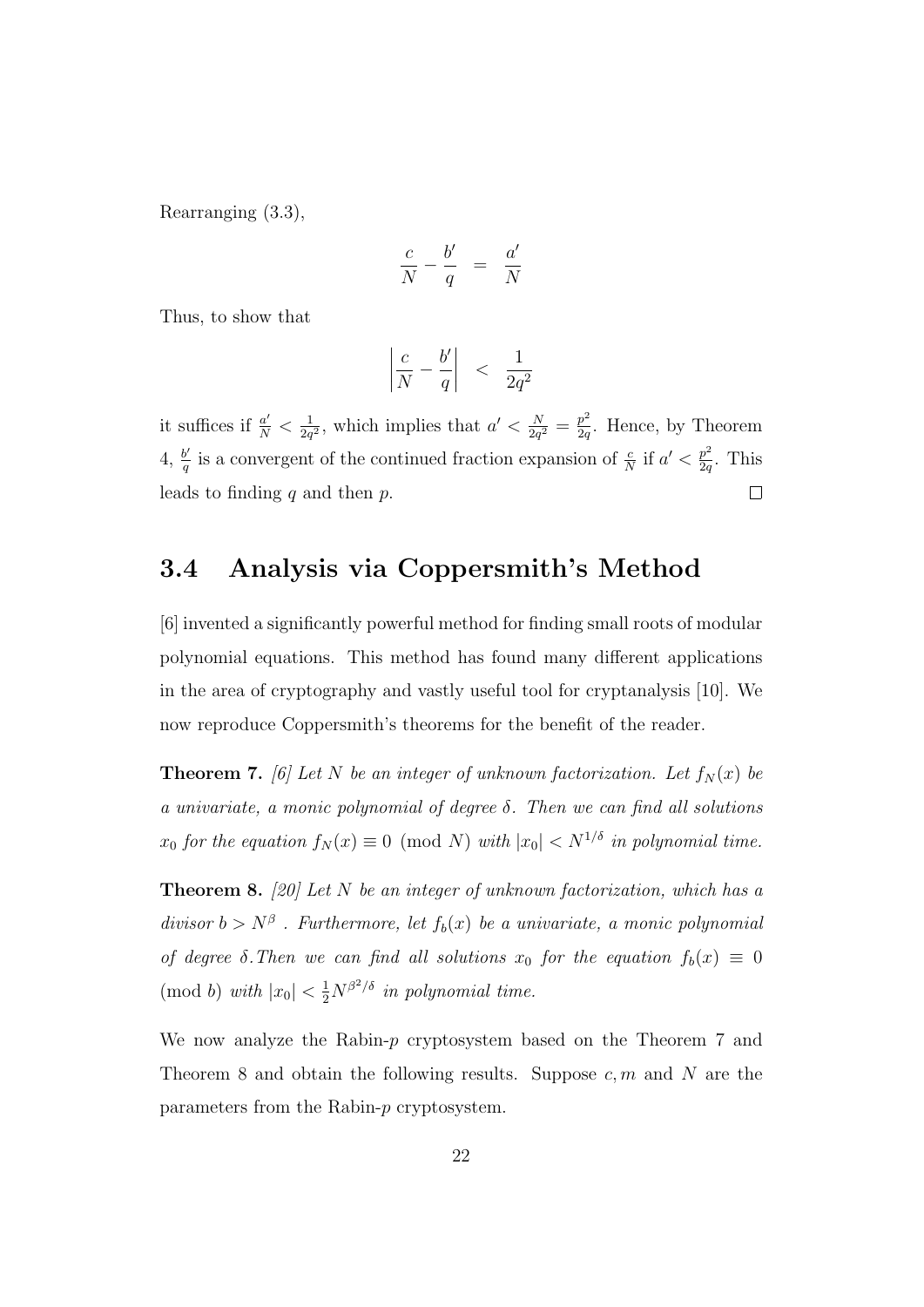**Theorem 9.** Let  $c \equiv m^2 \pmod{N}$  and  $N = p^2q$ . If  $m < 2^{3k/2}$  then m can be found in polynomial time.

**Proof.** Suppose  $c \equiv m^2 \pmod{N}$  and  $N = p^2q$ . Consider the univariate, monic polynomial  $f_N(x) \equiv x^2 - c \equiv 0 \pmod{N}$ . By applying Theorem [7](#page-28-1) we set  $\delta = 2$ . Hence the root  $x_0 = m$  can be recovered if  $m \langle N^{1/\delta} \rangle = N^{1/2} \approx$  $2^{3k/2}.$  $\Box$ 

**Theorem 10.** Let  $c \equiv m^2 \pmod{p^2}$  such that  $p^2$  is an unknown factor for *N*. If  $m < 2^{2k/3}$  then *m* can be found in polynomial time.

**Proof.** Suppose  $c \equiv m^2 \pmod{p^2}$  such that  $p^2$  is an unknown factor for N. Consider  $f_{p^2}(x) \equiv x^2 - c \equiv 0 \pmod{p^2}$  with  $p^2 \approx N^{2/3} \approx 2^{2k}$ . We can find a solution  $x_0 = m$  if  $m < \frac{1}{2} N^{\beta^2/\delta} < N^{(2/3)^2/2} = N^{2/9} \approx 2^{2k/3}$ .  $\Box$ 

**Remark 5.** Therefore in order to avoid both attacks, we would set  $m > 2^{3k/2}$ in the Rabin-p encryption algorithm.

#### <span id="page-29-0"></span>3.5 Resistant to Novak's Attack

In general, the decryption algorithm of a Rabin-like cryptosystem consists of two parts. The first part is for the modular exponentiation operation of which in order to obtain the message in the form of  $m$  modulo  $p$  and  $m$ modulo q from its corresponding ciphertext  $c$ . The second part then would be the recombination process using the Chinese Remainder Theorem (CRT) algorithm to recover the proper message  $m$ . Most side channel attacks deal with the first part. For instance, the work by [\[18\]](#page-69-2), [\[33\]](#page-70-4) and [\[4\]](#page-67-4) which uses the timing attack approach or the result in [\[22\]](#page-69-3) enables side channel attack using the power analysis approach.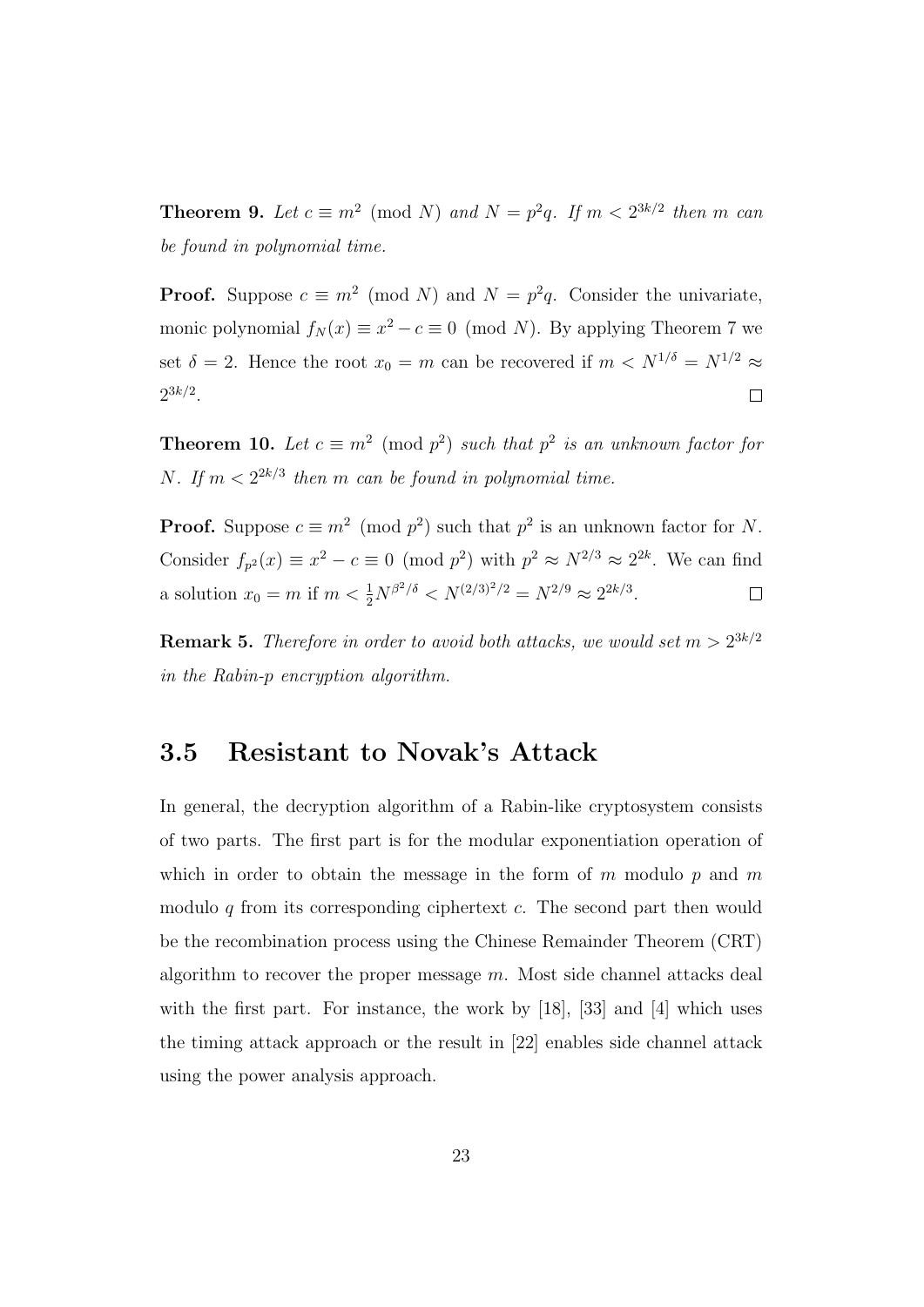Alternatively, [\[25\]](#page-69-4) proposed a very efficient side channel attack upon the CRT computation (i.e. the second part of the Rabin-like decryption). We observe that all variants of the Rabin-like cryptosystem (except Rabin-Williams scheme) involves a process that hardly depends on the CRT or Garner's algorithm (i.e. the process to recover all the modulo square roots). Therefore, Novak's attack is indeed applicable for such computation, of which can result in the insecurity of the cryptosystems [\[27\]](#page-70-5).

**Remark 6.** We reason that since our proposed scheme does not need to carry out any CRT computation, thus the Novak's attack is not applicable on the Rabin-p cryptosystem (i.e. resilient against Novak's attack).

#### <span id="page-30-0"></span>3.6 Resistant to Chosen Ciphertext Attack

Notice that the factoring algorithm mentioned by the Algorithm [4](#page-24-1) could provide a way to launch a chosen ciphertext attack upon the proposed scheme in polynomial time, hence resulting in the system totally insecure in this sense. Therefore, to provide security against this kind of attack, we could consider implementing as a Key Encapsulation Mechanism (KEM) following the KEM framework for Rabin cryptosystem as proposed in [\[9\]](#page-68-3). We will discuss this issue further in details in Chapter [5.](#page-37-0)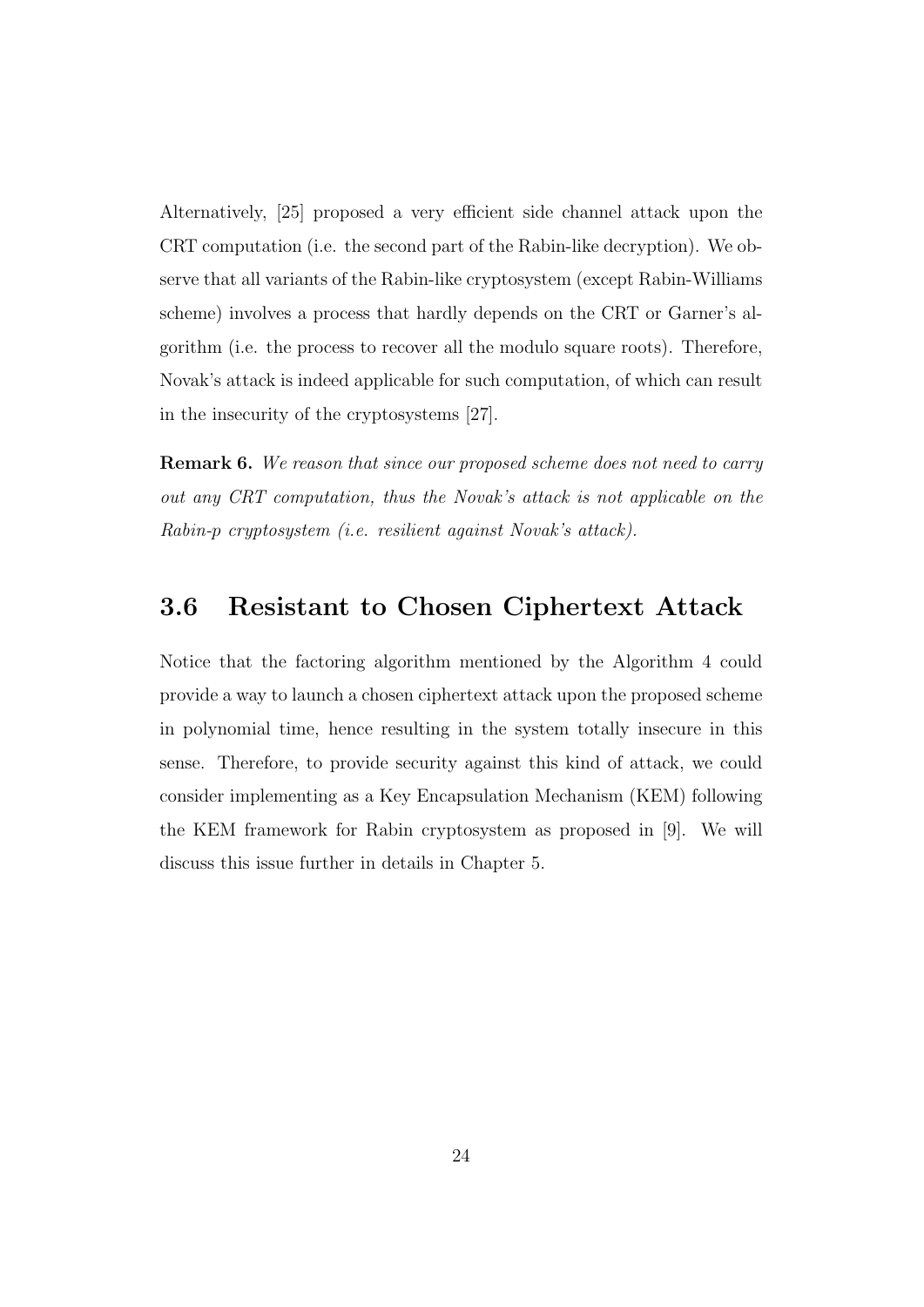## <span id="page-31-0"></span>Chapter 4

### Comparative Analysis

This chapter gives comparison of the basic scheme of Rabin-p cryptosystem and other existing implementable, standardized public key encryption (basic) schemes that are based on the intractibility of the integer factorization problem; namely the  $HIME(R)$ ,  $Rabin-SAEP+$  and  $RSA-OAEP$ .

### <span id="page-31-1"></span>4.1 Security Level and Key Lengths

For the primes  $p, q$  of the Rabin-p cryptosystem should be chosen to be intractable to factor the modulus of  $N = p^2q$ . We choose the NIST Recommendations (2016) [\[12\]](#page-68-4) for factoring modulus which present the appropriate key length for user's desired level of protection, as follows. Note that for good protection against quantum computers, the modulus size of 15360-bit is sufficent, unless Shor's algorithm applies [\[12\]](#page-68-4).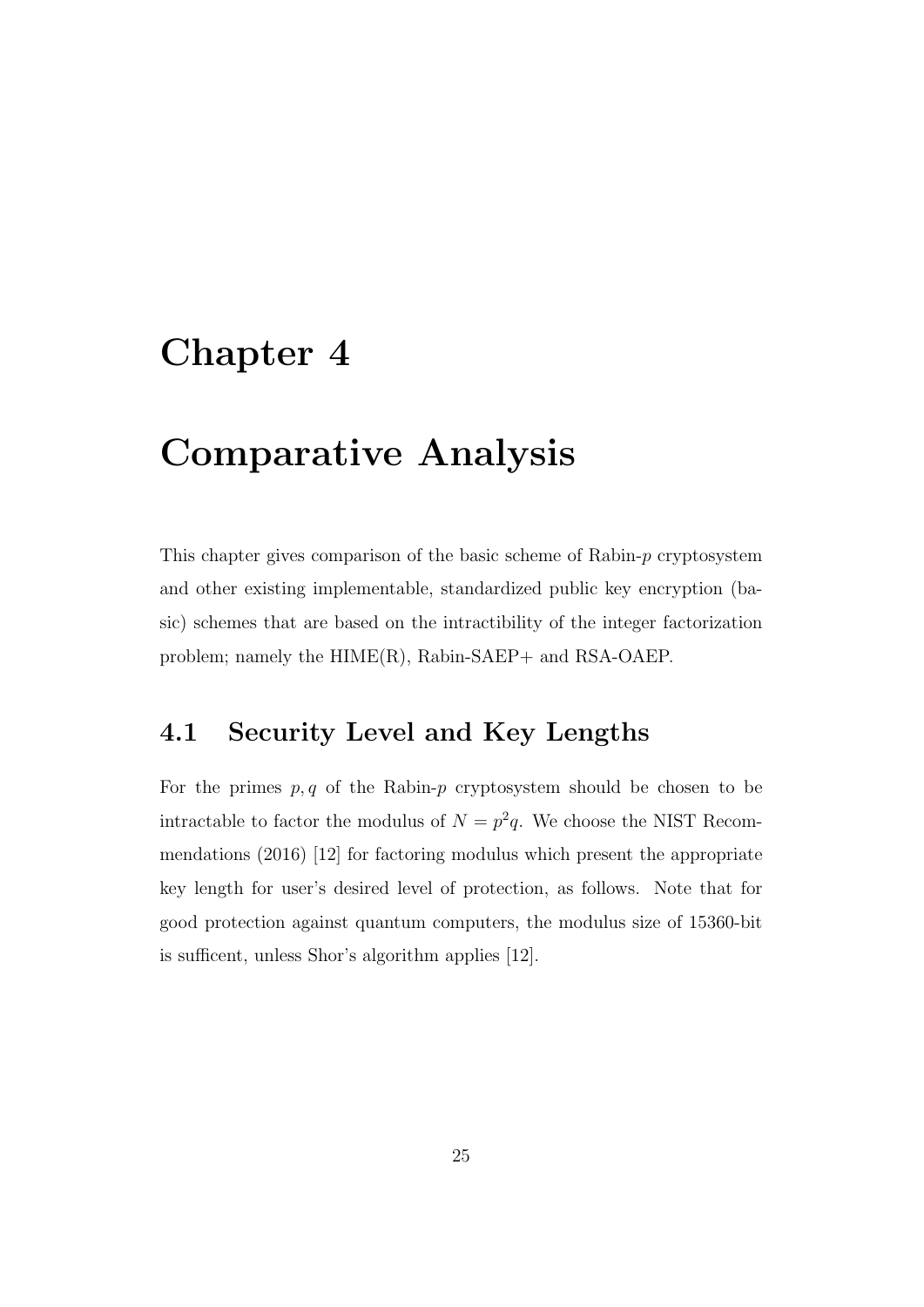| Date                     |     | Security Level Modulus Size (bits) Prime Size (bits) |      |
|--------------------------|-----|------------------------------------------------------|------|
| $2016 - 2030$ (& beyond) | 128 | 3072                                                 | 1024 |
| $2016 - 2030$ (& beyond) | 192 | 7680                                                 | 2560 |
| $2016 - 2030$ (& beyond) | 256 | 15360                                                | 5120 |

<span id="page-32-0"></span>Table 4.1: Recommendation modulus length for Rabin-p cryptosystem

We suppose that the bit-length k of the modulus  $N = p^2q$  for Rabin-p and HIME(R) and the bit-length K of the modulus  $N = pq$  for Rabin-SAEP+ and RSA-OAEP have been selected so that the security level of these moduli against integer factorization attacks is the same. The bit-length of the prime factors of a Rabin-p or HIME(R) k-bits modulus is denoted by  $t$  (so  $t = \frac{k}{3}$ )  $\frac{k}{3}$ , while the bit-length of the prime factors of an RSA-OAEP or Rabin-SAEP+ K-bits modulus is denoted by T (so  $T = \frac{K}{2}$ )  $\frac{K}{2}$ ). Hence we have the comparative tables as follows.

| Algorithm                | Modulus length Public key Private key |      |               |
|--------------------------|---------------------------------------|------|---------------|
| $Rabin-p$                | $N=p^2q$                              | N    | р             |
| HIME(R)[15]              | $N=p^2q$                              | N    | p, q          |
| Rabin-SAEP+[35] $N = PQ$ |                                       | N    | P,Q           |
| $RSA-OAEP[2]$            | $N = PQ$                              | N, e | $P,Q,d_P,d_Q$ |

<span id="page-32-1"></span>Table 4.2: Key bit length vs HIME(R), Rabin-SAEP+ and RSA-OAEP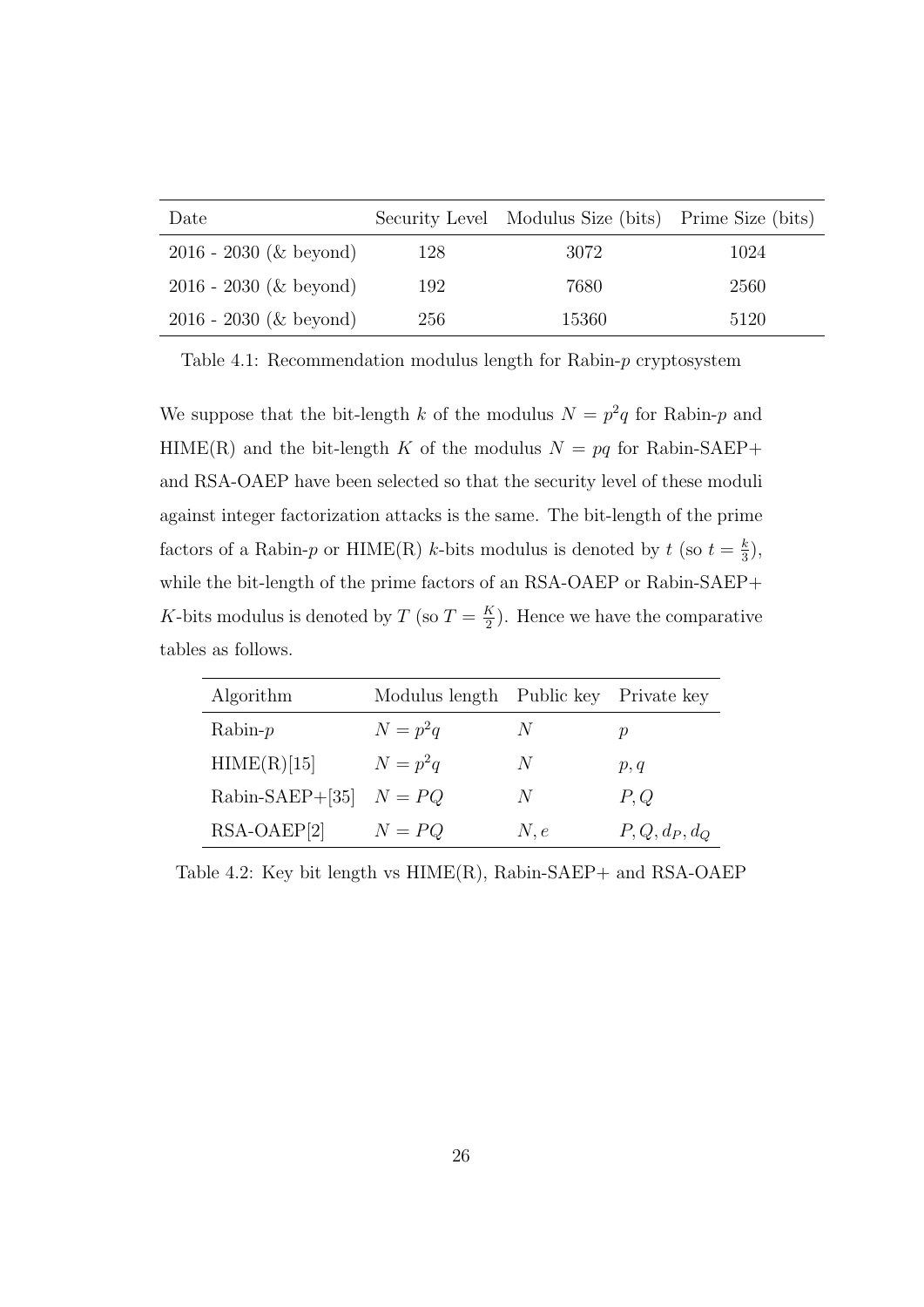| Algorithm          | Modulus length | Public key        | Private key |
|--------------------|----------------|-------------------|-------------|
| $Rabin-p$          | 3072           | 3072              | 1024        |
|                    | 7680           | 7680              | 2560        |
|                    | 15360          | 15360             | 5120        |
| HIME(R)[15]        | 3072           | 3072              | 2048        |
|                    | 7680           | 7680              | 5120        |
|                    | 15360          | 15360             | 10240       |
| $Rabin-SAEP+ [35]$ | 3072           | 3072              | 3072        |
|                    | 7680           | 7680              | 7680        |
|                    | 15360          | 15360             | 15360       |
| $RSA-OAEP[2]$      | 3072           | $3072 - 6144$     | 6144        |
|                    | 7680           | $7680 \sim 15360$ | 15360       |
|                    | 15360          | 15360~30720       | 30720       |

<span id="page-33-2"></span>Table 4.3: Modulus, Public key(s) and Private key(s) of Rabin-p, HIME(R), Rabin-SAEP+ and RSA-OAEP

### <span id="page-33-0"></span>4.2 Performance Efficiency

In this section, we compare the speed of Rabin- $p$  when compared to  $HIME(R)$ , Rabin-SAEP+ and RSA-OAEP through its most fundamental complexity order (i.e. basic textbook operation speed without any enhancement). As a note, any enhancement for the benchmark algorithms will result also in Rabin-p cryptosystem using the enhanced operation mechanism.

#### <span id="page-33-1"></span>4.2.1 Encryption

The computational steps that dominate the execution time of the encryption process for the Rabin- $p$ ,  $HIME(R)$ , Rabin-SAEP+ and RSA-OAEP are: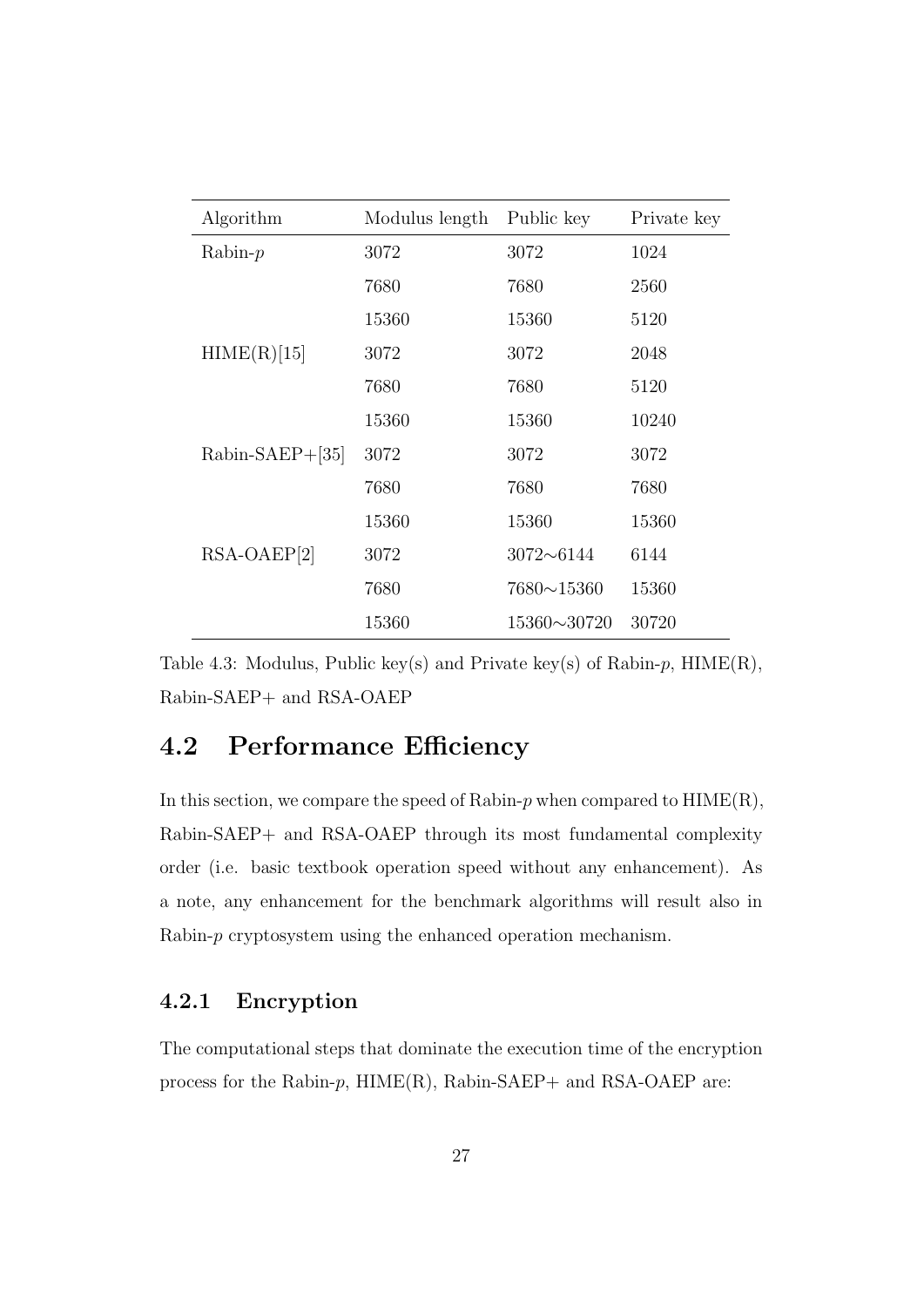- 1. Rabin-p:  $m^2 \pmod{N}$ . That is, a modular squaring operation with a k-bit modulus.
- 2. HIME(R):  $m^2 \pmod{N}$ . That is, a modular squaring operation with a k-bit modulus.
- 3. Rabin-SAEP+:  $m^2 \pmod{N}$ . That is, a modular squaring operation with a K-bit modulus.
- 4. RSA-OAEP:  $m^e \pmod{N}$ . That is, a modular exponentitation operation with a K-bit modulus.

#### <span id="page-34-0"></span>4.2.2 Decryption

The computational steps that dominate the execution time of the decryption process for the Rabin- $p$ ,  $HIME(R)$ , Rabin-SAEP+ and RSA-OAEP are:

- 1. Rabin-p:  $c^{\frac{p+1}{4}}$  (mod p). That is, one modular exponentiations with t-bit modulus.
- 2. HIME(R):  $c^{\frac{p+1}{4}}$  (mod p) and  $c^{\frac{q+1}{4}}$  (mod q). That is, two modular exponentiations with t-bit moduli.
- 3. Rabin-SAEP+: $c^{\frac{P+1}{4}}$  (mod P) and  $c^{\frac{Q+1}{4}}$  (mod Q). That is, two modular exponentiations with T-bit moduli.
- 4. RSA-OAEP:  $c^{dp} \pmod{P}$  and  $c^{dq} \pmod{Q}$ . That is, two modular exponentiations with T-bit moduli.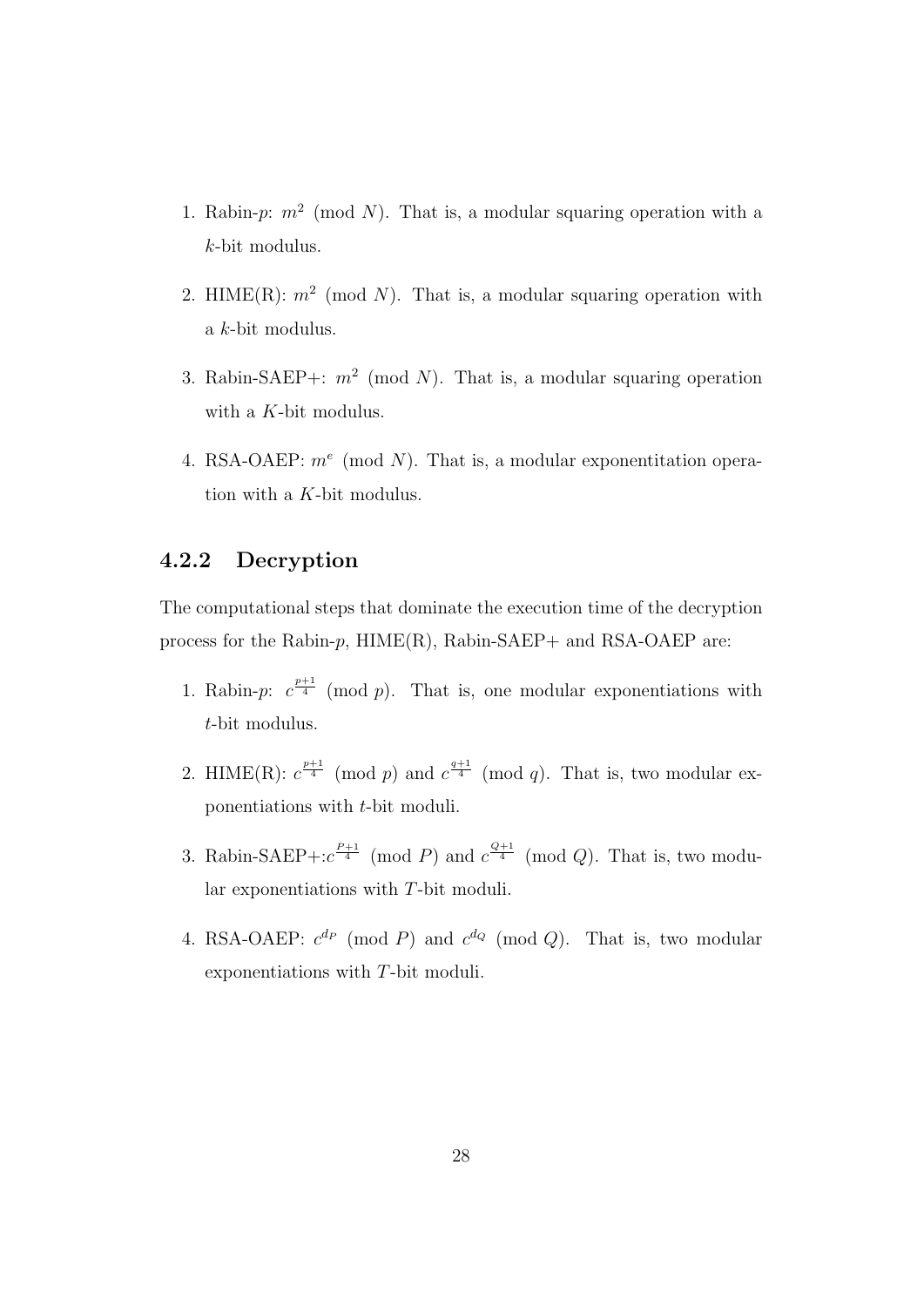| Algorithm            | Encryption Decryption |                       |
|----------------------|-----------------------|-----------------------|
|                      |                       | Complexity Complexity |
| $Rabin-p$            | $O(n^2)$              | $O(n^3)$              |
| HIME(R)              | $O(n^2)$              | $O(n^3)$              |
| Rabin-SAEP+ $O(n^2)$ |                       | $O(n^3)$              |
| <b>RSA-OAEP</b>      | $O(n^3)$              | $O(n^3)$              |

#### <span id="page-35-0"></span>4.2.3 Complexity Comparison

<span id="page-35-2"></span>Table 4.4: Performance efficiency between the Rabin- $p$ , HIME(R), Rabin-SAEP+ and RSA-OAEP

### <span id="page-35-1"></span>4.3 Plaintext to Ciphertext Ratio

Message expansion is another angle where comparison can be made. This area is closely related to bandwith overhead. The larger the expansion the more bandwith is utilized. We provide a table for comparison against the  $HIME(R)$ , Rabin-SAEP+ and RSA-OAEP. Plaintext to ciphertext ratio is denoted as  $m : c$ .

| Algorithm       | m : c        |
|-----------------|--------------|
| $Rabin-p$       | 2:3          |
| HIME(R)[15]     | $\sim$ 3 : 4 |
| Rabin-SAEP+[35] | 1:4          |
| RSA-OAEP[2]     | $\sim$ 3 : 4 |

<span id="page-35-3"></span>Table 4.5: Plaintext to Ciphertext Ratio vs HIME(R), Rabin-SAEP+ and RSA-OAEP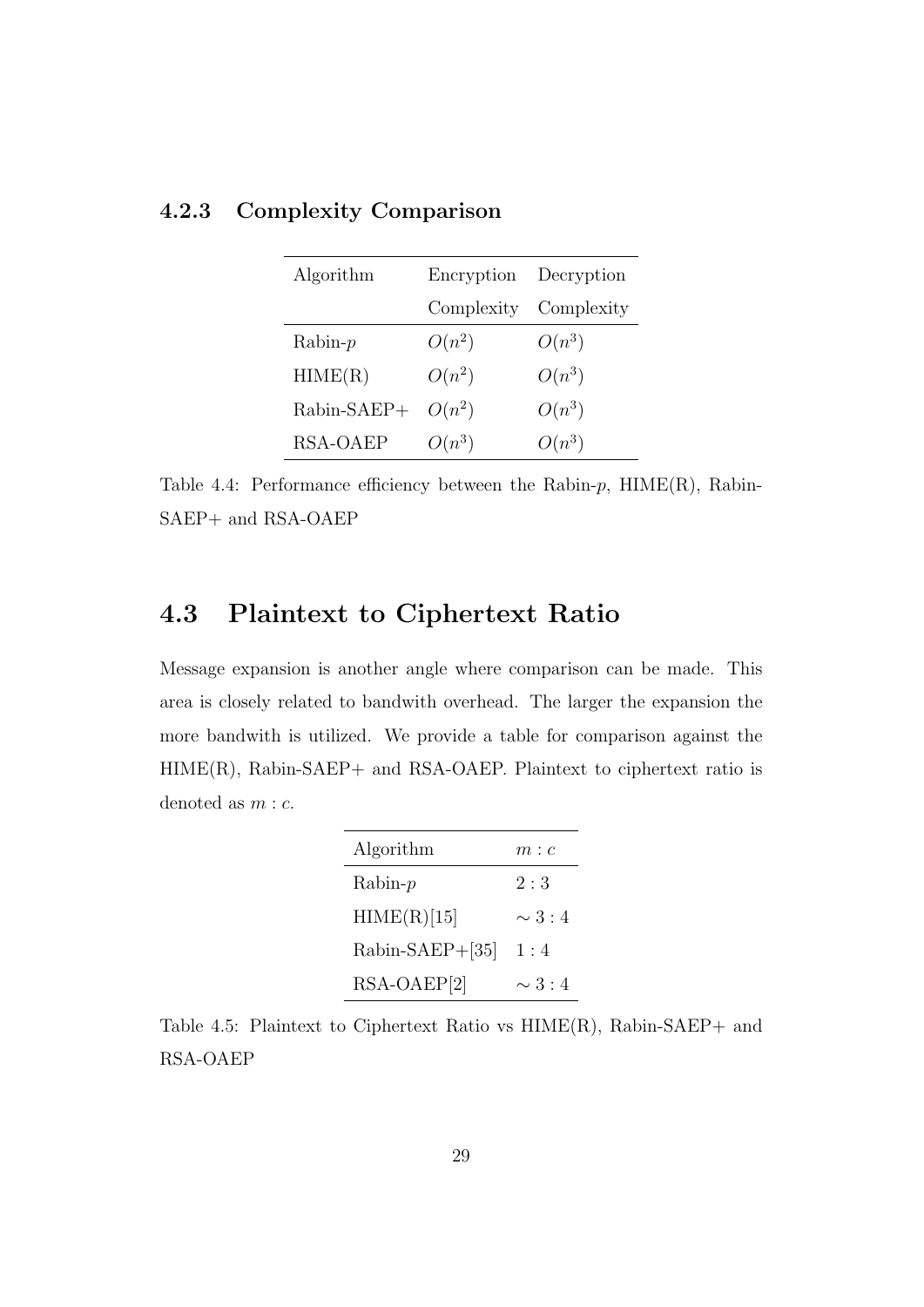# 4.4 Conclusion

The ability of Rabin-p cryptosystem to have the following characteristics:

- 1. Key length comparable to currently deployed public key encryptions algorithms;
- 2. Fast performance during encryption and decryption;
- 3. Fair message expansion rate;
- 4. Does not have decryption failure [refer Chapter [2\]](#page-15-0);

makes Rabin-p cryptosystem a possible candidate for a secure national encryption scheme. Moreover, with the beneficial features that the Rabin- $p$  has, the possibility of seamless deployment within current public key infrastructure cannot be ruled out. Additionally, for good protection against quantum computers, the modulus size of 15360-bit is sufficent, unless Shor's algorithm applies.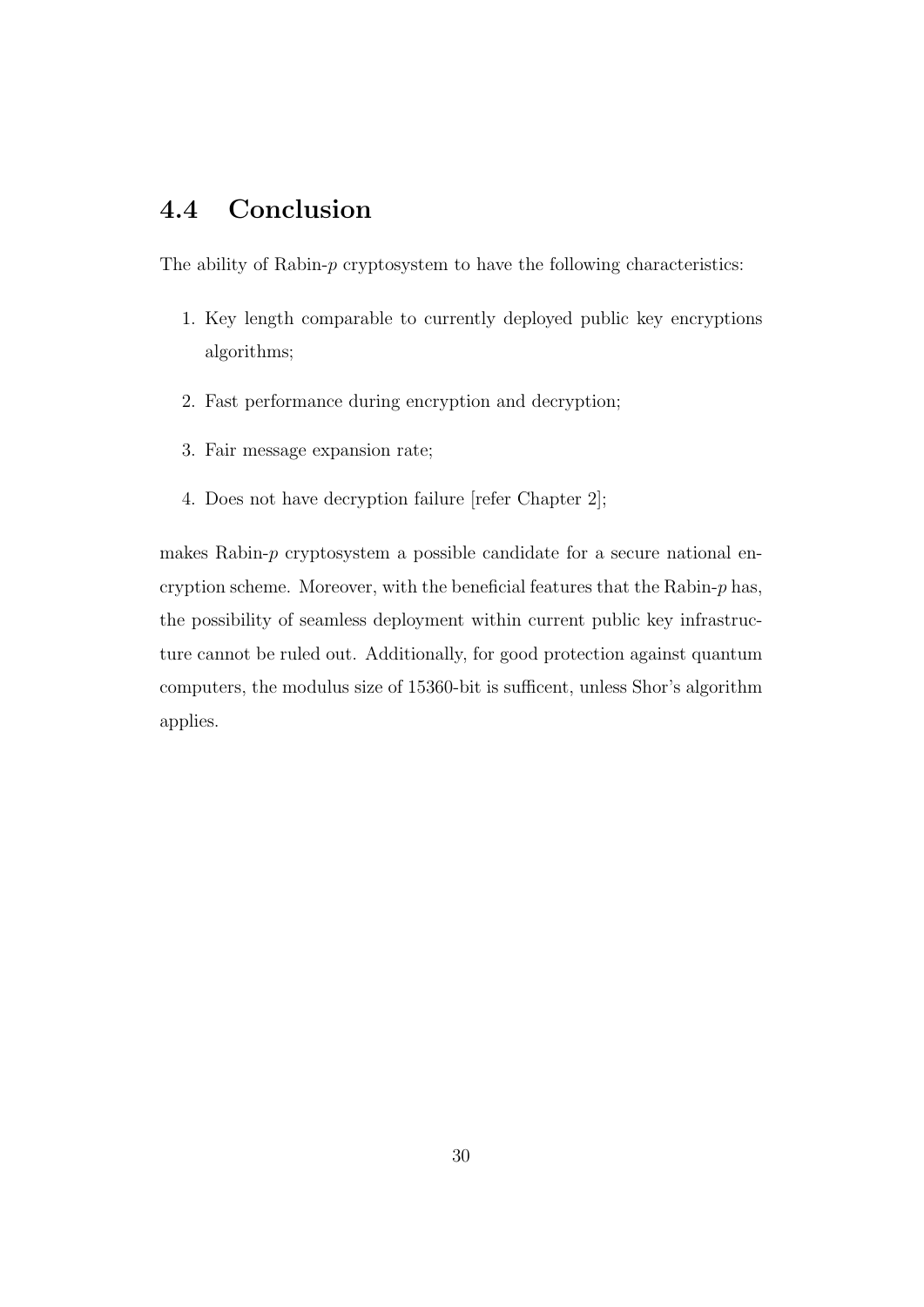# Chapter 5

# $Rabin-p$  Key Encapsulation Mechanism: The Proposal

The security of a modern public key cryptosystem is usually viewed from their mathematical hard problem and its security model. In this chapter, we propose the design for Rabin-p cryptosystem in the setting of Key Encapsulation Mechanism (KEM) following the KEM framework for Rabin cryptosystem as proposed in [\[9\]](#page-68-0).

# 5.1 Preliminaries

In order to facilitate fundamental flow of knowledge, we lay down some definitions. We begin with important definitions concerning with the material of related cryptographic hard problems. Secondly, we outline our security model.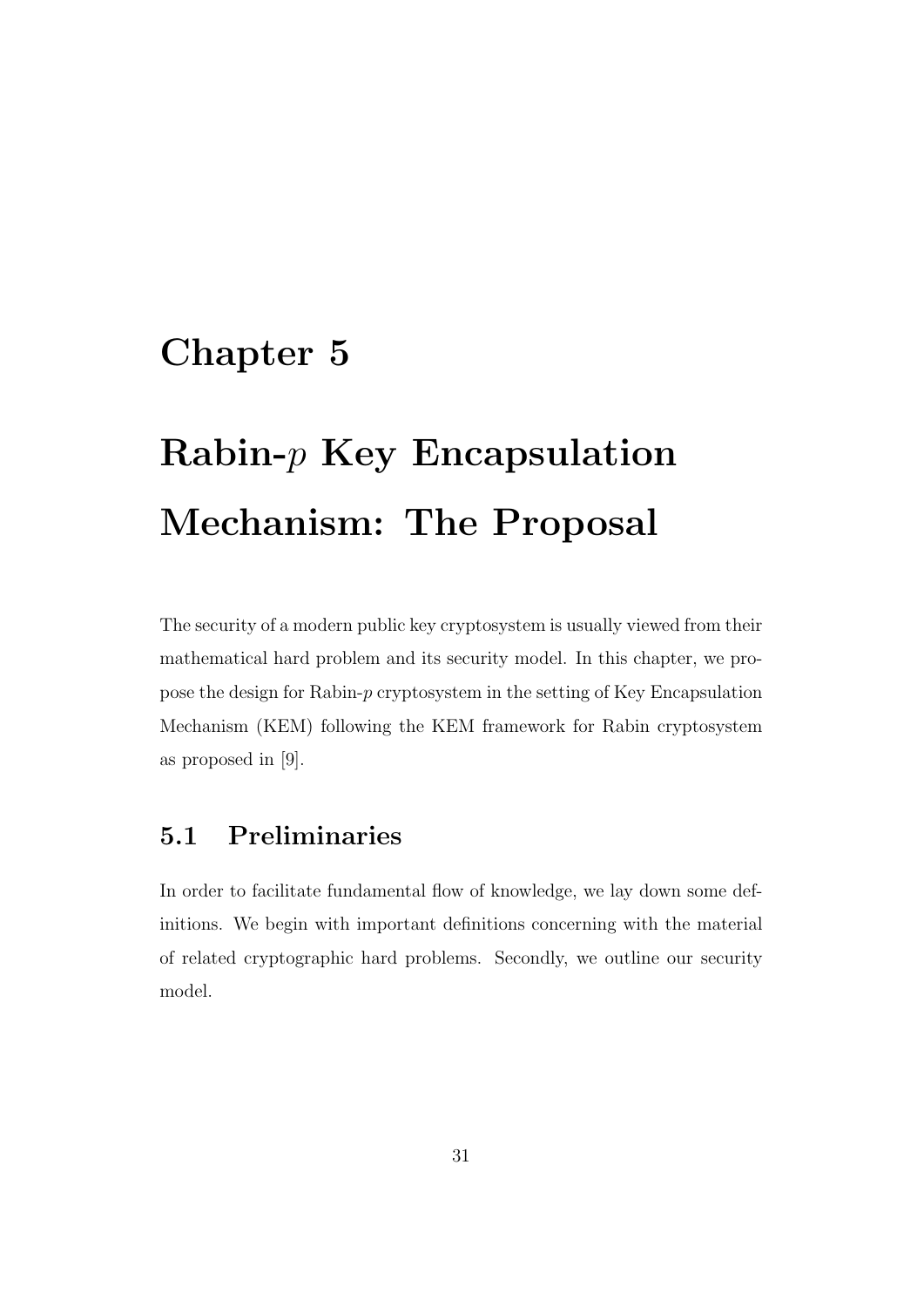# 5.1.1 Related Cryptographic Hard Problem

Definition 2 (Cryptographic Hard Problem). [\[21\]](#page-69-0). A cryptographic hard problem is defined as a concrete mathematical object which is easily to compute in one direction, but very hard to invert.

**Definition 3** (Negligible Function). [\[17\]](#page-69-1). A function  $\epsilon$  is negligible if for every polynomial with integer coefficients  $f(\cdot)$  there exists an  $N > 0$  such that for all integers  $n > N$  it holds that  $\epsilon(n) < \frac{1}{f(n)}$  $\frac{1}{f(n)}$ .

Let  $A$  be a probabilistic polynomial time algorithm and a probability denoted as Pr. Then we have the following definitions.

<span id="page-38-0"></span>**Definition 4** (Integer Factorization Problem). [\[16\]](#page-68-1). Let N be a positive integer. Then, the integer factorization problem (IFP) is defined as the problem to find the prime factorization of N such that,  $N = p_1^{r_1} p_2^{r_2} p_3^{r_3} \dots p_s^{r_s}$  where  $p_i$ are distinct primes and  $r_i \geq 1$ . For our case, the problem is to find the prime factors p and q from  $N = p^2q$ .

<span id="page-38-1"></span>**Definition 5** (IFP Hard Problem). [\[17\]](#page-69-1). Let the IFP is defined as in Defini-tion [4](#page-38-0) with the particular modulus such that  $N = p^2q$ . Suppose  $[\mathcal{A}_{(IFP)} = 1]$ is an event such that A is successfully factor p and q given  $N = p^2q$ , otherwise  $[A_{(IFP)} = 0]$ . We say that IFP (i.e. factoring  $N = p^2q$ ) is hard if for all probabilistic polynomial time algorithm A there exists a negligible function  $\epsilon$ such that

$$
\Pr[\mathcal{A}_{(IFP)} = 1] \le \epsilon
$$

**Definition 6** (Rabin-*p* Hard Problem). Let the Rabin-*p* cryptosystem is as defined as in Chapter [2.](#page-15-0) Suppose  $[\mathcal{A}_{(Rabin-p)} = 1]$  is an event such that A successfully invert the Rabin-p cryptosystem and obtained the correct message m, otherwise  $[A_{(Rabin-p)} = 0]$ . As proven in Theorem [3](#page-25-0) that breaking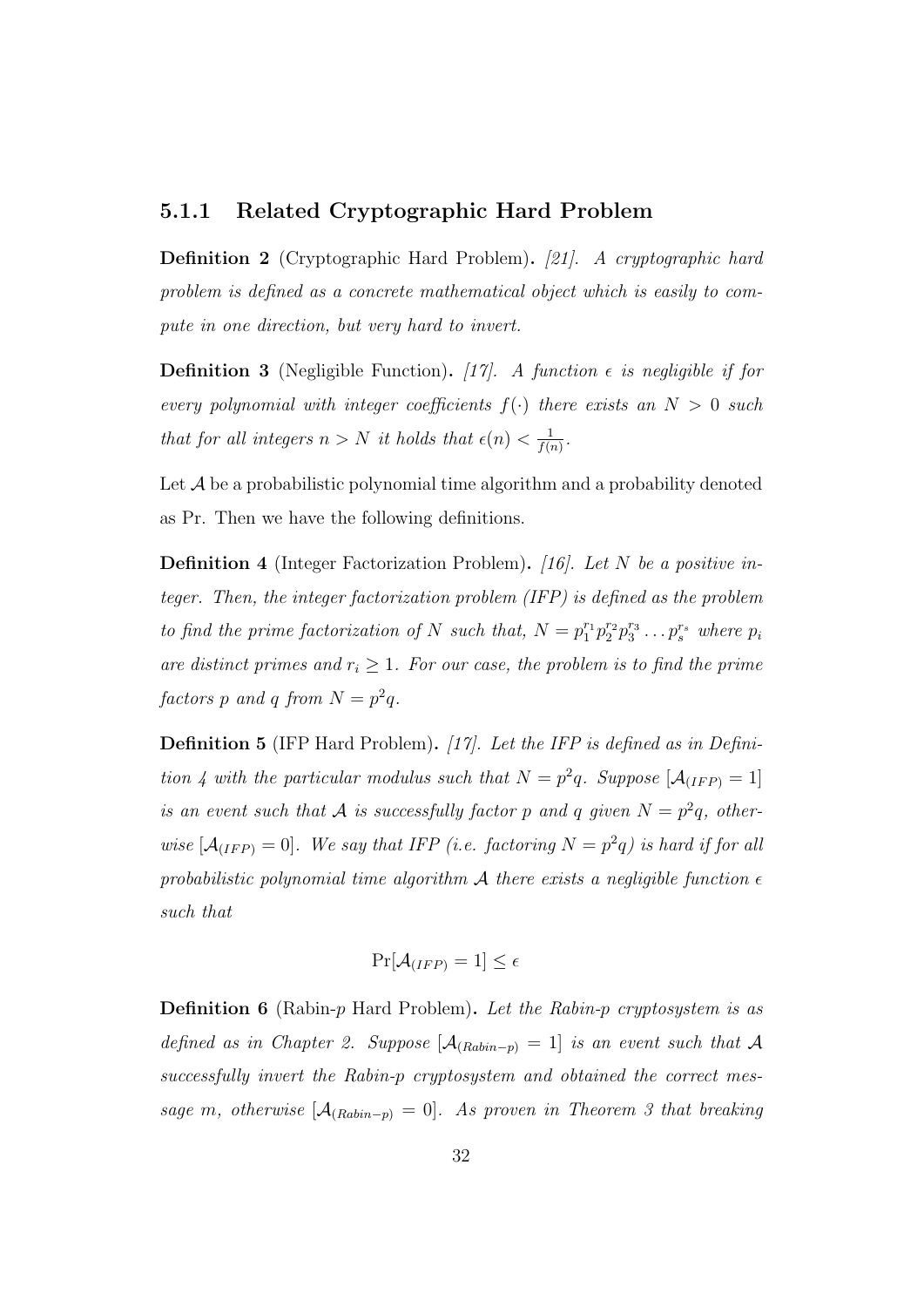Rabin-p cryptosystem is equivalent to factoring the modulus  $N = p^2q$ , thus  $Pr[\mathcal{A}_{(Rabin-p)} = 1] = Pr[\mathcal{A}_{(IFP)} = 1].$  We say that breaking the Rabin-p cryptosystem is hard relative to IFP (i.e. Definition [5\)](#page-38-1) if for all probabilistic polynomial time algorithm A there exists a negligible function  $\epsilon$  such that

$$
\Pr[\mathcal{A}_{(Rabin-p)} = 1] \le \epsilon
$$

#### 5.1.2 Security Goals and Attack Models

The security of public key cryptosystem is usually categorized from the point of view of their goals and attack models. The currently known standard goals of public key cryptosystems are defined as follows.

**Definition 7** (Indistinguishability).  $|/13|$ . Indistinguishability (IND) refers to the situation of given a ciphertext of one of the two plaintexts (i.e. both plaintexts known to the adversary), and then any adversary cannot distinguish which one is encrypted. This notion is rather artificial, but in considering provable security of a public key cryptosystem it is usually convenient to employ this notion as the goal of the system.

On the other hand, the currently known standard attack models upon a public key cryptosystem are as follows.

Remark 7 (Chosen Plaintext Attacks (CPA)). . In this model, an adversary has access to an encryption oracle. That is, such adversary can choose a set of plaintexts and obtain the corresponding ciphertexts.

Remark 8 (Non-adaptive Chosen Ciphertext Attacks (CCA1)). . In this model, an adversary has, in addition to the ability to the CPA adversary, access to a decryption oracle before obtains a challenge ciphertext. That is, the adversary can choose a set of ciphertexts and obtain the corresponding plaintexts during this period [\[24\]](#page-69-2).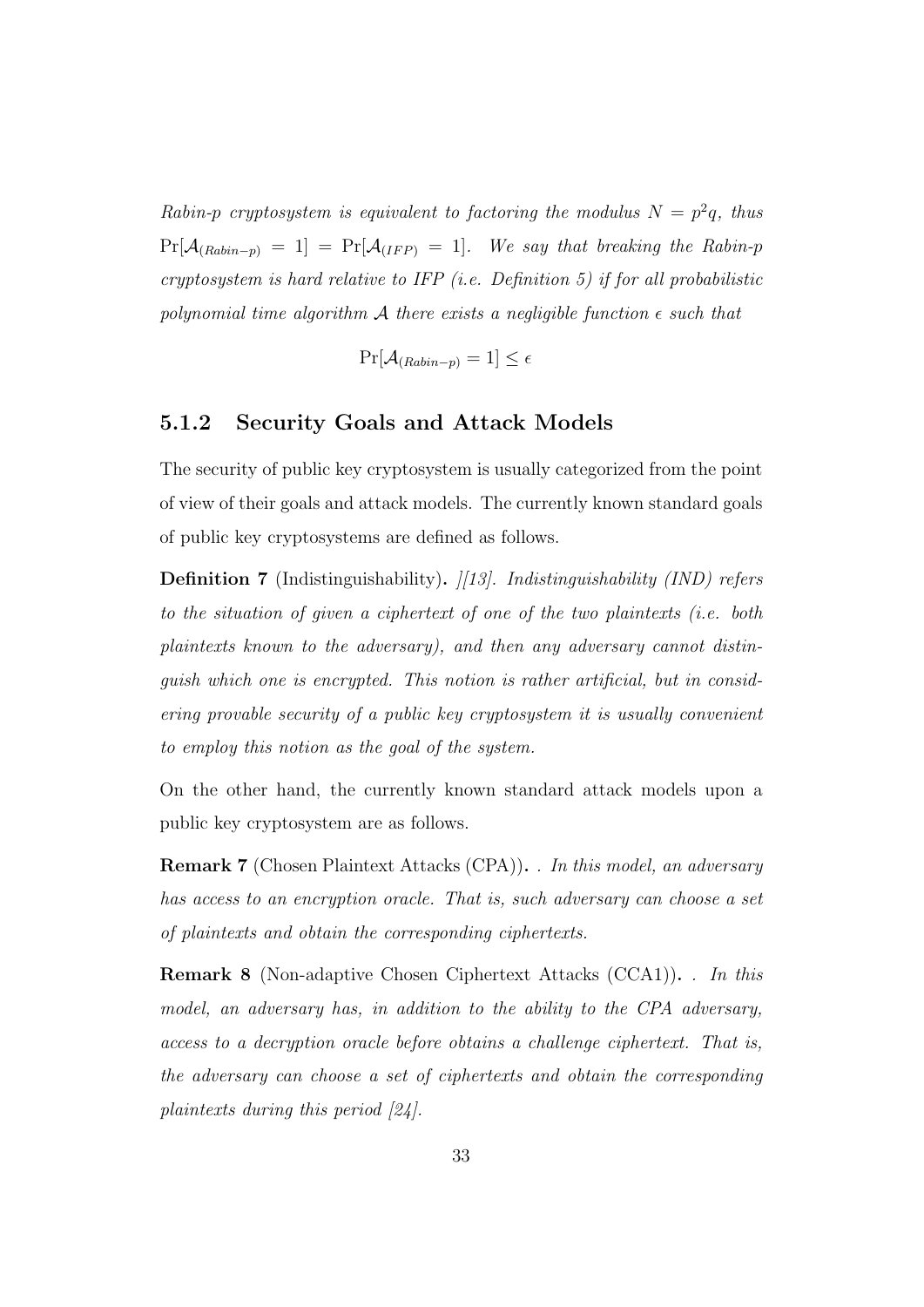Remark 9 (Adaptive Chosen Ciphertext Attacks (CCA2)). . In this model, an adversary has, in addition to the ability of the CCA1 adversary, access to a decryption oracle even after obtaining the challenge ciphertext. However, this kind of adversary is prohibited from asking the oracle to decrypt the challenge ciphertext itself [\[31\]](#page-70-0).

Several security notions can be constructed by combining these goals and attack models, and, of course, there are relations between some of these notions. In fact, the following facts on such relations have been known so far [\[37\]](#page-71-0). First, regarding the attack models, the power of the adversaries gets stronger in the order CPA, CCA1, and CCA2, so does the strength of the security notions. It is largely agreed upon that security against CCA2 is one of the most important attributes of any public key cryptosystem [\[23\]](#page-69-3).

Secondly, in proposing a public key cryptosystem, it is conventional to claim that the public key cryptosystem has the strongest security by showing that it is secure in the sense of indistinguishability against chosen ciphertext attacks (IND-CCA2). For instance see [\[2\]](#page-67-0), and [\[8\]](#page-68-3). Hence, formalizing and proving for any designated public key cryptosystem resilient to such stronger attack model is very important.

# 5.1.3 Deterministic Encryption

We will start by considering deterministic encryption schemes.

Definition 8 (A Deterministic Encryption Scheme [\[9\]](#page-68-0)). A deterministic encryption scheme is a triple  $(G, E, D)$  where:

1. a key generation algorithm, G, which takes as input a security parameter  $1^k$  and outputs a public/secret key-pair  $(pk, sk)$ ,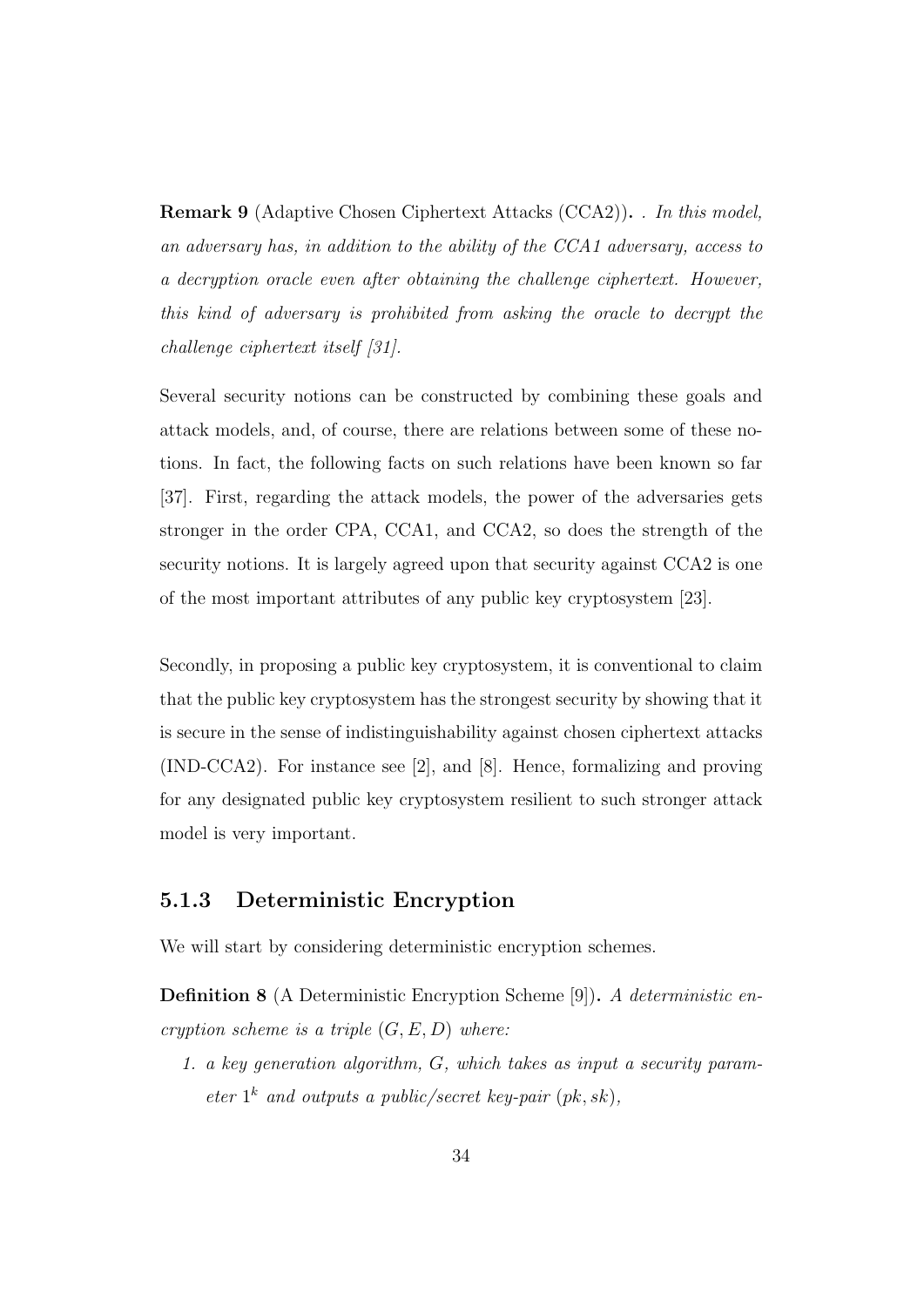- 2. an encryption algorithm, E, which takes as input a message  $m \in \mathcal{M}$ and the public key pk and outputs a ciphertext  $C \in \mathcal{C}$ ,
- 3. the decryption algorithm, D, which takes as input a ciphertext  $C \in \mathcal{C}$ and and the secret-key sk and outputs either a message  $m \in \mathcal{M}$  or the error symbol ⊥.

The weakest notion of security for a deterministic encryption scheme is oneway security.

<span id="page-41-0"></span>**Definition 9.** A deterministic encryption scheme  $(G, E, D)$  is said to be one-way if the probability that a polynomial time attacker A can invert a randomly generated ciphertext  $C = E(m, pk)$  (where m is chosen at random from  $\mathcal M$  is negligible as a function of k. Such a cryptosystem is often said to be secure in the OW-CPA model.

### 5.1.4 Key Encapsulation Mechanism - KEM

Technically, to use the public key systems in sending long messages is not practical. Instead, they are frequently applied to exchange, symmetric keys, which are comparatively short [\[1\]](#page-67-1). The symmetric key is then employed to encrypt the longer messages. The public key cryptosystem is somehow relatively slow compared to its symmetric counterpart; thus it is not suited for encrypting large bulk of information.

Essentially, [\[9\]](#page-68-0) gives a generic construction method to allow an algorithm designer to construct a KEM from almost any cryptographic problem. As a result, we propose a Rabin- $p$  KEM, that is as secure as factoring, in the random oracle model. Firstly, we recall the definition of the random oracle model as follows.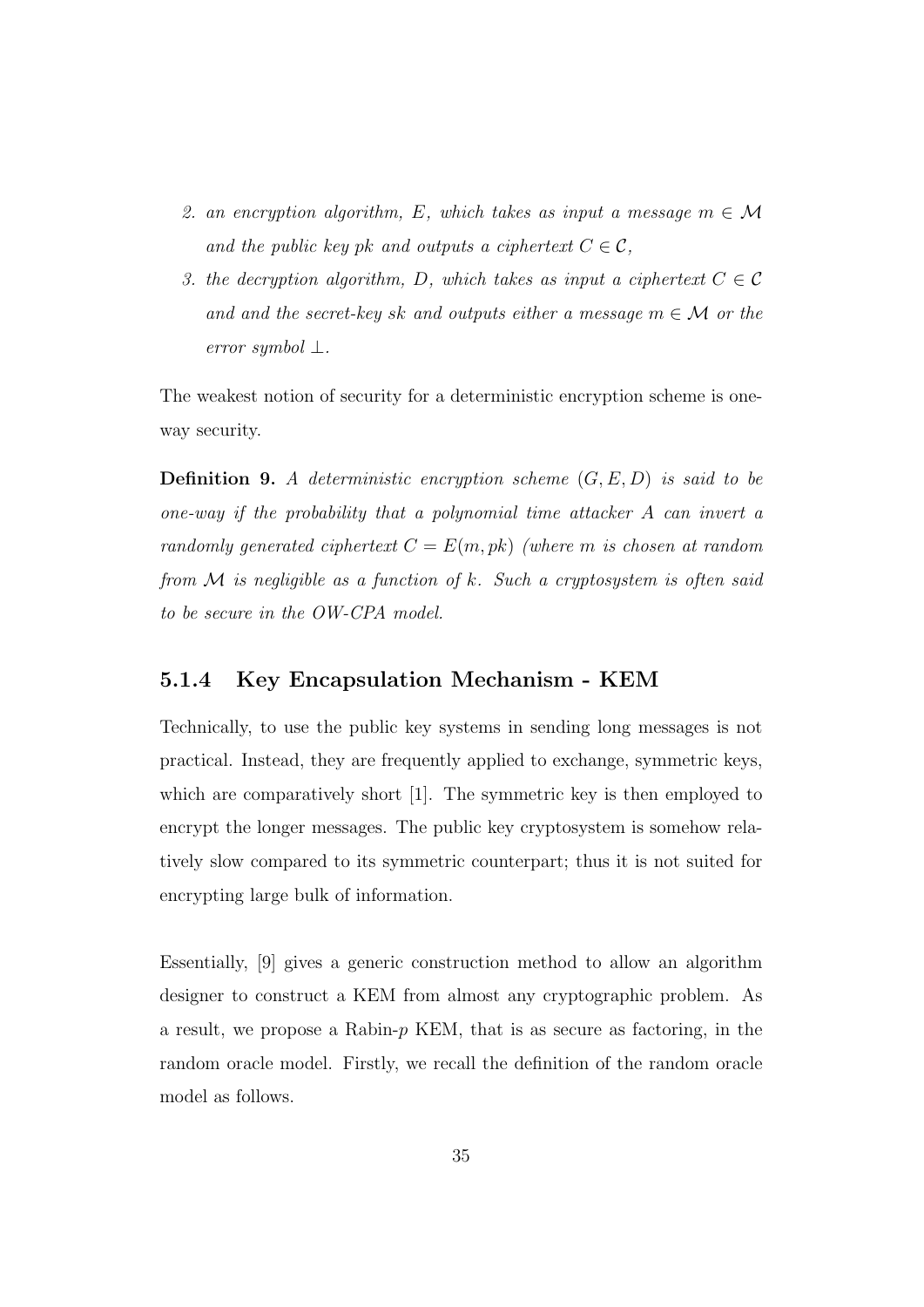Definition 10 (Random Oracle Model [\[17\]](#page-69-1)). A random oracle is a function  $H(\cdot): \{0,1\}^n \longrightarrow \{0,1\}^n$  that maps an input value to a true random output value.

In the random oracle model (ROM), one assumes that some hash function is replaced by a random function accessible to the public. This means that the adversary cannot calculate the result of the hash function itself, instead he must query the random oracle. This also means that anyone, including the adversary has access to the random oracle [\[7\]](#page-68-4).

Definition 11 (Key Encapsulation Mechanism [\[9\]](#page-68-0)). A KEM is a triple of algorithms:

- 1. a key generation algorithm, KEM.Gen, which takes as input a security parameter  $1^k$  and outputs a public/secret key-pair  $(pk, sk)$ ,
- 2. an encapsulation algorithm, KEM.Encap, that takes as input a public key pk and outputs an encapsulated key-pair  $(K, C)$  (i.e. C is sometimes said to be an encapsulation of the key  $K$ ),
- 3. a decapsulation algorithm, KEM.Decap, that takes as input an encapsulation of a key  $C$  and a secret-key sk, and outputs a key  $K$ .

We choose to approach provable security from an asymptotic point of view and suggest that a scheme is secure if the probability of breaking that scheme is negligible as a function of the security parameter.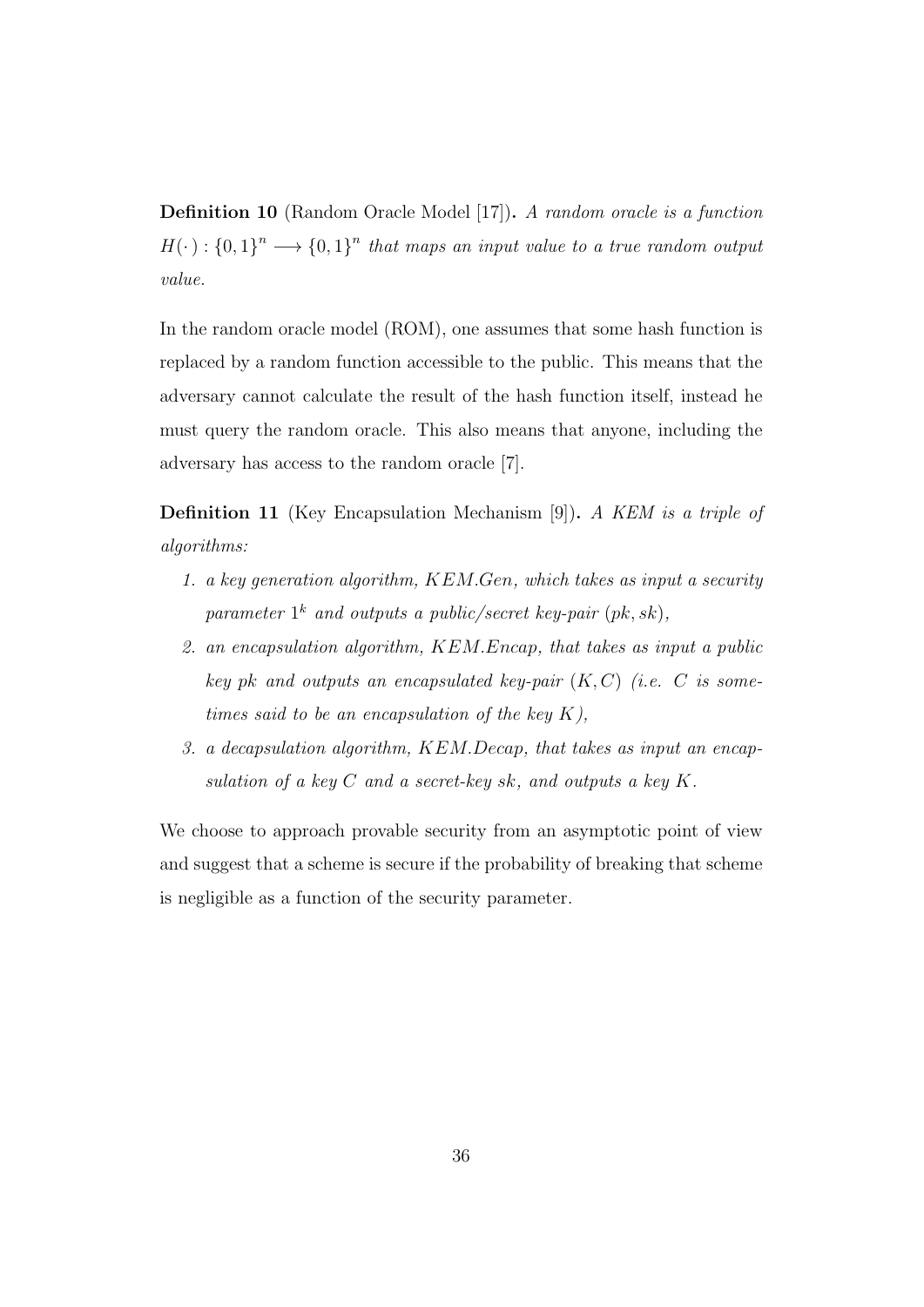# 5.2 The Proposal for Rabin- $p$  KEM

# 5.2.1 The Security of Rabin-p Encryption

Clearly, Rabin- $p$  does not achieve IND-CPA because Rabin- $p$  encryption algorithm as shown in Chapter [2](#page-15-0) is deterministic. Next we discuss the onewayness (OW) and unbreakability (UB) of Rabin-p.

As described and discussed in Chapter [2,](#page-15-0) the onewayness for Rabin-p scheme or the Rabin- $p$  decryption problem is: Given public key  $N$  and ciphertext  $c$ , find m such that  $E(N,m) \equiv m^2 \pmod{N} \equiv c$ . Section [3](#page-22-0) have proven that under CPA the Rabin- $p$  decryption problem is reduced to the integer factorization problem (IFP). The proof includes an algorithm (See Section [3.2\)](#page-25-1) which chooses and encrypts a message which is larger than  $p^2$  and queries it to the OW adversary. The adversary then returns a message less than  $p<sup>2</sup>$ . Utilizing the Euclidean algorithm on the two distinct messages enable the factoring of the public key N. Let this algorithm (i.e. Algorithm [4\)](#page-24-0) be named Rabin- $p$  factoring algorithm. By the proofs of Theorem [3](#page-25-0) and by Definition [9,](#page-41-0) hence the Rabin- $p$  encryption achieves OW-CPA assuming that integer factorization is hard.

Furthermore, from the public key of Rabin-p, which is in the form of  $N = p^2q$ where p and q are k-bit primes and  $p, q \equiv 3 \pmod{4}$ . The private key is the prime  $p$ . Hence the Rabin- $p$  private key problem can be stated as: Given the public key, N, find the private key, a k-bit prime p such that  $p^2$  divides N. As such, the Rabin- $p$  private key problem is exactly the integer factorization problem under CPA and this is correctly proven in the previous section. Hence, Rabin-p is UB-CPA, assuming integer factorization is hard.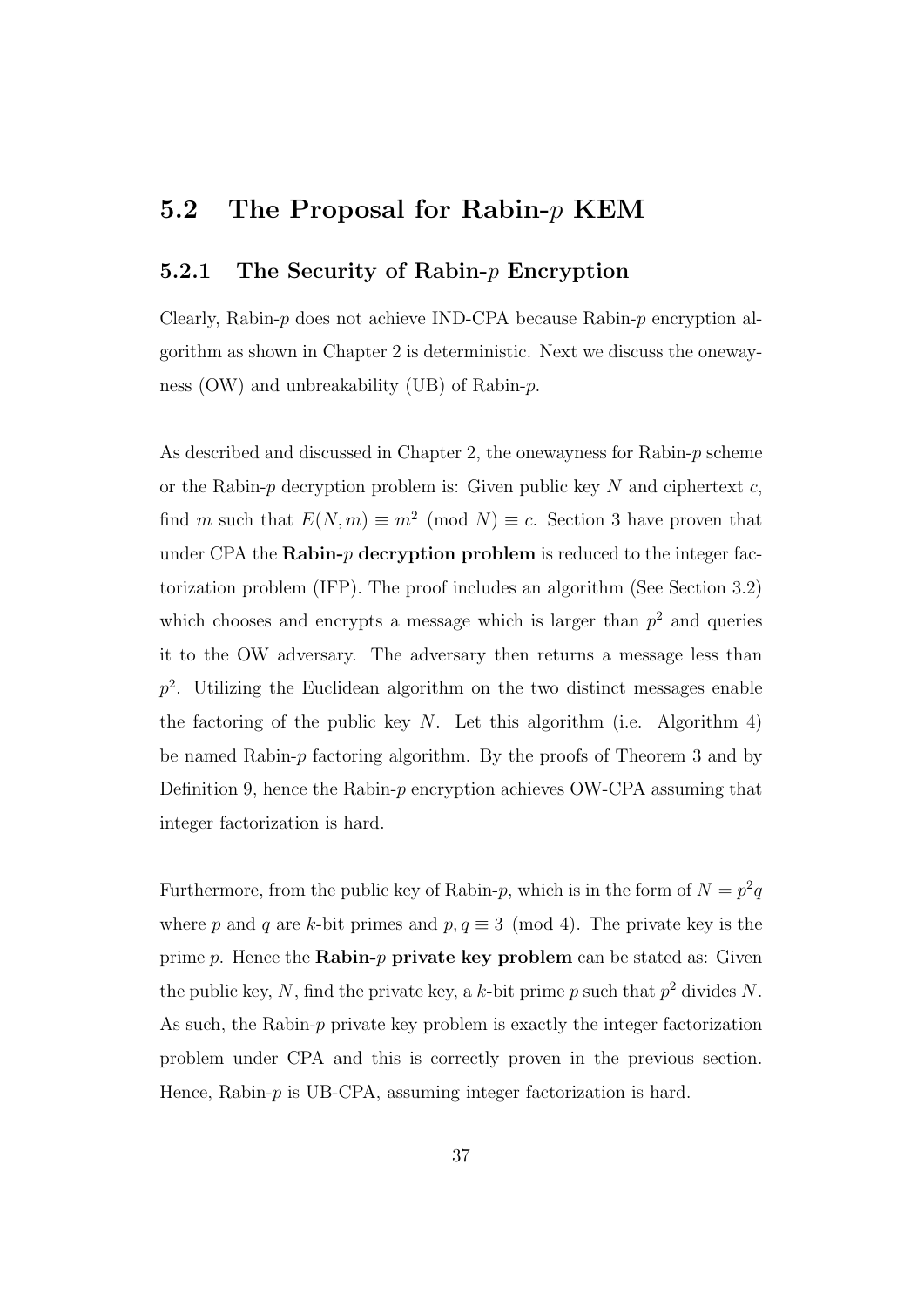# <span id="page-44-2"></span>5.2.2 Generic construction of secure KEM

[\[9\]](#page-68-0) propose a simpler construction for designing a KEM based on a deterministic encryption scheme with weak security assumptions.In other words, a secure KEM is build from a deterministic encryption scheme that is secure in the OW-CPA model. The following Algorithm [5,](#page-44-0) Algorithm [6](#page-44-1) and Algorithm [7,](#page-45-0) gives a construction of a KEM based on a deterministic asymmetric encryption scheme  $(G, E, D)$ . The scheme makes use of a key derivation function  $KDF$  and a hash function  $Hash$ . These functions will be modelled as random oracles and so care must be taken that their outputs are suitably independent.

<span id="page-44-0"></span>Algorithm 5 Key Generation of a KEM derived from an OW-CPA secure, deterministic encryption scheme 1: Key-generation is given by  $G$ , i.e.  $\overline{KEM}$ .  $Gen = G$ 

<span id="page-44-1"></span>Algorithm 6 Encapsulation of a KEM derived from an OW-CPA secure, deterministic encryption scheme

- 1: Generate a suitably large bit-string  $x \in \mathcal{M}$ .
- 2: Set  $C_1 := \mathcal{E}(x, pk)$
- 3: Set  $C_2 := Hash(x)$
- 4: Set  $C := (C_1, C_2)$
- 5: Set  $K := KDF(x)$
- 6: Output  $(K, C)$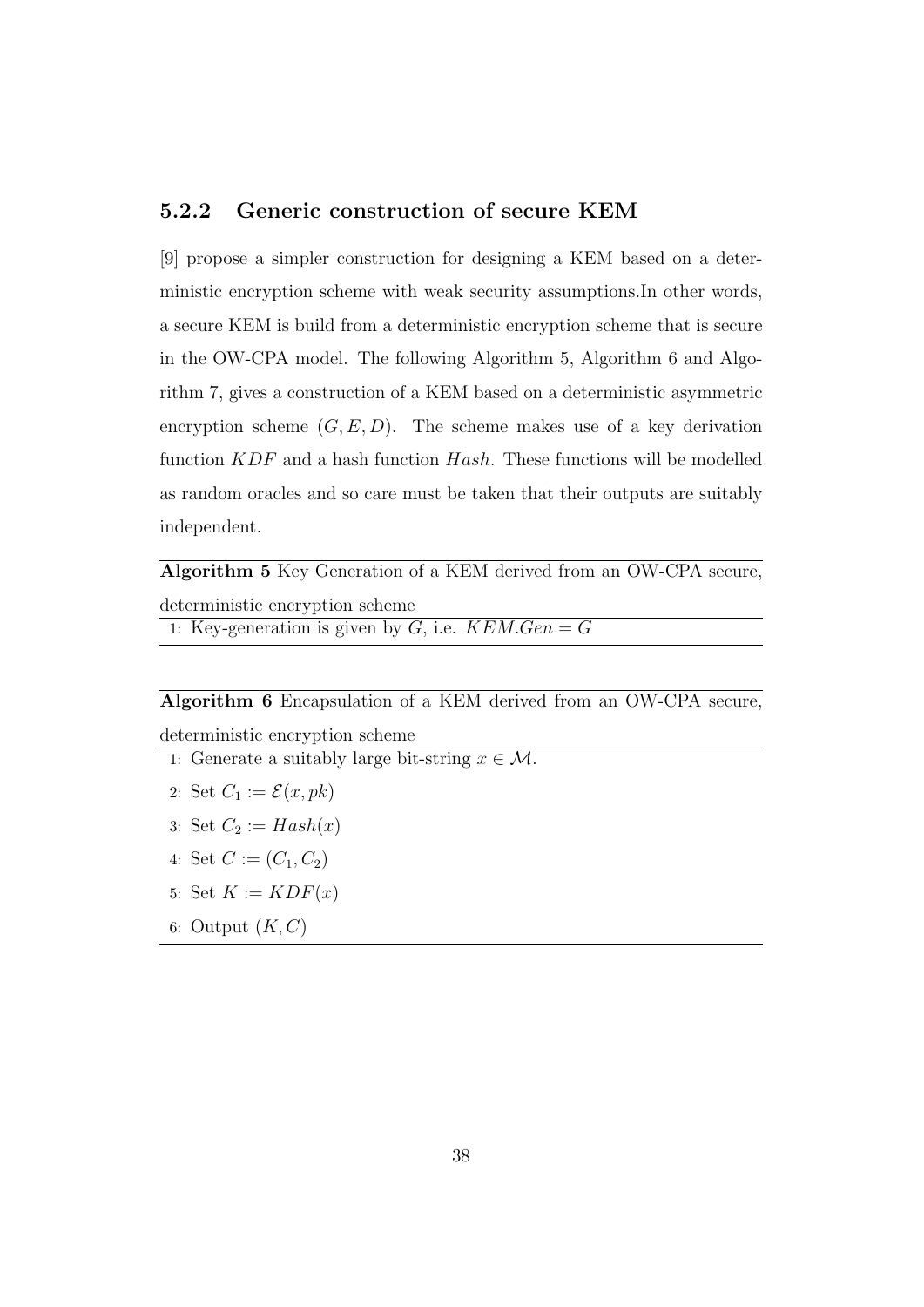<span id="page-45-0"></span>Algorithm 7 Decapsulation of a KEM derived from an OW-CPA secure, deterministic encryption scheme

- 1: Parse C as  $(C_1, C_2)$ .
- 2: Set  $x := \mathcal{D}(C_1, sk)$ . If  $x = \perp$  then output  $\perp$  and halt.
- 3: Check that  $C_2 = Hash(x)$ . If not, output  $\perp$  and halt.
- 4: Set  $K := KDF(x)$
- 5: Output K

This construction also has the advantage that the decryption algorithm need not return a unique solution but need only return a small subset of the message space that includes the original message, as, with high probability, the original message will be the only message in the subset that hashes to give the correct value of  $C_2$ . We will make heavy use of this fact in the speciflcation of Rabin-p KEM.

<span id="page-45-1"></span>**Theorem 11** ([\[9\]](#page-68-0)). Suppose that  $(G, E, D)$  is a deterministic encryption algorithm that is secure in the OW-CPA model. Then the KEM derived from  $(G, E, D)$  in Table 4 is, in the random oracle model, IND-CCA2 secure.

**Proof.** Appendix B of Theorem 4 in [\[9\]](#page-68-0)

 $\Box$ 

#### <span id="page-45-2"></span>5.2.3 The Design of Secure Rabin-p KEM

In this work, we will view the Rabin- $p$  as a KEM-DEM framework, and study only the KEM component. Security analysis for Rabin-p KEM instead of a hybrid scheme is more elegant because the KEM-DEM framework has specified the required security level for KEM relating directly to security of Rabin- $p$  scheme. This section presents the security of Rabin- $p$  as a KEM, following the KEM framework for Rabin as proposed in [\[9\]](#page-68-0).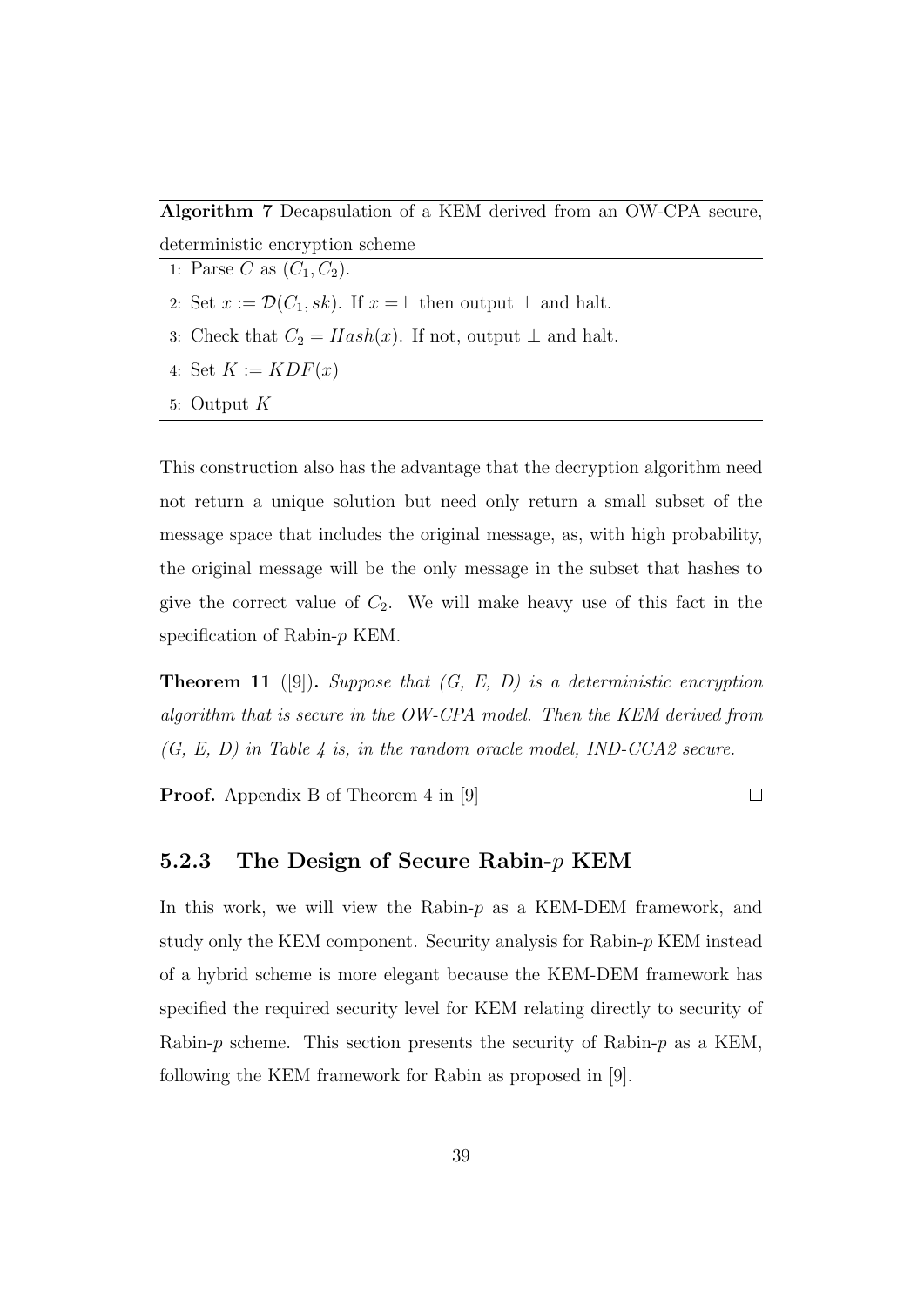Now we are ready to present our KEM design for the Rabin-p cryptosystem. The same procedure is retained for the key generation as described in Algo-rithm [1](#page-16-0) and output the public key  $N = p^2q$  and the private key p. We begin with the key generation algorithm as follows.

# <span id="page-46-0"></span>Algorithm 8 Rabin-p KEM Key Generation

**Input:** The size  $k$  of the security parameter.

**Output:** The public key  $N$  and the private key  $p$ .

- 1: Generate two random and distinct primes p and q such that  $p, q \equiv 3$ (mod 4) where  $2^k < p, q < 2^{k+1}$ .
- 2: Compute  $N = p^2 q$ .
- 3: Return the public key  $N$  and the secret key  $p$ .

## <span id="page-46-1"></span>Algorithm 9 Rabin-p KEM Encapsulation Algorithm Input: The public key N.

**Output:** A ciphertext tuple  $(K, C)$ .

- 1: Choose a random integer  $2^{3k/2} < x < 2^{2k-1}$ .
- 2: Compute  $C_1 \equiv x^2 \pmod{N}$ .
- 3: Compute  $C_2 = Hash(x)$ .
- 4: Set  $C := (C_1, C_2)$
- 5: Set  $K := KDF(x)$
- 6: Output  $(K, C)$ .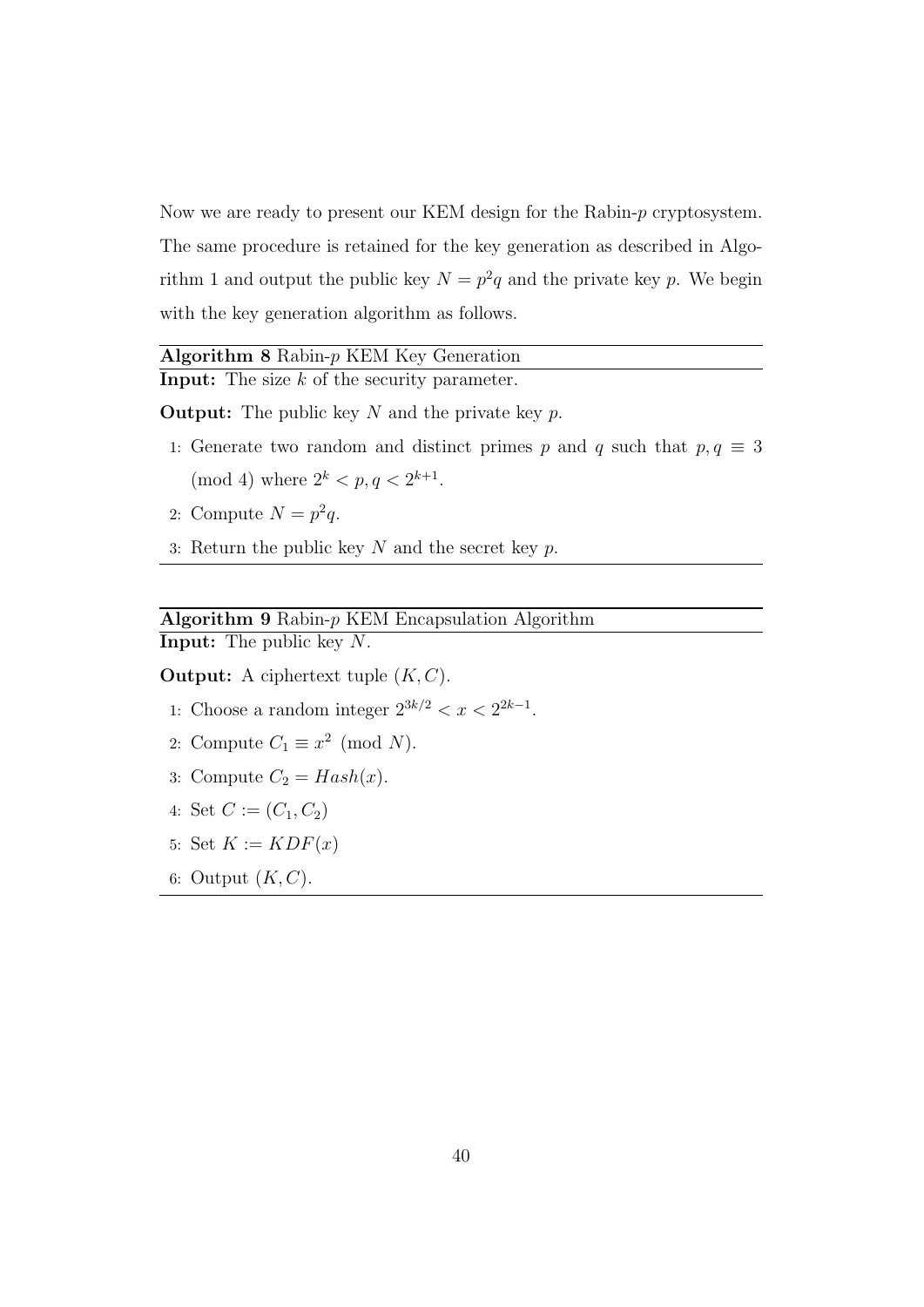#### <span id="page-47-0"></span>Algorithm 10 Rabin-p KEM Decapsulation Algorithm

**Input:** A ciphertext  $C$  and the private key  $p$ .

**Output:** The value  $K$ .

- 1: Parse C as  $(C_1, C_2)$
- 2: Compute  $w \equiv C_1 \pmod{p}$ .
- 3: Compute  $x_p \equiv w^{\frac{p+1}{4}} \pmod{p}$ .
- 4: Compute  $i = \frac{c x_p^2}{p}$ .
- 5: Compute  $j \equiv \frac{i}{2\pi}$  $\frac{i}{2x_p}$  (mod p).
- 6: Compute  $x_1 = x_p + jp$ .
- 7: If  $x_1 < 2^{2k-1}$ , then return  $x = x_1$ . Else set  $x = p^2 x_1$ .
- 8: Check that  $C_2 = Hash(x)$ . If not, output  $\perp$  and halt.
- 9: Let x be the unique square root of  $C_1$  modulo N for which  $Hash(x) = C_2$ .
- 10: Set  $K := KDF(x)$
- 11: Output  $K$ .

### 5.2.4 Security Proof for Rabin-p KEM

We proposing a new KEM whose security is equivalent to factoring, that is the Rabin- $p$  KEM. The Rabin- $p$  KEM construction will be based on the generic construction given in Section  $5.2.2$  and the Rabin- $p$  encryption from Chapter [2.](#page-15-0) The algorithms of Rabin- $p$  KEM is described by Algorithm [8,](#page-46-0) Algorithm [9](#page-46-1) and Algorithm [10,](#page-47-0) respectively. The provable security proof of the proposed Rabin- $p$  KEM can be summed up in the following theorem.

Theorem 12. Providing the factoring problem is hard, Rabin-p KEM is IND-CPA secure in the random oracle model.

**Proof.** It is proven in Theorem [3](#page-25-0) that the Rabin- $p$  function is one-way providing that the factoring assumption is hard. Therefore, given that the factoring problem is intractable, by Theorem [11](#page-45-1) the proposed Rabin-p KEM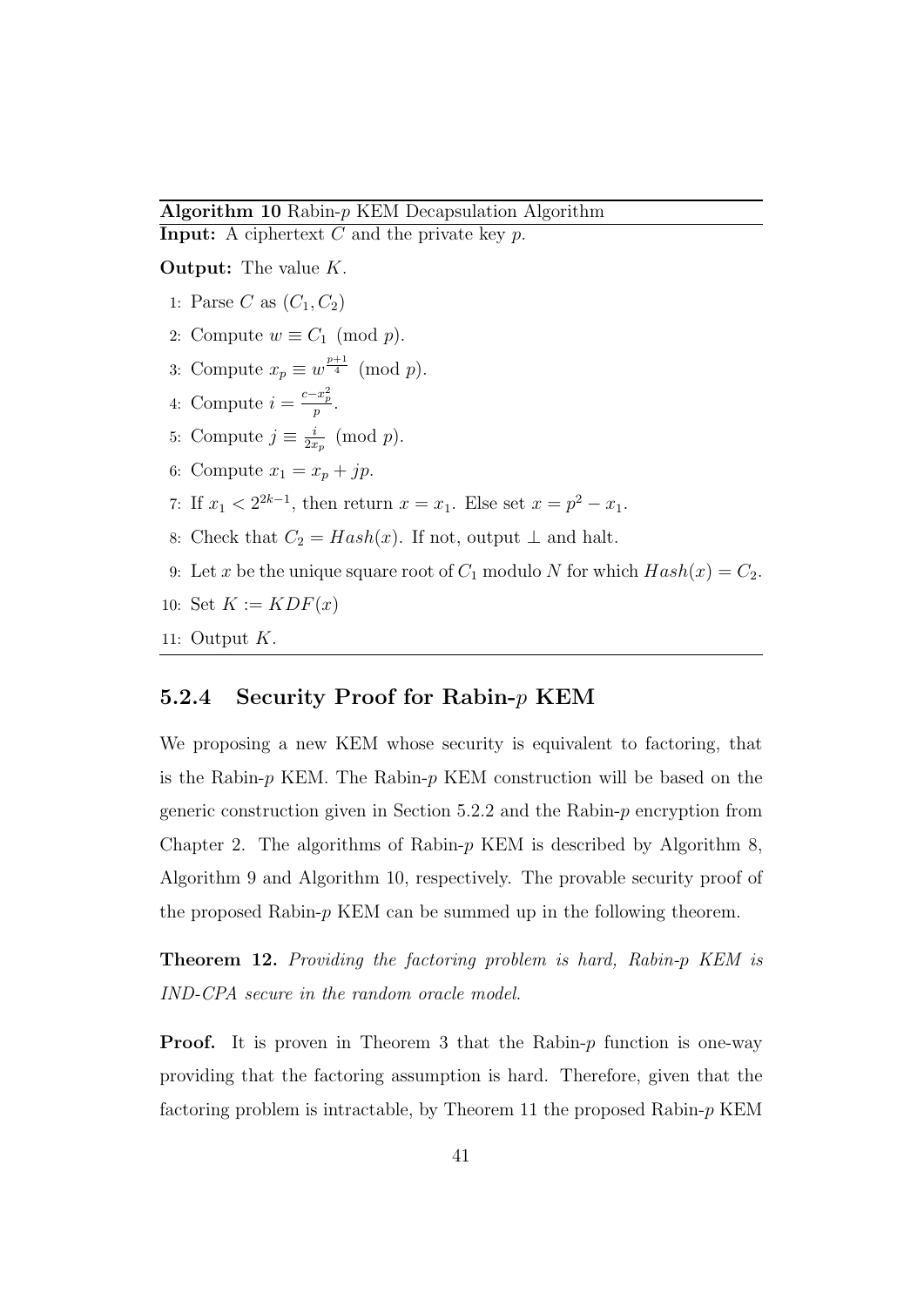Remark 10. Observe that, the Rabin-p cryptosystem falls prey to the integer factorization based-encryption security incompatibility in the same way as Rabin cryptosystem [\[30\]](#page-70-1). This incompatibility is first found by [\[38\]](#page-71-1) in Rabin cryptosystem and was formally stated and proven in [\[29\]](#page-70-2). A simplified statement of the security incompatibility is: If an encryption scheme OW-CPA implies integer factorization problem, then the scheme is totally broken under CCA. Therefore, particularly in our case, it is necessary to reduce the security claims of Theorem [11](#page-45-1) which originally proved for IND-CCA2 security to only achieve IND-CPA secure.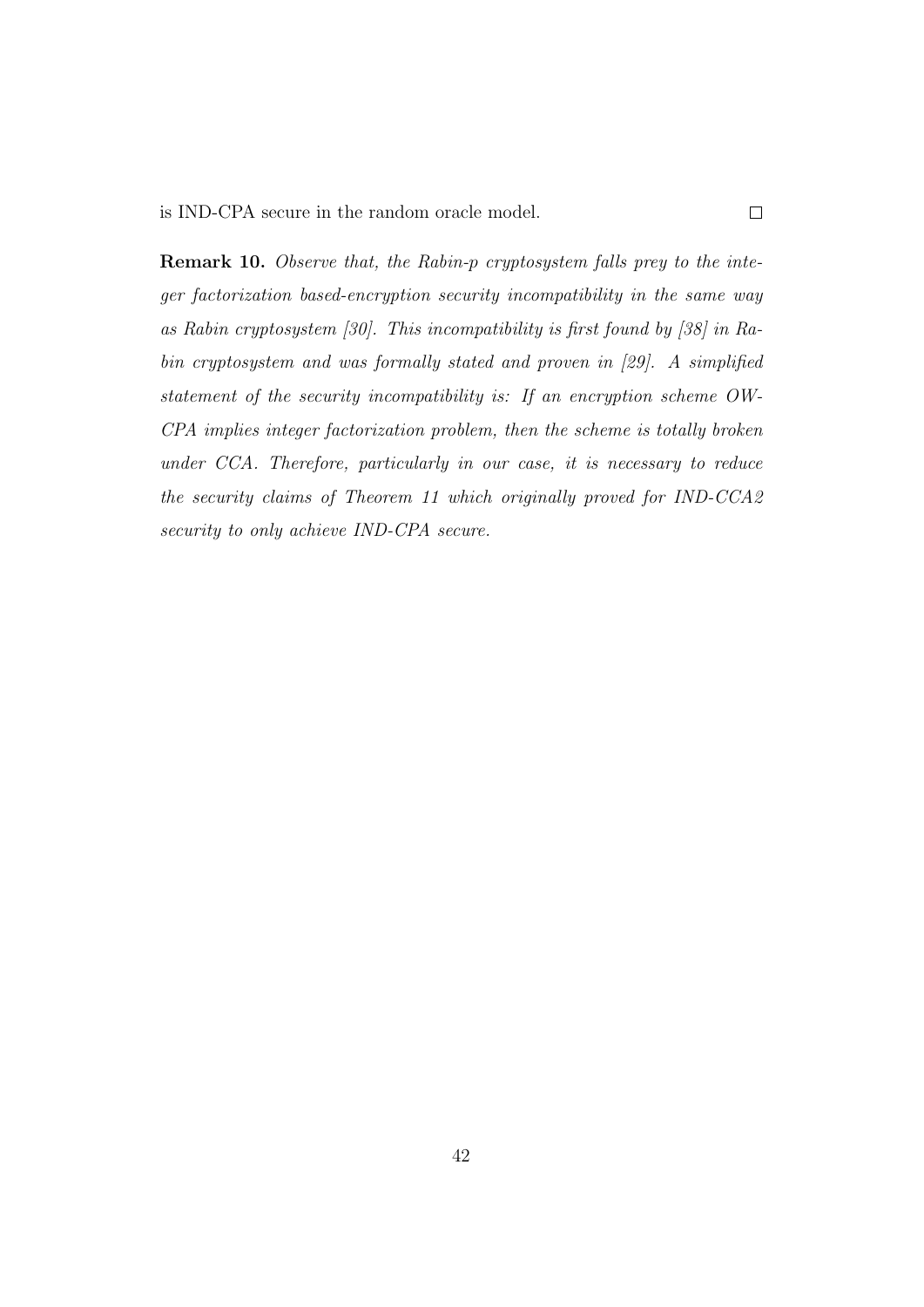# Chapter 6

# Implementation Reports

This chapter discuss the computational running time for both the encryption and decryption process for Rabin-p cryptosystem.

# 6.1 Encryption Computational Running Time

The Rabin-p encryption process involves a squaring and a modular reduction process. Its total running time is  $O(14k^2 + 4k)$ .

# 6.2 Decryption Computational Running Time

The Rabin-p decryption process involves 1 modular exponentiation, 2 modulo reduction, 1 division over the integers, 1 modular inverse and 1 addition process. Its total running time is  $O(3k^3 + 142k^2 + 154k + 3)$ .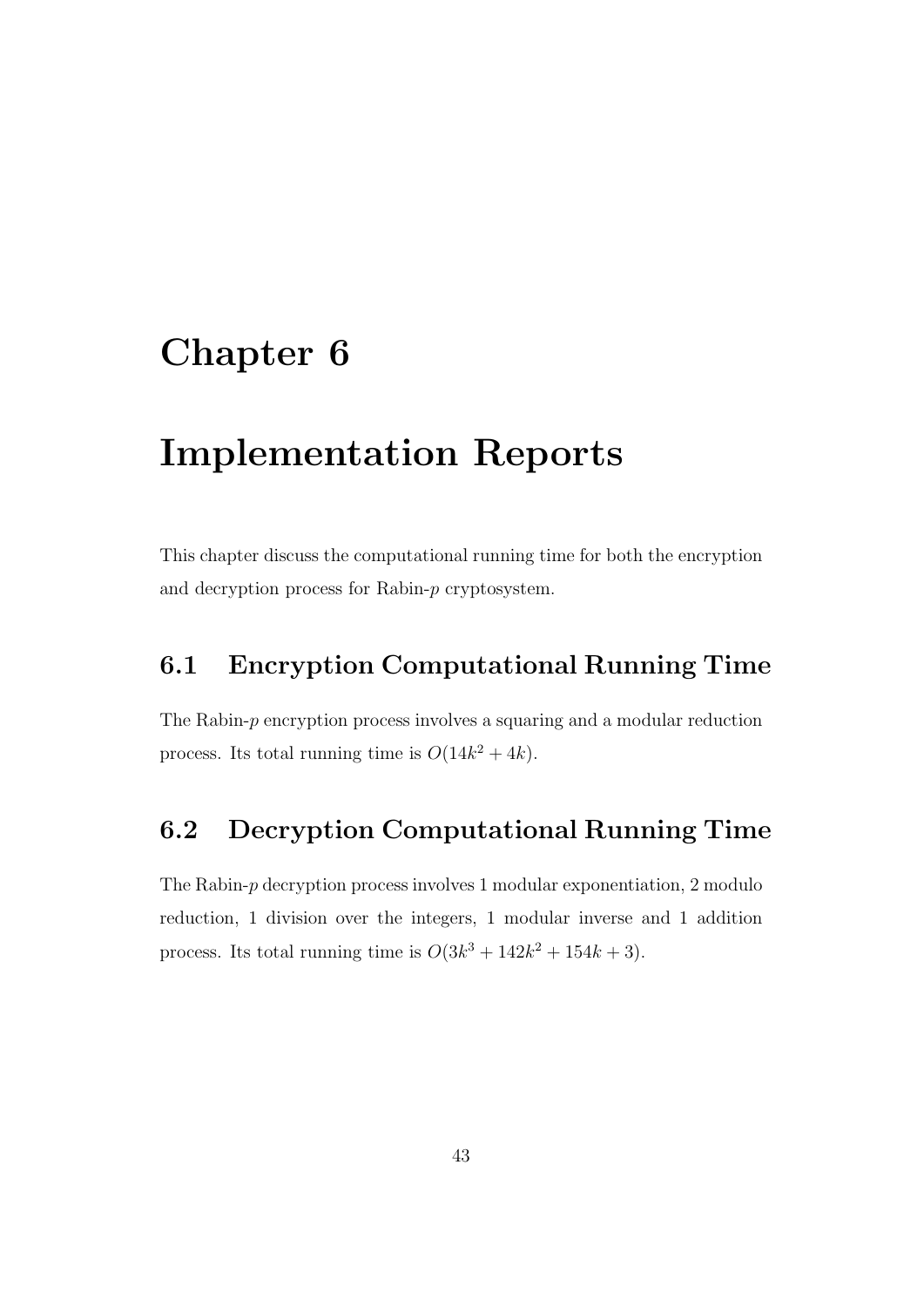# 6.3 Empirical Performance Data

These experiments were conducted using Microsoft Visual Studio 2010 on ASUS Model G551J, Windows 8.1 with Intel(R) Core(TM) i7-4710HQ CPU 2.50GHz and 4.00GB RAM.

# 6.3.1 Rabin- $p$  Encryption

Table  $6.1$  shows the computational time of Rabin- $p$  encryption algorithm when executing on specific numbers of data.

| Number of      | Time |
|----------------|------|
| data encrypted | (ms) |
| 100            | 13   |
| 500            | 76   |
| 1000           | 138  |
| 5000           | 717  |
| 10000          | 1430 |

<span id="page-50-0"></span>Table  $6.1$ : Rabin- $p$  encryption algorithm execution time.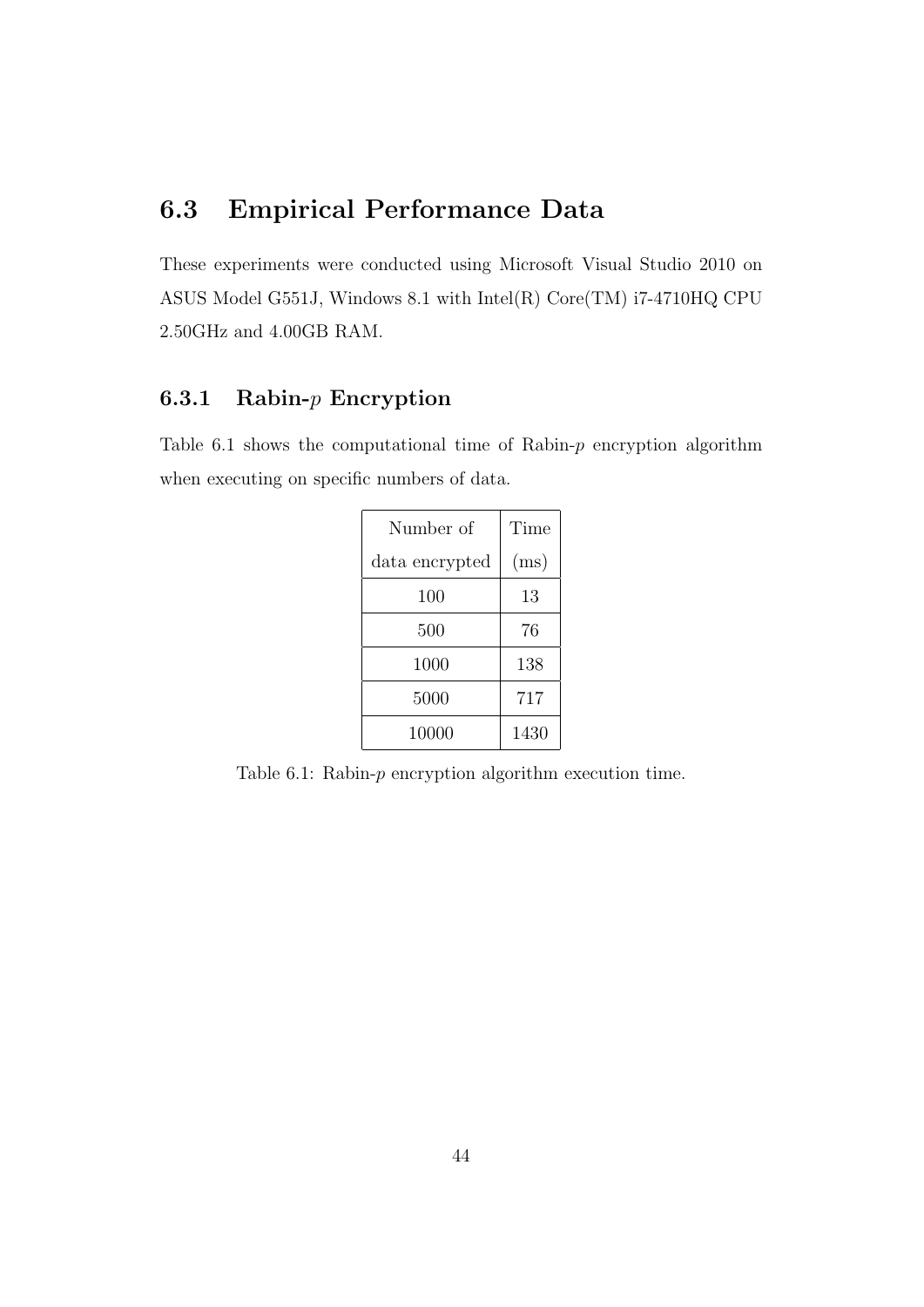# 6.3.2 Rabin-p Decryption

Table  $6.2$  shows the computational time of Rabin- $p$  decryption algorithm when executing on specific numbers of data.

| Number of      | Time |
|----------------|------|
| data decrypted | (ms) |
| 100            | 21   |
| 500            | 83   |
| 1000           | 156  |
| 5000           | 842  |
| 10000          | 1538 |

<span id="page-51-0"></span>Table 6.2: Rabin- $p$  decryption algorithm execution time.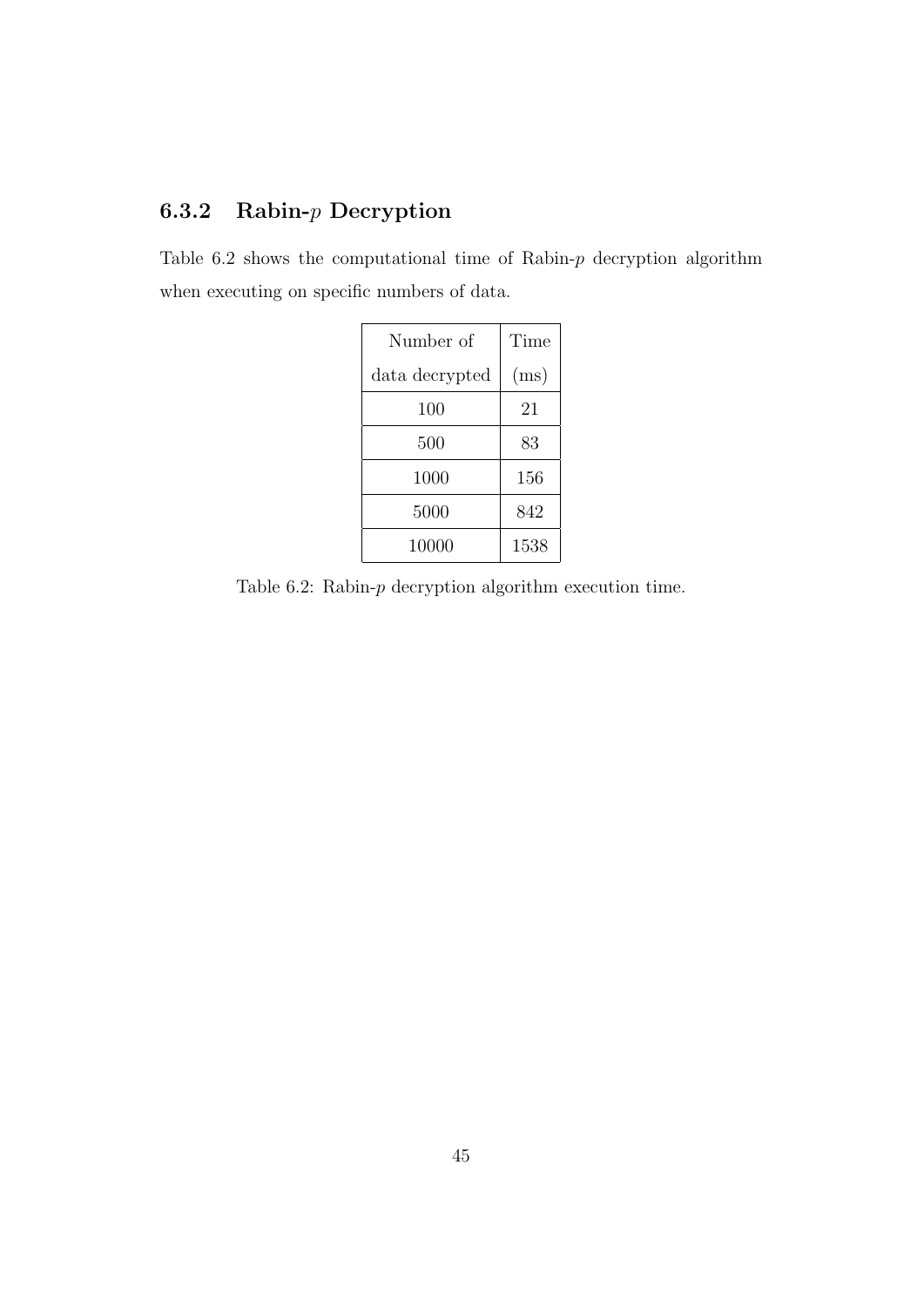# Chapter 7

# Suggested Implementation Practices

# 7.1 Key Generation Procedure

A practical key generation methodology for factoring based cryptosystems are already established and well-developed. In implementing the Rabin- $p$  key generation procedure properly, we suggested the implementers to utilize the key generation mechanism provided in [\[12\]](#page-68-5) and [\[36\]](#page-71-2) satisfying the condition within Section [2.2](#page-16-1) in Chapter [2.](#page-15-0)

# 7.2 Rabin-p Encryption Procedure

Chapter [2\(](#page-15-0)in Section [2.3\)](#page-16-2) and Chapter [3](#page-22-0) (in Section [3.3,](#page-26-0) Section [3.4\)](#page-28-0) lists out strict conditions for variables within Rabin- $p$  encryption procedures. These conditions have to be satisfied in order for Rabin-p security properties to be realized.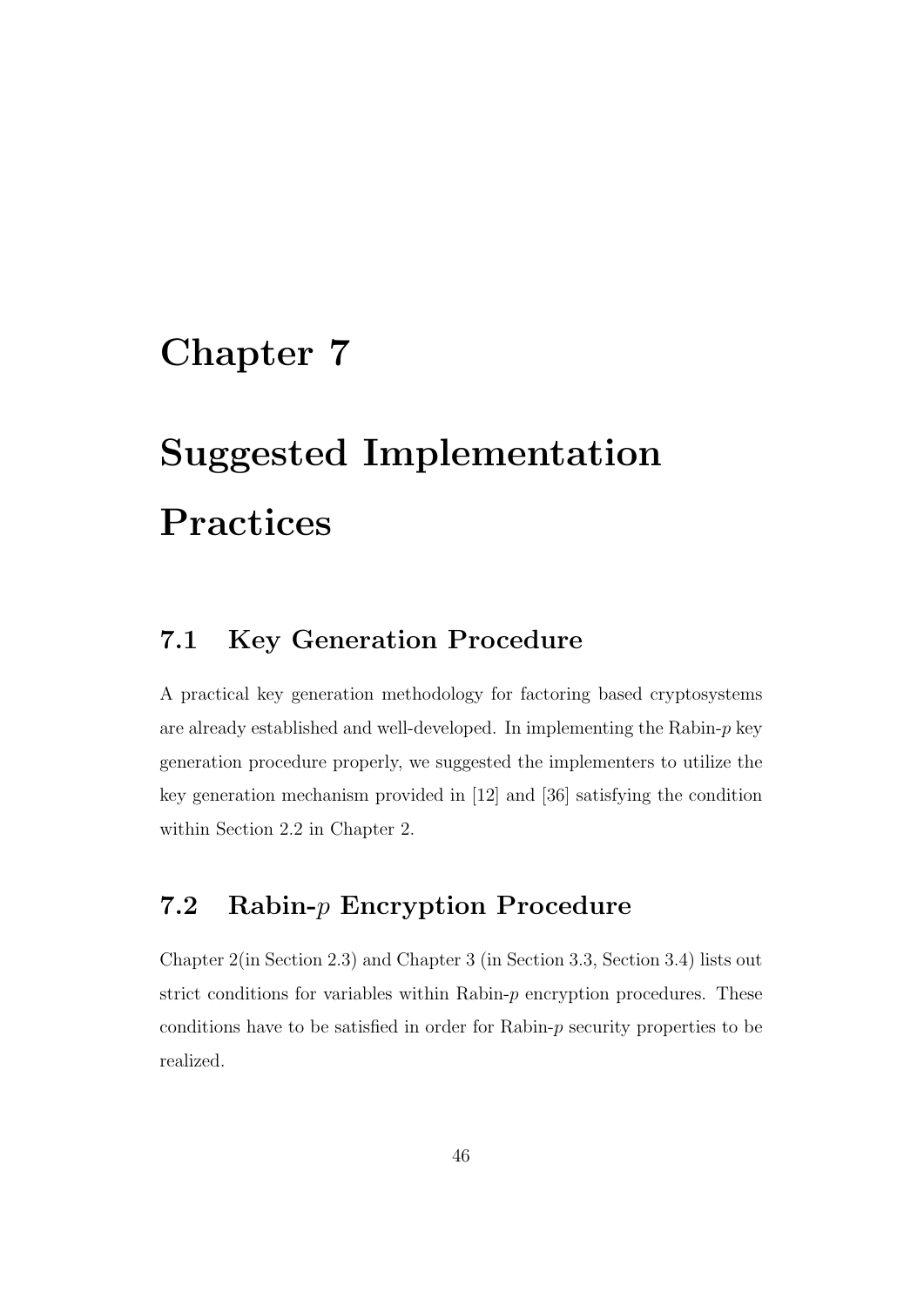# 7.3 Rabin-p Decryption Procedure

For implementers that wish to optimize the decryption procedure, we suggest the the implementers to follow the mechanism as described in Chapter [2\(](#page-15-0)in Section [2.4\)](#page-17-0) and in Chapter [3.](#page-22-0)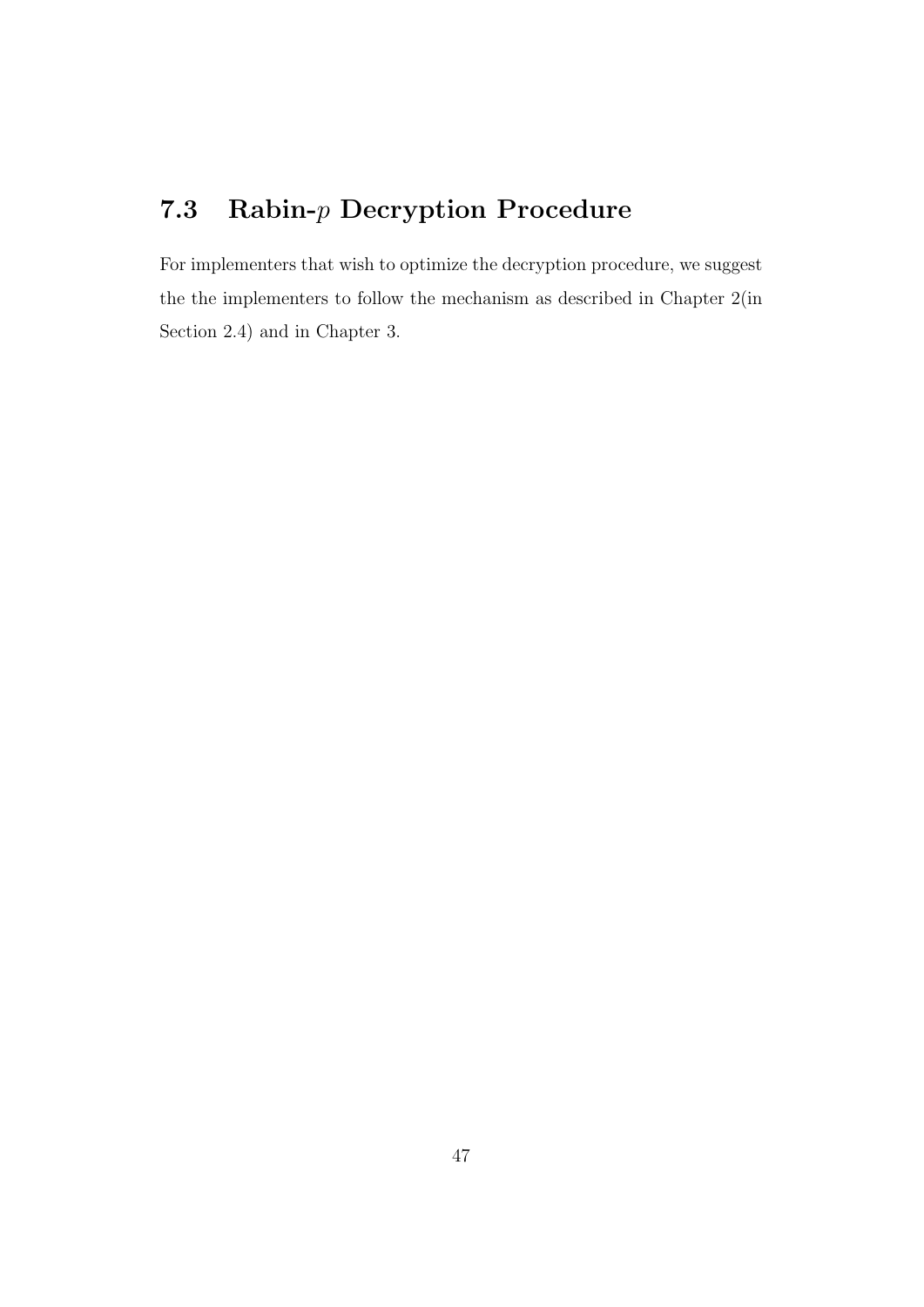# Chapter 8

# Intellectual Property Rights

I, Muhammad Asyraf bin Asbullah, of Institute for Mathematical Research, Universiti Putra Malaysia, do hereby declare that the cryptosystems that I have submitted, known as Rabin- $p$  Key Encapsulation Mechanism, are my own original works, or if submitted jointly with others, are the original work of the joint submitters.

I further declare that the Rabin-p Key Encapsulation Mechanism are properties of Universiti Putra Malaysia (UPM). It has been filed for copyright as according to Universiti Putra Malaysia (Research) Rules 2012. Their copyright application reference are belonged to the thesis of Muhammad Asyraf bin Asbullah entitled 'Cryptanalysis on the Modulus  $N = p^2q$  and Design of Rabin-like Cryptosystem without Decryption Failure'. UPM hopes that all parties interested with Rabin-p Key Encapsulation Mechanism will endeavor to communicate with the owners as well as to cite this document in all future works regarding Rabin-p Key Encapsulation Mechanism.

In addition, I do hereby declare that the cryptosystems that I have submitted,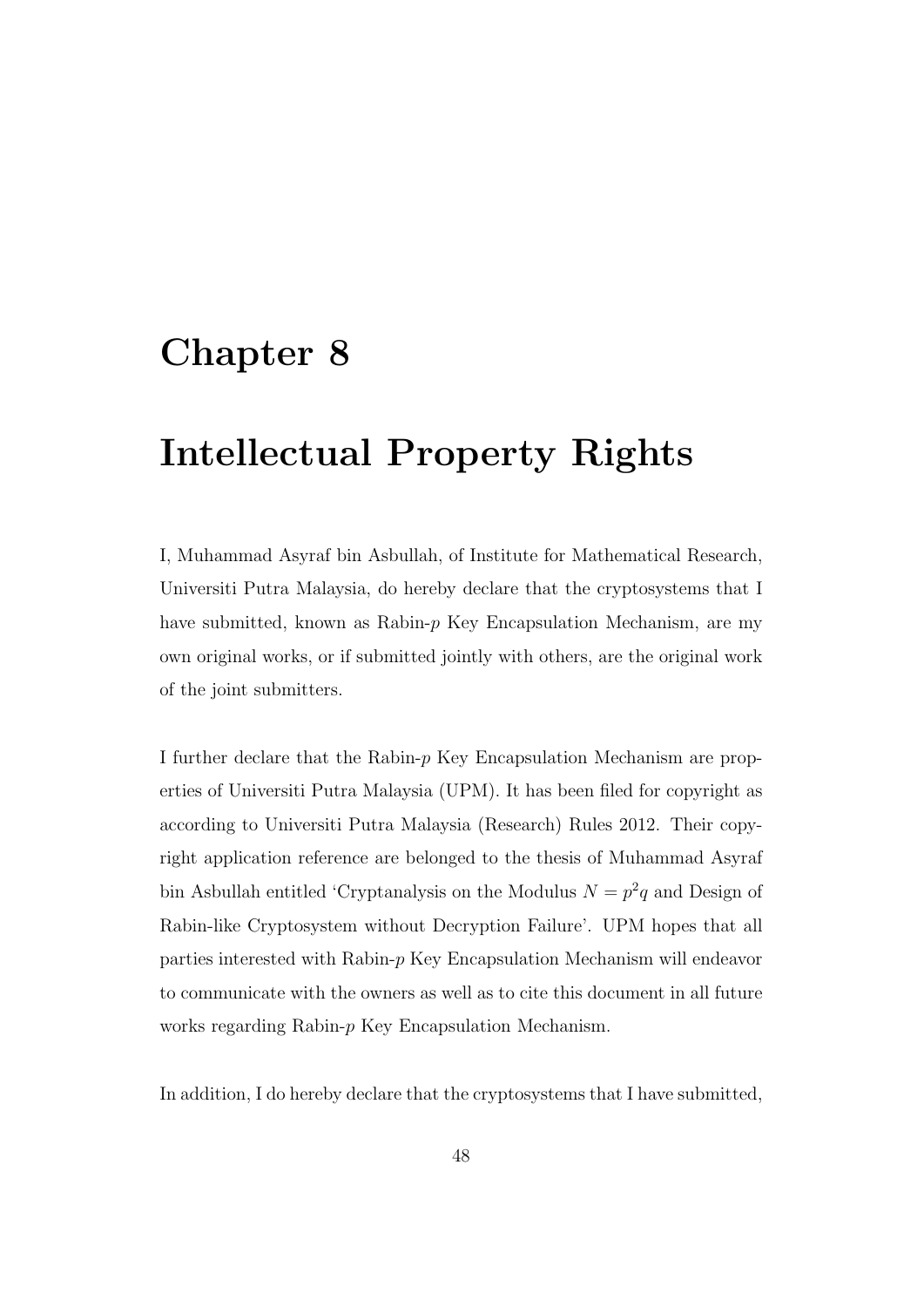known as Rabin-p Key Encapsulation Mechanism, are already in publications prior to this proposal submission, as follows;

- 1. M A Asbullah & M R K Ariffin. Design of Rabin-like Cryptosystem Without Decryption Failure (2016). Malaysian Journal of Mathematical Science, 10(S), 1-18.
- 2. M A Asbullah, M R K Ariffin & Z Mahad (2016). Analysis on the Rabin-p cryptosystem. AIP Conference Proceedings 1787, 080012.
- 3. M A Asbullah & M R K Ariffin (2016). Provably Secure Rabin-p Cryptosystem in Hybrid Setting. AIP Conference Proceedings 1739, 020001.
- 4. M A Asbullah & M R K Ariffin. Algebraic Analysis of a Rabin-Like Cryptosystem and Its Countermeasures (2017). Indian Journal of Science and Technology, 10(1), 1-5.
- 5. M A Asbullah, Z Mahad & M R K Ariffin, Efficient Programming Deployment Strategy for Rabin-p Cryptosystem in C/C++, MyIPO Copyright Filing No. LY2018004528, 27 September 2018.
- 6. M A Asbullah, Z Mahad & M R K Ariffin, Efficient Programming Deployment Strategy for Rabin-p Cryptosystem in Java, MyIPO Copyright Filing No. LY2018004528, 27 September 2018.

Finally, I will undertake to update the MySEAL project when necessary.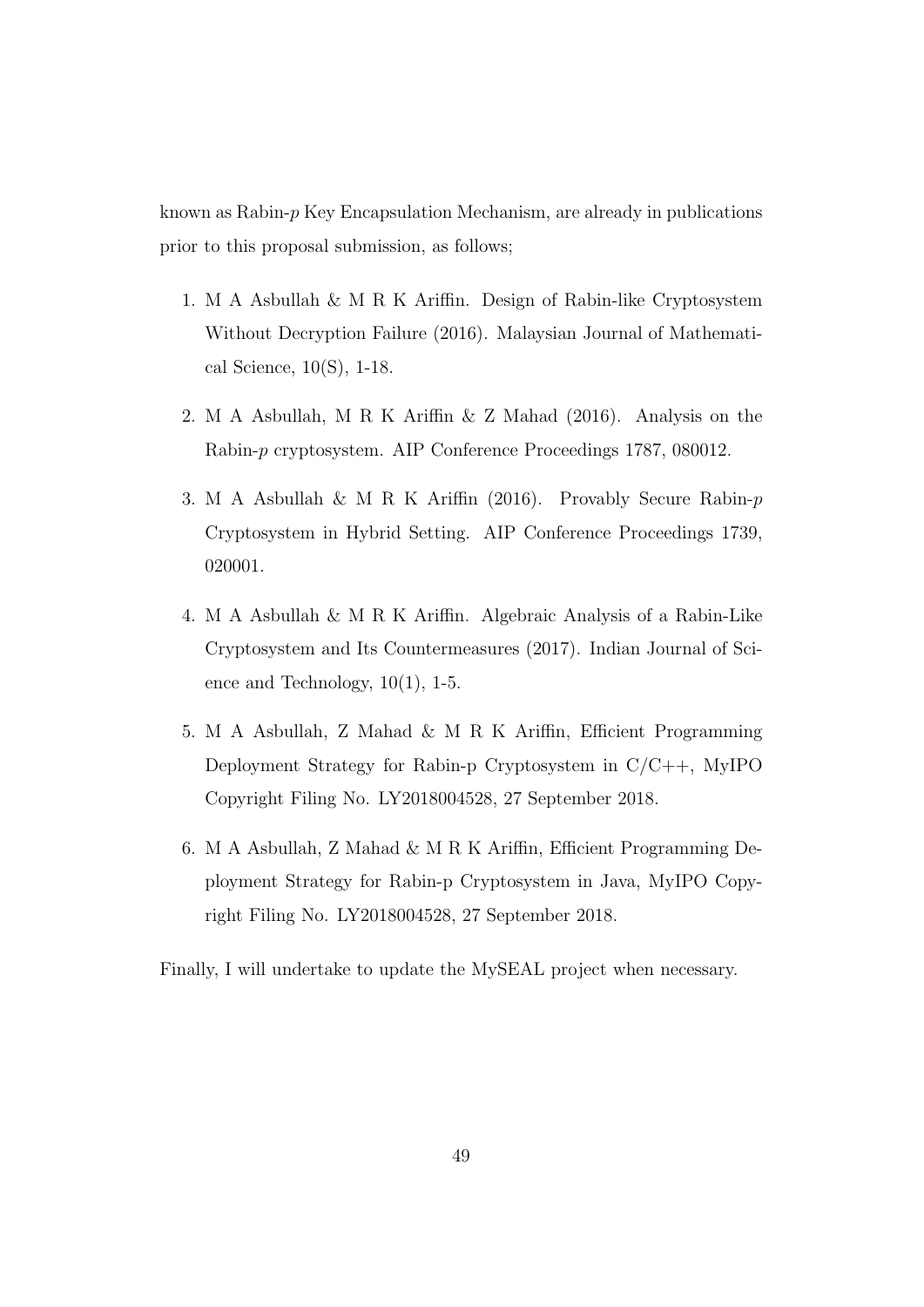# Chapter 9

# Full Size Test Vectors

We now provide the interested reader 3 full size test vectors for Rabin- $p$  Key Encapsulation Mechanism. These test vectors work on the prime number p with 1024-bits (equivalent to 128-bit security level). We remark that all parameters are as defined as in Section [5.2.3.](#page-45-2) The hash value  $C_2 = Hash(x)$ is using SHA-256 as the symmetric hash function algorithm.

# 9.1 Sample Key 1

#### The public key N:

60991B16F64E4BBB902562B527E4CCD3FE1181D88BF36301A7CA8DEF CB29295E7C2583B84AB2F5BA7BD1E420CA88961B2975EE797F222AC14 655394C2F643A62FD63736EE57CFE0FD36E29E2C1195D676DAD1582887 C82D99F701A23A6497C09BF4B46ECDE12F4ED815A0FFD922210B27FF 2C4A51646A9264CF5B08985EBD81AE12493551783681F3106BCA24906FA C6F7F149EC0609022A7C80CDE49D630E9ECC81842703B22A2ED946D21 B4A30A74E0D343CB9C8DF6F768E2D1FB3DF65C7CAF13BB4D7CBC1A F00FA475817C738B843CD152AF059427CD62DEFF0E696208B1B7487F6E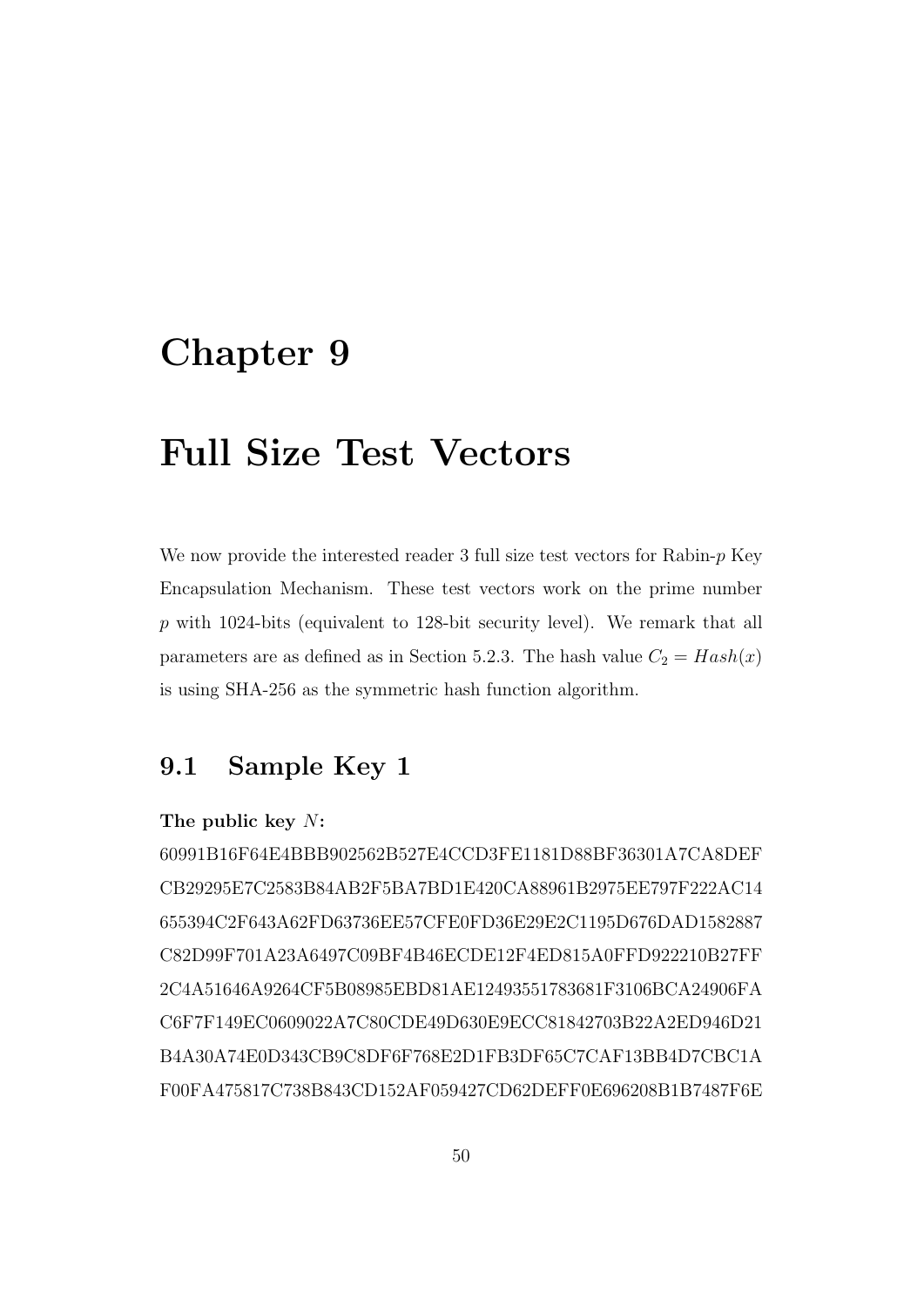9DD7D4E389A187300A8BC2F3900F02E0DAAEE618F5C298F23B7E1E60 0D227450009042AA1D4AEA81F6BFD6723B46F008CB63D9C9C731D38D1 CC66A37B75D65EEB73429801F658A730C85EDE2BB31BA768D84D27681 730F692F53291CEC0B3DB994D8C4977804404A9DA2DAC94F551DE1F82 FFE6A6D76C8F067005814758EEA549B94E7515C76B93B4EC52340E5BA9 C1DC3B6CF84E7F9357CF169F0E2B

# The private key p:

9F68093FE147E282A55A37D32AA1DB511C50C2EC0791584BC738AF47A 47A5EEF3A41DE8E40B4C4ED893631758194B51F58E3AAC460585A47205 F1615D5C30185331667392AF029DCD448255CE86D6BBF1F9BCBB7AF62 BD9767D90D6B95CABAB102A6600B036BC5F8DEF4634A2BAD2EE5D62 B63819A5DC13140AEF19AFF0105FF

# 9.1.1 Test Vector 1

#### The random integer  $x$ :

0718A9E9D65C570D2DD30DBA0B365C4C10547626064EBB8B4A6591E50 AFDEC6F384D9EF33A12CEDF32ED721890A958FE9EAADA6AB87FDF9 63A05AC6B72A63AF0BF8063DB2AC6DCF168C6CEEFADB2178B846775 0E04CDE9D00827C1EFCF7FDB3789F0D8CDD881886626567D84FD1645F 357ED5B686E8CC4FF0F4B8387FA987DA8B3031D535B72754618D64D393 44E83BBE6538A91B18A5493BC31D916D297FDD58B59002B32FEC917272 C45BD0C41804285EDC7DBF33962DD651633A41D3F923834AACB9B5F6 684CAED005420CD8B72E6F70401D7B574FFC8CAFD1422AA13C2078921 C4465961522A193E34C368FC522E3877BE6F067034E976071CDD3966FAC  $\mathfrak{D}$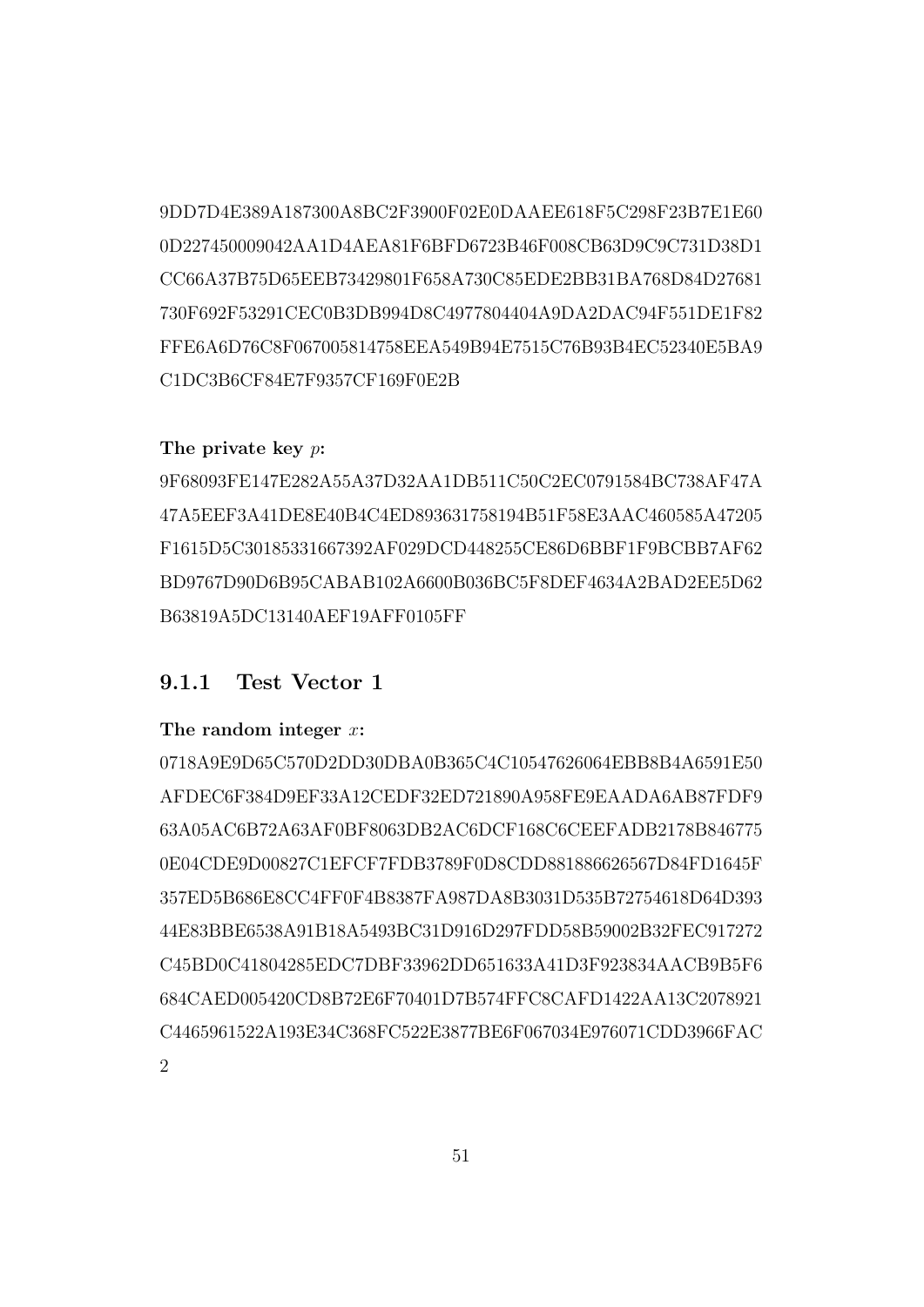# The ciphertext  $C_1$ :

53C1E2231BEF8E1DBE117E44A7C2C1CAB220926AB02F0999E6901D977 D421A183426CEA9A60AC69E8234617BAB4310067C6E9240A296A6F31FC 9A0F4364D38E32BB444D8CCFB03F0DBCE77F723ACAA39D6D31702FE 02A932FE4CA4908329F242BAFB1B5D701C701FEC1F691F3A569E2C91C CA6903E025745F9C4AD90262627A73051FCE91B407E1BB11C57125A9B0 2F26907B2390C79A8185398CF2146B906DF3B346C0DECB93B1C98A2234 B06E1EE6E2D36DFF2ED66DDADFB1D63A69535CFA8DB4CC4A792D5 4DCF92EF278EE9244BE11A6229554426E2282FA07655FF4AED4285D7A 0E493536069C35C5C1BF6E679CE26C5F92CEB2930462CB99D125E10E45 2A89F62F05FF7162C589A87AD7D76C250D07937917A9387A8A523D7E77 68723062756DB82CB573F40C3AE5EC7D3B2446CA123A74441BD9CE0E3 3A4620CEDFE040147D8675826E7C6A0DBA751F4D49EF22E701CFBBA8 44FAAE61A70FC2A9C0E5538C04E72FE55DA61B851A5DB53D4E7A6CD D50821BF9A5C753F816C6668DBF4A31

### The hash value  $Hash(x)$ :

91F624BF6A5C421AB6BB28F5079AEB69A1072917BC0A727ABDC690DB 6BE3F61C

# 9.1.2 Test Vector 2

## The random integer  $x$ :

1ECD4B6D611937F67C6B42FBE26C473A1A403ABDFADD86F5A0BF677 069FE644A8FFF9A5E47DF44A1F3C3340F7C8B22EA2CA2B075AA0E208 2EEA3E659B049B8B8B8C6294B9A35719B29E685F3B461489AA3DB6F06 F40D5E9C569E98BFF5D1B4F944AE8493D88AAC6F5EC49441D122ECE3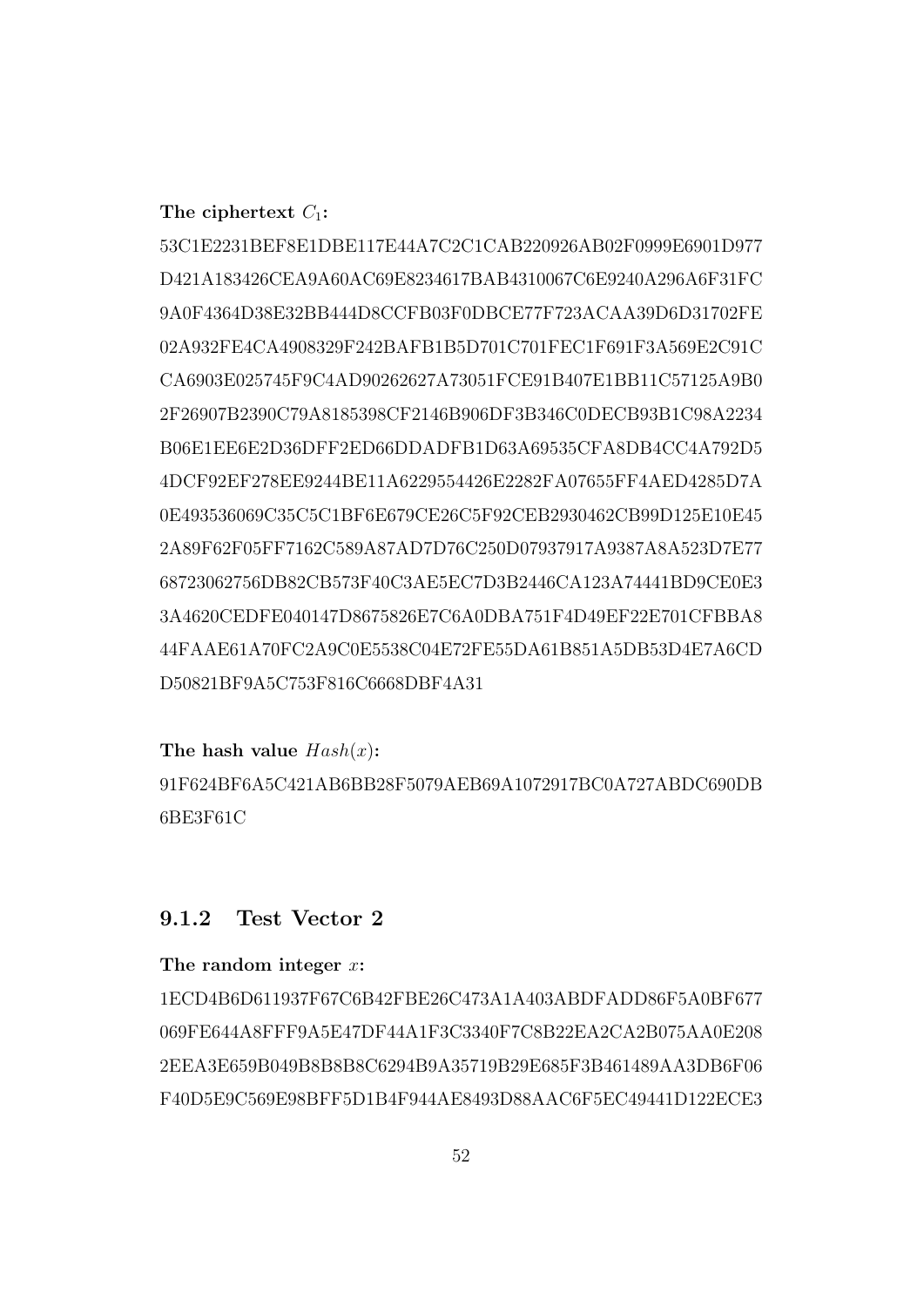D916FCF04FDCA847BBCB0C05DCC328974EB3D2692EE164DF570A956 F0A33E7F5D7E54856A1768D8F6BDC714295D6088C5465EA02C217CFAF 2F20A7F4E92B15D689F048CB951CD6012B0B5B3719DD020598299096E64 FAA23106248C1AA586455A91BC642E5CB9197A18584545F1AF3894CAA6 0BD44CE0DACE0D21EA71C58AEE24C39CA30C3E663D075763A8EE523 92E7

# The ciphertext  $C_1$ :

14EE1803219D42B523F0A165DBF476C0314037C6DD4479A128D803FCEA 8025F533868B220C8B8D4FD50423BEE64015239C3249A8CF9591CB1212A BE2D32FAD51C1AFB8B6D1EEE8F9B870B94A961A37D83E94E8CF2990 11ACDBD136F3D8DE250FFE16426CE666A4637444BBD557C1F565EAF4 5F52051ABD1A29065985F48E334BF13AC383FC972E20F8779DD9DD463 75A94A80CE0F5ED8483B149BA24615E7F29448DCA99953C678E75D7DF CE4BB5016F83FB11FB0C9B3F96BC73E906AC013CBE636F31A2C424B7 637970260356662F885721539198E1C2ECC7F897F129E1E9F93CDC10E3E7 C7859AF0233BB704368B5F34F61EC2AB1A893ED6EB896008792A4C60A 4B509E2D3FDDD74204DE4AE2DCCF2FA038278FD4BCC8F5026E799AA 399B310FE780515F2CD562C753DB8F86EFD31C4F7B0F9AECF7B6D43E 0BB9BA3682CAD274478A375E98E56B7263F91E5307A00CCA8ABC63DF 5DFE08A03B7964FAAB01845ECC687385BF0BFCBDC7CFE8EC0F7A477 38D56DF2DB7533509C600EEAA185C24

The hash value  $Hash(x)$ :

89341F698854C013481922C0C32C40174C5362148F89274FA57B7D7919615 990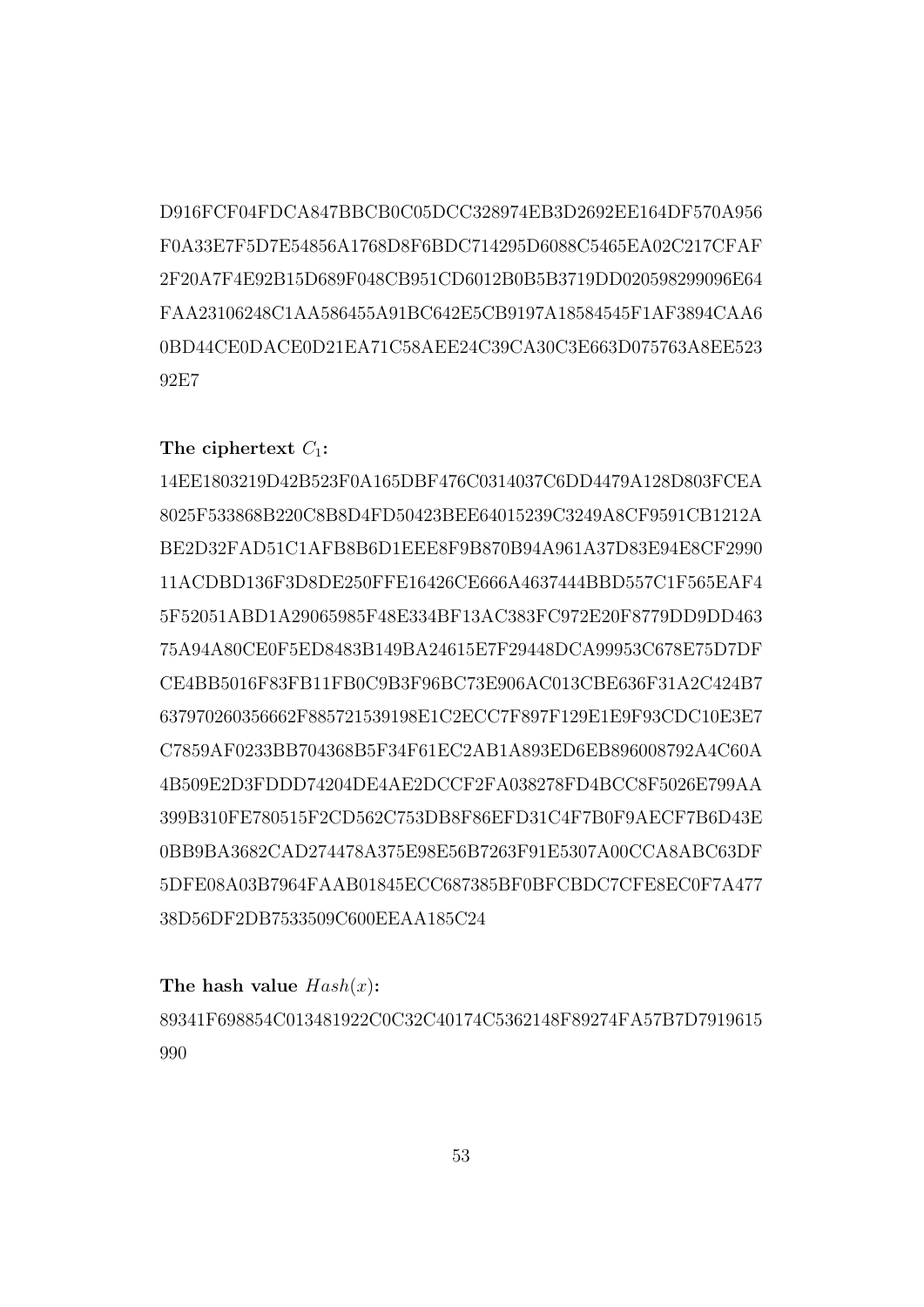# 9.2 Sample Key 2

# The public key N:

8361303AC8602B85150B82E37D004ABD36E6E69DC7B8C1CA3DD46728B 0E57B9E954107CF1999C1E8AC5C2EE2F2B21A864546377B1672300491B0 4E304D77A308D3ACAA7C97B8D112D7D5AEA290C9C7068DC2BCE45C E65BB51E202BCBEB27C37EA371D969CFB0EAEFBC1E15AD1CD331275 F73BCD411C583666A8F3760BFD752D14DEC54DE089924E51660FC78DA 5EAC3507AA545E6C7E96B378D792D2B02B70A377F222190C7572870FC2 DF4DA9012890B66DB64DD95D713085D5667C2EC199C5830C78458EBA7 C49E3603CFA0FDAE1F790CD59C5639435DF7BEF76FAF16D567DEAA4 4C7D8E6958414B855B8CC5230C308F41ACFF756CCC150B8962493E1352 69BB58858E7C3CC96C9DFF35579F310B0910B8E9E5104EAFA4FAFEA8 DA8F4DB9AF452CEC653FBC1703BAD6101607DE1961ECB4EE4EC19EE B60F549C0D731DFBABD273BEDC08EA5C65D92E7992D06303BCB4C20 562530ECDF9145450F474E669385EE27B0F1C947C92870B91B361FADBD 36C95432F669100C00E1867396F0331917

#### The private key p:

DEEE7964B8C4A8AEF5CD09213E6BD63977E38330E4A536A2EFC927E9 2BDA0B5C637C31F7AA089B4C743C7175998F7C973372EB85639934C4032 E5F9026798F8690BCA71D8EA7DEF19AD4CBA64CF766A7B067CA64C76 A2CBBF948CA170280C376077FDBEFBBA1A758A76D94A8E9DFCAA5F FB2100BFFB914355E589EB02B494B97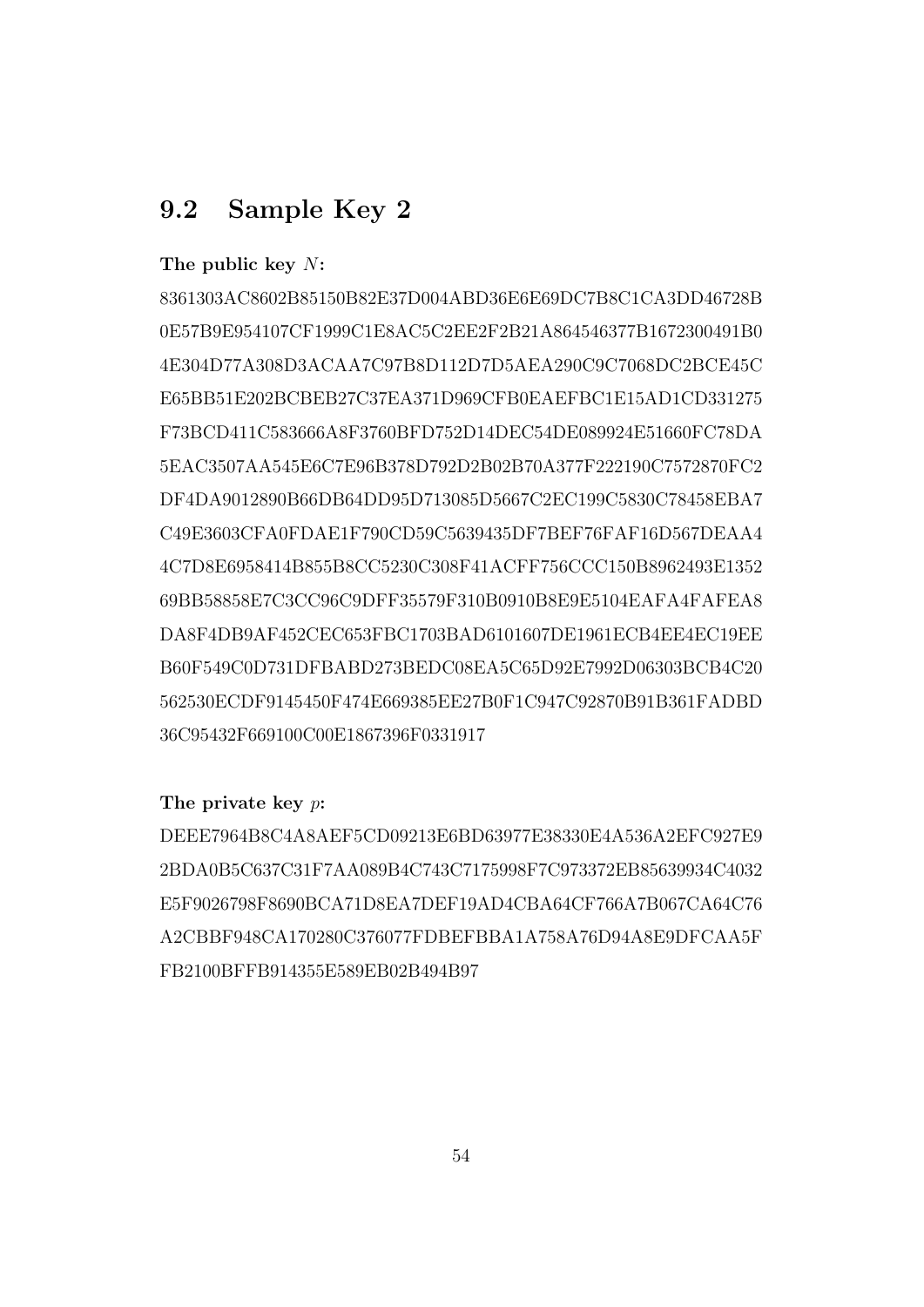# 9.2.1 Test Vector 1

#### The random integer  $x$ :

18C5975532F6EBC7AB76A6C459228684C3A5835EA2C622E71D5BF43205 F24E24E007E59B2D66EC10C159008259FA3182FD62DD4947F6D8B61F05 B8F6F926F04B8B428B7498BBB9D1666A6829A75C488C85C607F99A46C9 300EBFCBE0E910C05248A1C0F24C7090358BDEFD035D7F32F2F6D0F1 780323FD3A8E123B7BBAA3F8A793F0CA4E45AFF2592D40798CED3ED8 857CAB473587A17B59145B4DDAFEED544DCD130D8449524087BD37FD 6CFA015BB33424172853273473A9FF3AA91F6FC295D2617F83466A1A778 BB64EBC3E4DBB6A11F6FA247CD2E12753E9608BF3B67AC2F657CD70 4148E43FF25FA212402CAD56BD54307CE20ECC78E43513ED6DB7BD6D

#### The ciphertext  $C_1$ :

6C3C53147D1495BB8048A91C45E37C9F99A1D1AFFDA3D4476E2D8A30 E1C216844234A272DF551226BA05FF6A37FD28766370C75B918432A835A 3DA818EAE00855A4E18165CCE601A58BEE62B636D4A94CB73CFFD33 D5B8D7D6A1A11F90BD08DAE9E9EA75A94A2D81858E8BEF36B4E92B B47A1A88F55A90FB7903438EA78C13E8ADB49A2FACA1236EBA94C859 9DD44753818EA34773B301DF64EBB9938664CAAA42501243C7C008A10C A99D75F77EC8D016DB20A7849BEA2A8D378C3D25FFAEC0443877B9E5 8E8F0636EFAA439E54DFD02ED3D84C775E3BB4A31997700EE5CDB0B8 03AF0CEC4660F298A650DA0E83ED044801AF43A57B9B04A0778262D33 C992B0E6AB09E2A2368856E540C5AD9E8DBF1DA97426BD1610CE8DC FFA080A4A31F8A39542EE6D1600D09F475ADE5161E369169B1DB2CBA 61EF8FD1E2028EE592E19523B6C0001E196DD2E54131A7B3871BD0CBC D3B48156C7DF133AEB143538B588C8EEC45F75A78E2B528D453112C60 ED9D6AED7265B91FF599461BDF6F24BB7371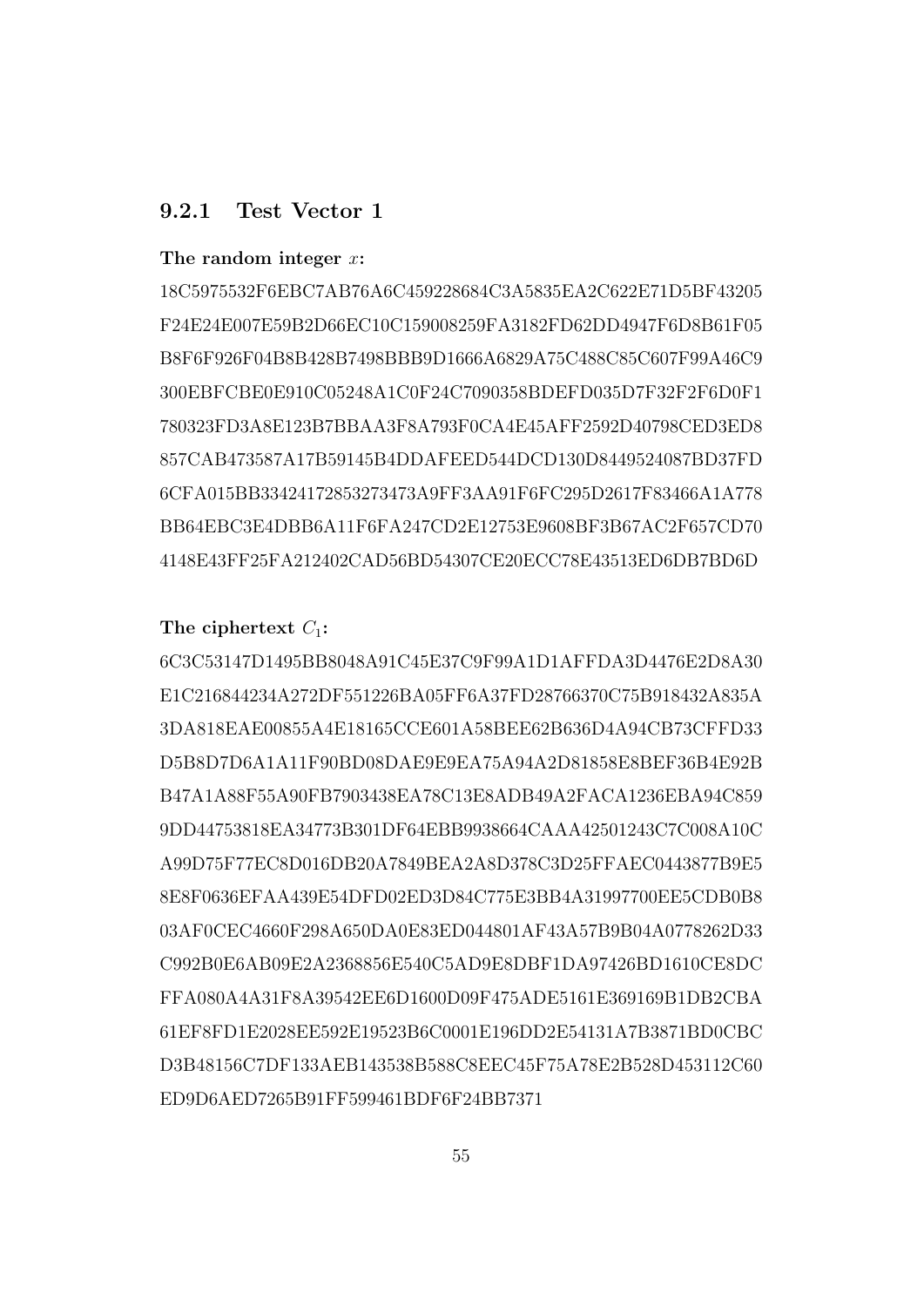TThe hash value  $Hash(x)$ :

FAF9FB73F42420D1EA11D3990A51657AAE0F647F5CEF2CAEFF1D1BF 6C3E5581D

# 9.2.2 Test Vector 2

# The random integer x:

1642175D484D9F1E076D7B31159E79EE299197C3EC330AB9333AB903608 04013351C58282C2AC314DE108FC69CA7A2D37BC5A86D0C87607A0E98 40019B98C8692E1E667C73059EAF84DA0911CC8FEC92433078F572A7976 DB00F14D649DCEB4511CC6053E5A5B8B1A1A38AE995C977A892D2178 4145BEF38B3986A10A2483E2E03F323C0B5AD4301061C57FE70848564D4 C9A82A39C8747E62CDD08A3FD8C68190479EF81541F755160A8CADBB EE62C802D37571813FBEDB4ABDFD832449C0C12D21F070A5A35D5C10 59F4C4F31864475A51C78136A873285E4810E2B6C6045F694A1238181E052 BB5F524E681AA4A5FA59ED32107F94BDDF3184E91291092E5

# The ciphertext  $C_1$ :

4E7AE2E7AC86CBDB15B072311C5B997715E66AB47D94B3154B05FDA2 00B1D3F4E86A347A40DA183AA2BEF538FB4B37835B5F54F845384ECD 94E7D0502597DAF11D0A9C9D149AFC464DDDE26D7AA4111BFC037D0 AAB6CC9985C7AB2ED9BAFC0143D354C919D57DA507857097A53CA3B E8D80960BD813A6D3B958B0D8A7B169F038FFFBEAE60216F8D0895851 ABA313E0CD87F0C99F337B8EC6F963725C26385FB2528AB2B076D53CD 1E035A8408282F8F9BE589CDF66ACB57BAEE3739828C463EE9258BA7A E6B1920CE93747D1B608E34BB9A200958509D08A8529BC77B0F2B89ED8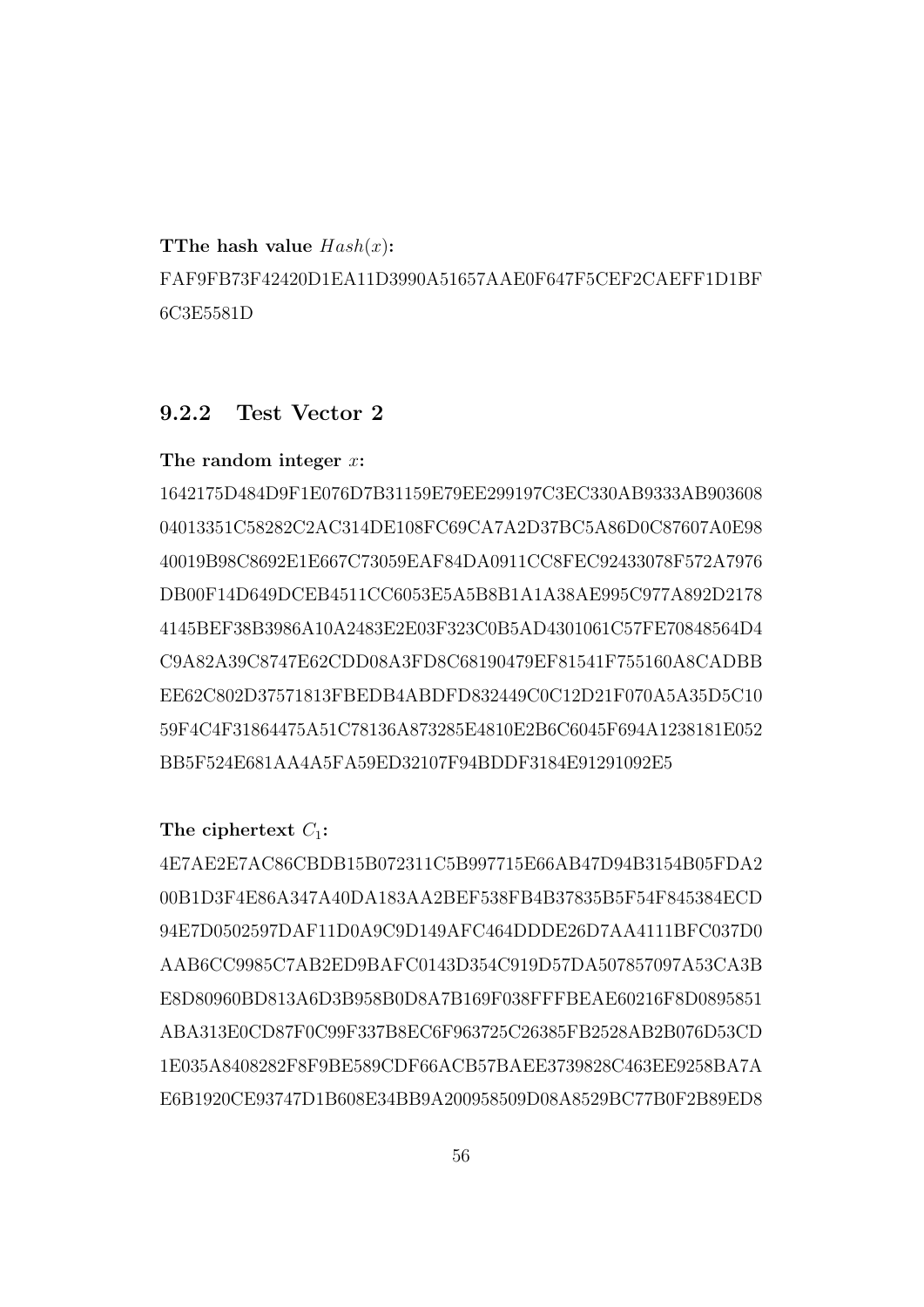16F5D8B8D645461EF0ED82B1C832FB2D32BEF939254B20DF07C0B02F5 7C9CD372152E003ACEABEF266D37F853E1BEE56CC573E4DB408DD3B 69574B65A57C10186EAA1446989CDC6F9025C05FE6649601EAF4FFD46D E195C6B3C7F342C6FAFF7D48F08F9DDD5C5720E07067C68C9A759F588 9AC335A0B88FC6D427DBC1EC075839A5A95A312DA42BC72FD4CE0AC 833E05ECEE182E09E14DF91F54B1C29701E

# The hash value  $Hash(x)$ :

C6E4B3585E07BA91D60A4F4CDBB39A09093072F6F20AC6425BA963A0 A8FB8888

# 9.3 Sample Key 3

#### The public key N:

457601732E1F91E8673E15982C7190F2CAC121BC24D4590BF8837C444F9 7A47CFC36A47D46EBBC5C012F1250E0AA379CBF1D25E4CD0CD5C2F 6D41607A8BFB17BAD9B81D0C658C56AAC79AFA51E5D9DEE3C832248 1F9A4B7277DCA8FFBEB18218CACE9D8487FEE7B91FC5054D3F5DE1B B1A7838F45D3770EA3D6C9E5D01AA685CC3B5DE077BED842EEA176D 340225E02E32E41587F30E8E8FB139F32A1099276F34324EFFD0C8FEAF FE1E414B17F765043B171342B5AE40DF024D3A56D95867E1FD8545BB2F 9790FC579BCE5AEE30CC95A4CA81B1A48CEFB5435F6BEFE54A6ABA 95BDEC6C04A8F8C2787EAD0533B37B48D113AD2972832E93139DC521C B9210584A32E6DDA985E3194F185CED66CABD064CBB6748E7407E6BC 762732FE3ECB7663B6A24BE2BB2BE522A808473F0689921888CF20C189 AA9EA77ADB1E873EDED9BFD823D235BAC2AC49ECBCDA9B594B8F2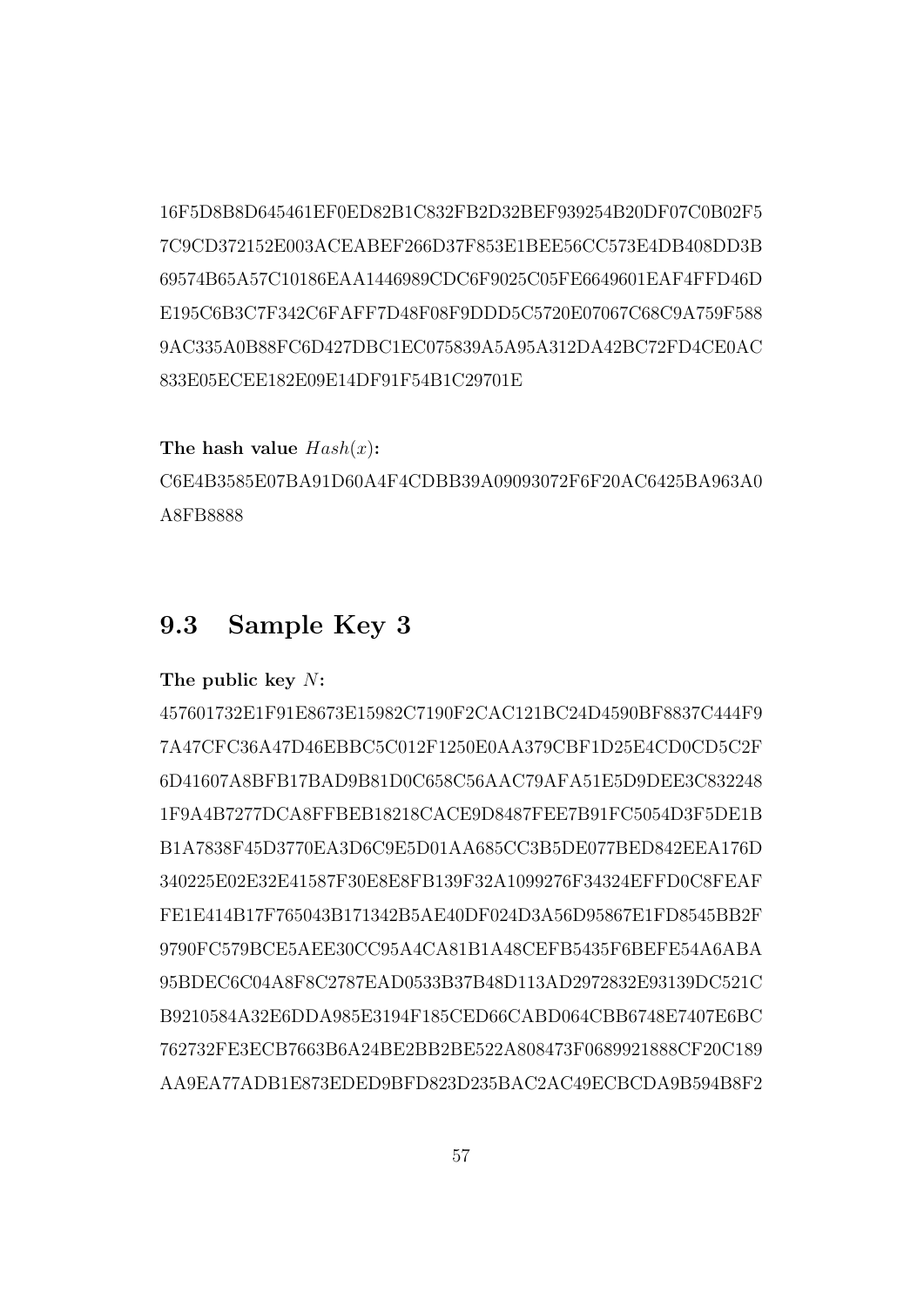274A58F75299ECDC87E83E72AEC141C6AB44229CF24C280C1B16259ED 704D30955CB9FF1561EBC8E51A4C8B06E8D1F7F

# The private key p:

ADE0FE9E24C7FBC63C702B8853DD98D3DFCA054E8CC7E0B2B680FE0 A8B79576327CC2612FD2DC986967F06D1CF20AB745DBEEB6781287B2A 98B3CCE9B5105F11ACD86D95FC1F128DC7E4E0C82BBB9FC2615FC709 96F1F6105D0AE36920E4511A4C087C0DE2F350EE40813E7B34DC55BEF 568C4714D613A0CF16EA145B7152FE3

# 9.3.1 Test Vector 1

# The random integer  $x$ :

19DAD4AD323624CD281AF1770B8F9C8337E94D5AF8056B7E07AB4A42 B0B09CADF5CED628DD4719A3F47485A83DFF2EA0A37BFE072BBCC8 453E6EBD39CE71016310062E0244962045FA67761FB6259E758D650F7159 AA73C51C9C451136C13552287C7A06A6CC7C46DA95E41EC5358505670E 8C53B24DDC097C9A894FC948F4FB8EB67173D147D2D59209082ACF46E 2C1C8CAEC5C8BD4C268DBC99549A030874906EAAC4097F0017FCFE42 88CB0E8FC53D331CF2EEFDCBC51FFFD0021E8C5CF8302CC422A65A BBEE9D281F3D71D534C96A23195034AF9FAFCF5EE506B5C3120F7AB7 3243877662C92E13F9D7314B185501FAB8991D7D094E511BDE5AD06135F 80

#### The ciphertext  $C_1$ :

281EF58B2F124A3A5F6CB474242CE1C7D095A73DE8F62594A8940C6FB 856D0AB8FDA63560A4C9509E1D8A8354A2C96F907C6D4942991C45599D D122CCE292F645063A3C7425582FD64033A68B7155D7829CAF664DA202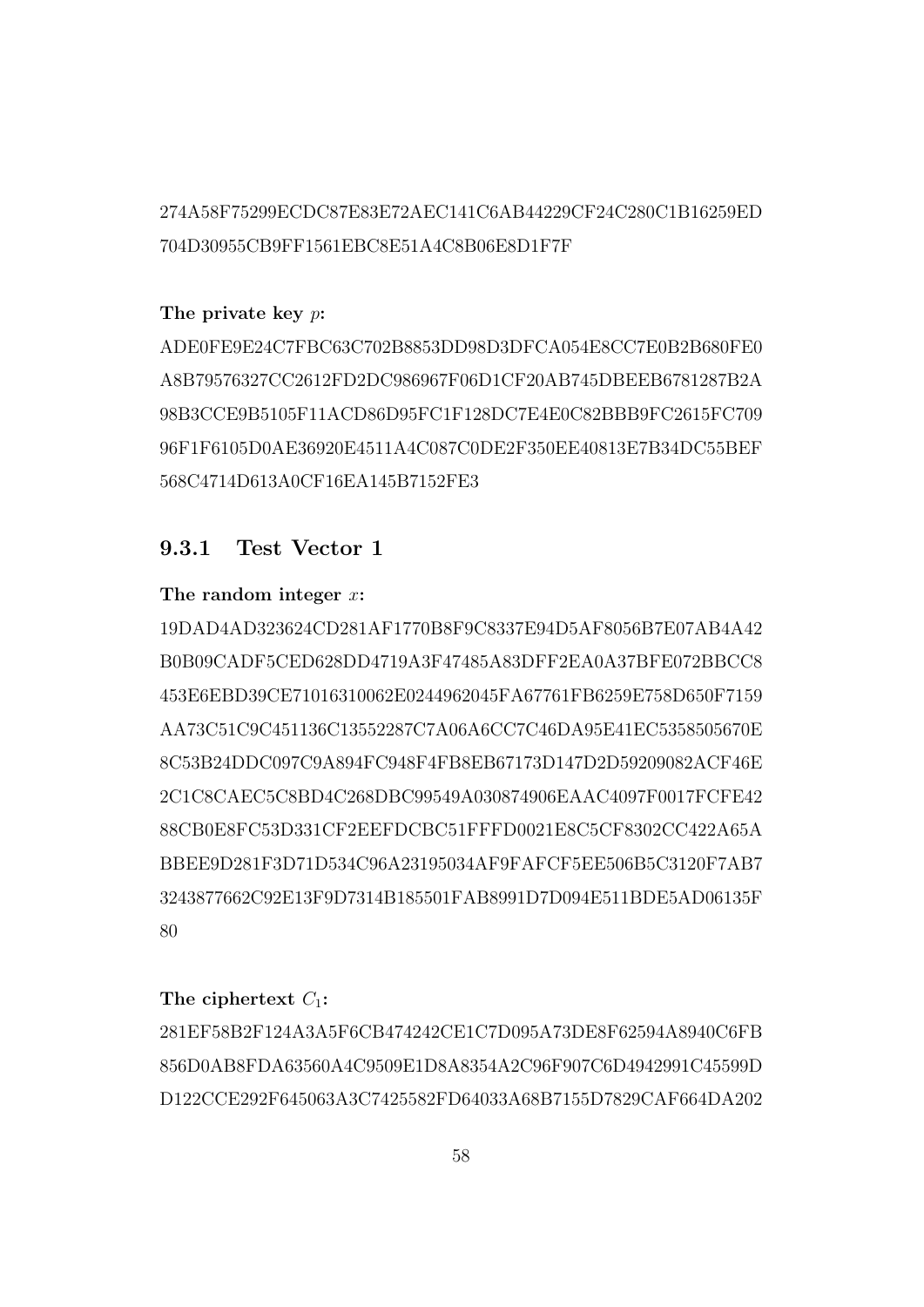E246B2C7522B1DB14A7869B4DB558AFE516A3A1CF6E2BD15C17342B1 5B01F802B8071CE4F3C4BA779147AF12A449DBFF4FDAE9F995D28AD 61E68584E5DD9CCB1DEC47B046F1742773B4047247B168E990BF0F3E65 4AA9A4C0F7E403947EC50051A30EAA5710C951151B244F544BF39AA77 0F1AA6BEDF239B3EFE0251AFD67CE4D59409728DDD12F37AB5BFA84 A10DB8D4BBB27598386C5F4C2AFBE444AA5379E862554E26740917CE4 237C72EE8D8B25EAAB1724B1DFA4F7F19CDB4B7BC469070776255CE6 F20A0A1450F0068C384503093B6D96E11648E3AF316EEF1CE9C4C1F451 BB1BECFFEF8BCF210EBF169A8615E4819B32C0906D08166DD324FCA6 33421C7B9D5A76E81CD6B0C1712EC2E3D2D213734C7FE36ECCB9717B 6768A000AE7E5BAE27D2988EC0B50C6

# The hash value  $Hash(x)$ :

62DB0258794ECFB08722A3EE866A43314DA7C1CBEEE0102584A1B5196 37FE779

# 9.3.2 Test Vector 2

### The random integer  $x$ :

06B3E6C8FA44E0AD7682B724866A3B8018F83C2A250BC6ED44760B9B8 F668B9D13B84FC6F7D1B2A145F9D5C435A0A5A3AC77DAC5B79EB5FC 04EF58E15C0355FF040046EA8633E66CB6354268B9E1481AA60217264E3 37FE86027E6EC547BB4FE5C4AAF80DFF560F6D1757D088EF4658987748 29664361A0E0108A2434EB7C1B8CCD76F257A14C4663610E457C08318E0 03961BE8A4D5342D31D5931ED54965D49B93E3D8C266302F4860AED1E7 AEAEF1D344CF418BFA53A5470DA7DEE1F4B8FC7299C867F621961394 151F4AE7561FFCF8B07EF7B8A29177D460D18EEAC0677486BAD3B9D3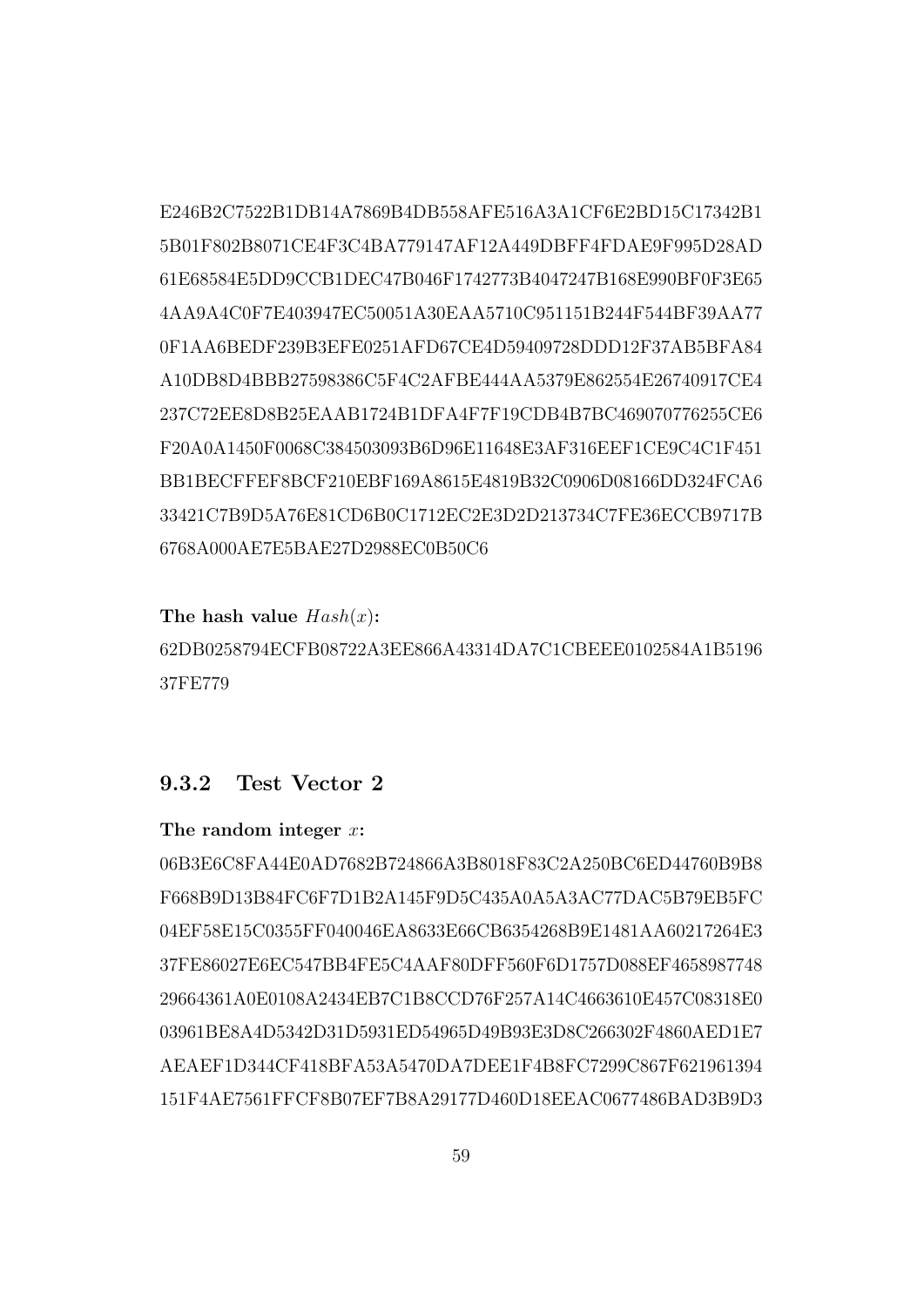# 845EB0B392600BCFB6030F8A01F7362EB3ABCBD2B6DCC5552329A2

# The ciphertext  $C_1$ :

3DF509D9BA9E25F5D34D29138C28AADD8A327C9C2B9BD9DC32089251 A74AA31775FED7A6BAF437E6CE7B9ACB178E3D2EA2E85483E2165184 0400E3302056B4F2B97A79A231CF85A6E29128F6FEE18D98D4636985AE B4A111DF248B43067A5B75E76C3BB5C6F0F78535F6C9E880737B3CD312 144568CE7017D569415BDAF40CDCBED6FCBFC8BE5403744D1DAACC ACD47EF10F7C4FE65E86572B9182CD84E2F00463BC1640C0661E23B729 D5472DF78D0F2357B8015A7CA1654D36C6F5540BB7124B17D65FE824C8 3E1F2D3AE8DCB09317ACDECB4D38304FFBEBE06C4826558DAEEEC8 7271488208826FBBC4AB21176F33CD57287BA6C67FBD99DD6C193E888 802D09F36FFA32696CF6951484AF2DFD0116FF3EBAFB8CC2E970672A1 E16F4AC09C95CBD3D291453ECBE372B79651C3B80F7D43F37C9C76101 0CC842100CC18FDF2F46E18A8C2BE4D27C27EFC173BEA15287CFF8E6 BDC998AF012F633FBFBF0A24186187F9B9969895E73E2BA119BE2C2545 28A9D1EBB5EC3A047268F66C51E8834

#### The hash value  $Hash(x)$ :

5415BBB263767E9320616BA95C3A566D8402EDAE9A4E8189C6EBAF162 193AB4A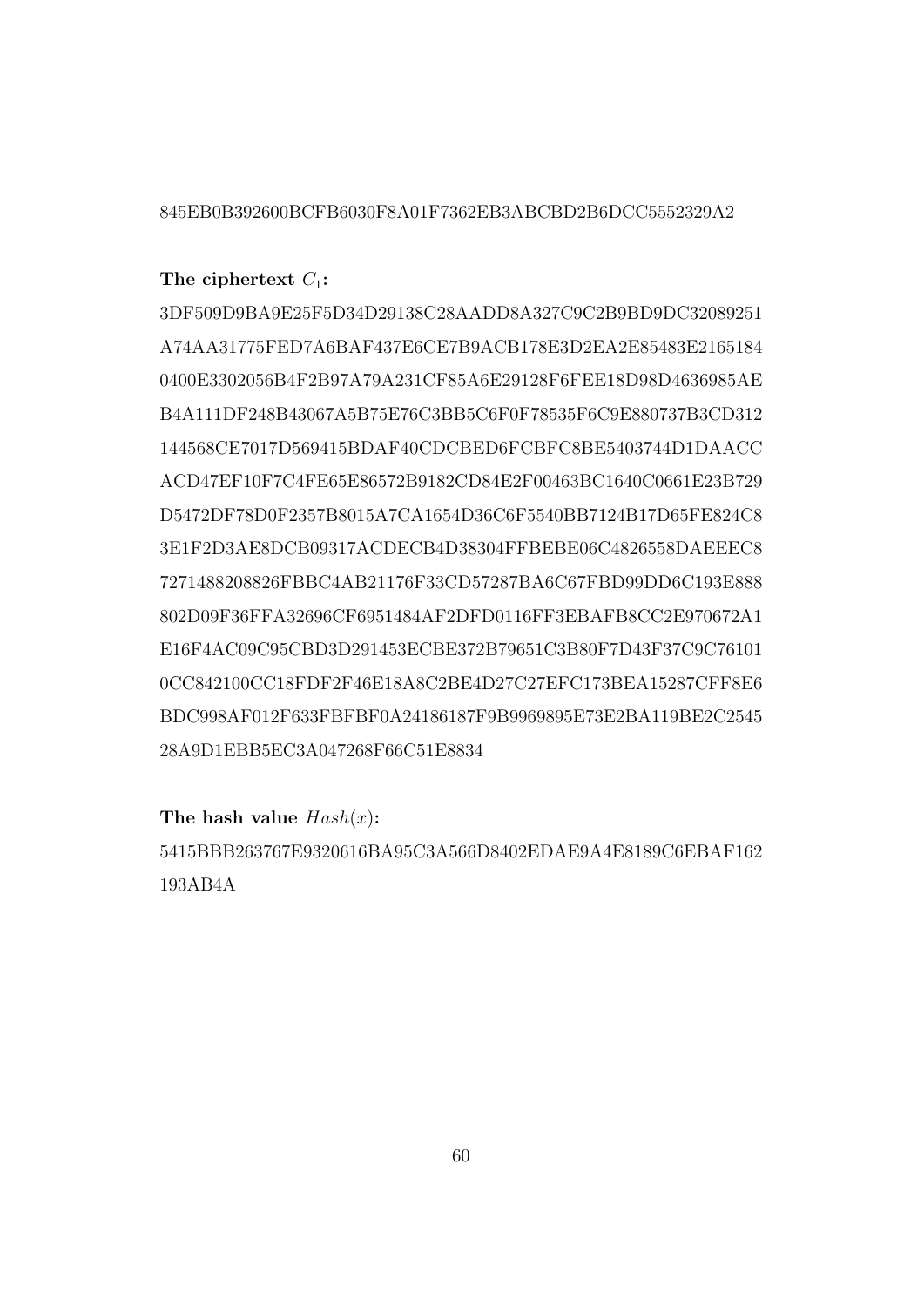# Bibliography

- <span id="page-67-1"></span>[1] Masayuki Abe, Rosario Gennaro, and Kaoru Kurosawa. Tag-KEM/DEM: A New Framework for Hybrid Encryption. Journal Of Cryptology, 21(1):97–130, 2008.
- <span id="page-67-0"></span>[2] Mihir Bellare and Phillip Rogaway. Optimal Asymmetric Encryption. In Advances In Cryptology - EUROCRYPT'94, pages 92–111. Springer, 1995.
- [3] Dan Boneh. Simplified OAEP For The RSA And Rabin Functions. In Advances In Cryptology-Crypto 2001, pages 275–291. Springer, 2001.
- [4] David Brumley and Dan Boneh. Remote Timing Attacks Are Practical. Computer Networks, 48(5):701–716, 2005.
- [5] Guilhem Castagnos, Antoine Joux, Fabien Laguillaumie, and Phong Q Nguyen. Factoring  $pq^2$  With Quadratic Forms: Nice Cryptanalyses. In Advances In Cryptology - ASIACRYPT 2009, pages 469–486. Springer, 2009.
- [6] Don Coppersmith. Small Solutions to Polynomial Equations, and Low Exponent RSA Vulnerabilities. Journal Of Cryptology, 10(4):233–260, 1997.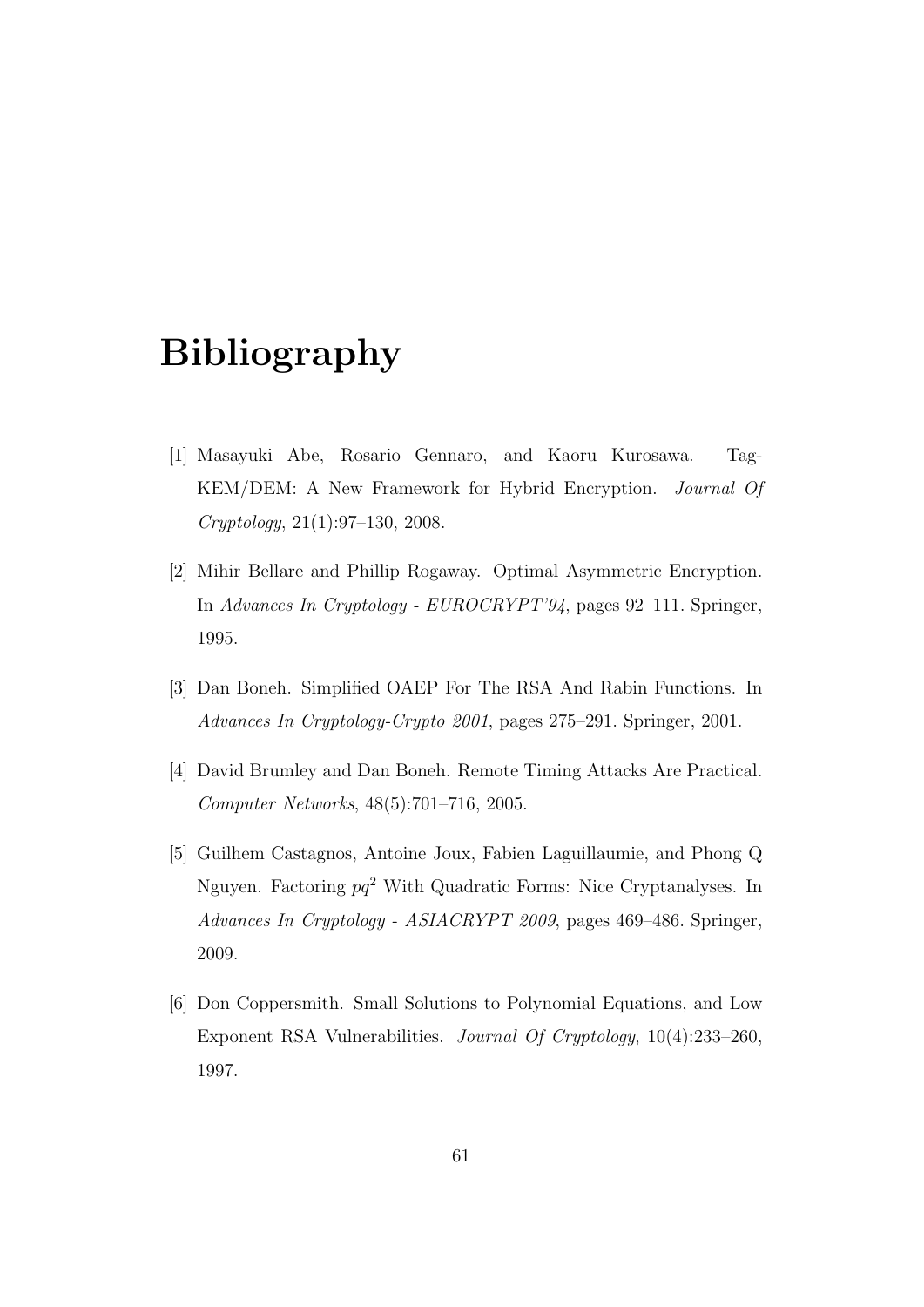- <span id="page-68-4"></span>[7] Jean-SEBastien Coron, Jacques Patarin, and Yannick Seurin. The Ran- ´ dom Oracle Model and the Ideal Cipher Model are Equivalent. In Advances In Cryptology–Crypto 2008, pages 1–20. Springer, 2008.
- <span id="page-68-3"></span>[8] Ronald Cramer and Victor Shoup. Design and Analysis of Practical Public-Key Encryption Schemes Secure Against Adaptive Chosen Ciphertext Attack. SIAM Journal On Computing, 33(1):167–226, 2003.
- <span id="page-68-0"></span>[9] AW Dent. A designers guide to kems. cryptography and coding, lncs 2898: 133–151, 2003.
- [10] Steven D Galbraith. Mathematics Of Public Key Cryptography. Cambridge University Press, 2012.
- [11] David Galindo, Sebastiá Martỳn, Paz Morillo, and Jorge L Villar. A Practical Public Key Cryptosystem from Paillier and Rabin Schemes. In Public Key Cryptography - PKC 2003, pages 279–291. Springer, 2002.
- <span id="page-68-5"></span>[12] Damien Giry. NIST Recommendations on Key Length (2016). https://www.keylength.com/en/4/, 2017.
- <span id="page-68-2"></span>[13] Shafi Goldwasser and Silvio Micali. Probabilistic Encryption. Journal Of Computer And System Sciences, 28(2):270–299, 1984.
- [14] G.H. Hardy and E.M Wright. An Introduction to the Theory of Numbers. Oxford University Press, London, 1965.
- [15] Hitachi. HIME(R) Public-Key Cryptosystem. http://www.hitachi.com/rd/yrl/crypto/hime/, 2002.
- <span id="page-68-1"></span>[16] Jeffrey Hoffstein, Jill Pipher, and Joseph H Silverman. An Introduction To Mathematical Cryptography. Springer, 2008.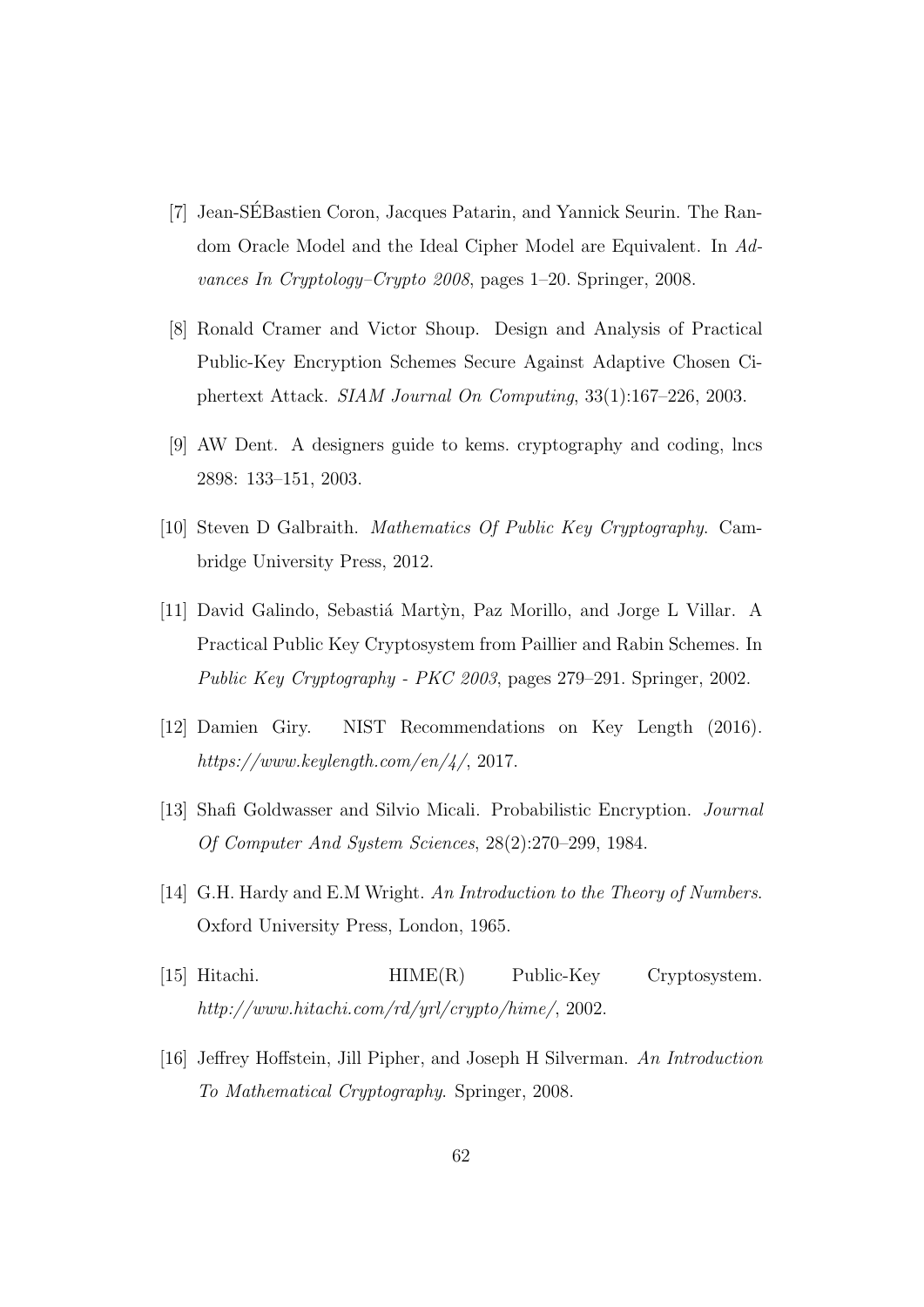- <span id="page-69-1"></span>[17] J. Katz and Y. Lindell. Introduction To Modern Cryptography: Principles And Protocols . Chapman And Hall/ CRC Press, 2008.
- [18] Paul C Kocher. Timing Attacks on Implementations of Diffie-Hellman, RSA, DSS, and Other Systems. In Advances In Cryptology - Crypto'96, pages 104–113. Springer, 1996.
- [19] Ramanujachary Kumanduri and Cristina Romero. Number theory with Computer Applications. Prentice Hall New Jersey, 1998.
- [20] Alexander May. New RSA Vulnerabilities Using Lattice Reduction Methods. PhD thesis, University Of Paderborn, 2003.
- <span id="page-69-0"></span>[21] A.J. Menezes, P.C.V. Oorschot, and S.A. Vanstone. Handbook Of Applied Cryptography. CRC Press, 1997.
- [22] Thomas S Messerges, Ezzy A Dabbish, and Robert H Sloan. Power Analysis Attacks of Modular Exponentiation in Smartcards. In Cryptographic Hardware And Embedded Systems - CHES'99, pages 144–157. Springer, 1999.
- <span id="page-69-3"></span>[23] Siguna Müller. On the Security of Williams Based Public Key Encryption Scheme. In Public Key Cryptography, pages 1-18. Springer, 2001.
- <span id="page-69-2"></span>[24] Moni Naor and Moti Yung. Public-Key Cryptosystems Provably Secure Against Chosen Ciphertext Attacks. In Proceedings Of The Twenty-Second Annual ACM Symposium On Theory Of Computing, pages 427– 437. ACM, 1990.
- [25] Roman Novak. SPA-Based Adaptive Chosen-Ciphertext Attack on RSA Implementation. In Public Key Cryptography, pages 252–262. Springer, 2002.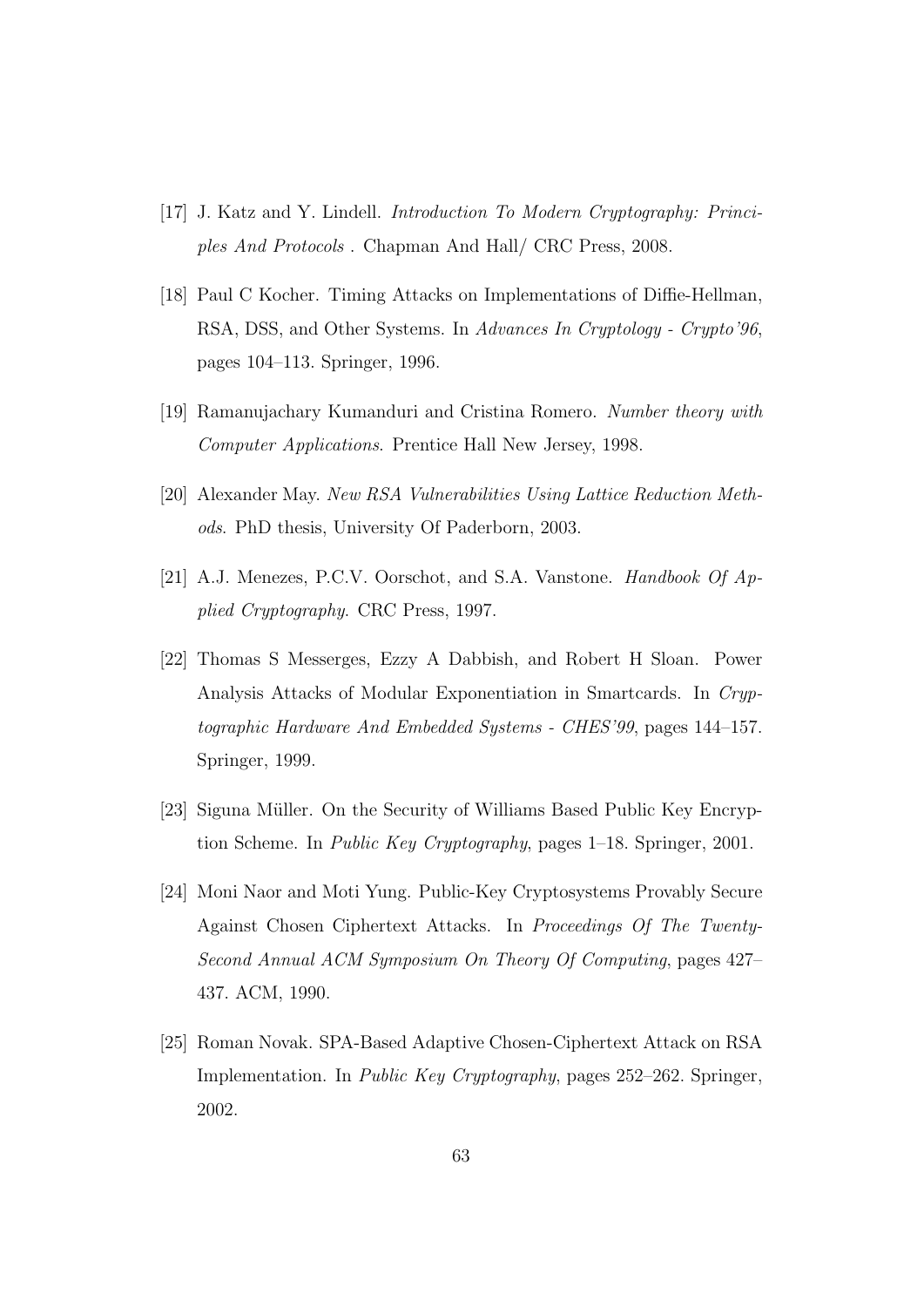- [26] Tatsuaki Okamoto and Shigenori Uchiyama. A New Public-Key Cryptosystem as Secure as Factoring. In Advances In Cryptology - EURO-CRYPT'98, pages 308–318. Springer, 1998.
- [27] Katsuyuki Okeya and Tsuyoshi Takagi. Security Analysis of CRT-Based Cryptosystems. International Journal Of Information Security, 5(3):177–185, 2006.
- [28] Pascal Paillier. Public-Key Cryptosystems Based on Composite Degree Residuosity Classes. In Advances In Cryptology - EUROCRYPT'99, pages 223–238. Springer, 1999.
- <span id="page-70-2"></span>[29] Pascal Paillier and Jorge L Villar. Trading one-wayness against chosenciphertext security in factoring-based encryption. In International Conference on the Theory and Application of Cryptology and Information Security, pages 252–266. Springer, 2006.
- <span id="page-70-1"></span>[30] Michael O Rabin. Digitalized Signatures and Public-Key Functions as Intractable as Factorization. MIT Technical Report, MIT/LCS/TR-212, 1979.
- <span id="page-70-0"></span>[31] Charles Rackoff and Daniel R Simon. Non-Interactive Zero-Knowledge Proof of Knowledge and Chosen Ciphertext Attack. In Advances In Cryptology - Crypto'91, pages 433–444. Springer, 1992.
- [32] R. L. Rivest, A. Shamir, and L. Adleman. A Method for Obtaining Digital Signatures and Public-Key Cryptosystems. Communications Of The ACM, 21(2):120–126, 1978.
- [33] Werner Schindler. A Timing Attack Against RSA with the Chinese Remainder Theorem. In Cryptographic Hardware And Embedded Systems - CHES 2000, pages 109–124. Springer, 2000.